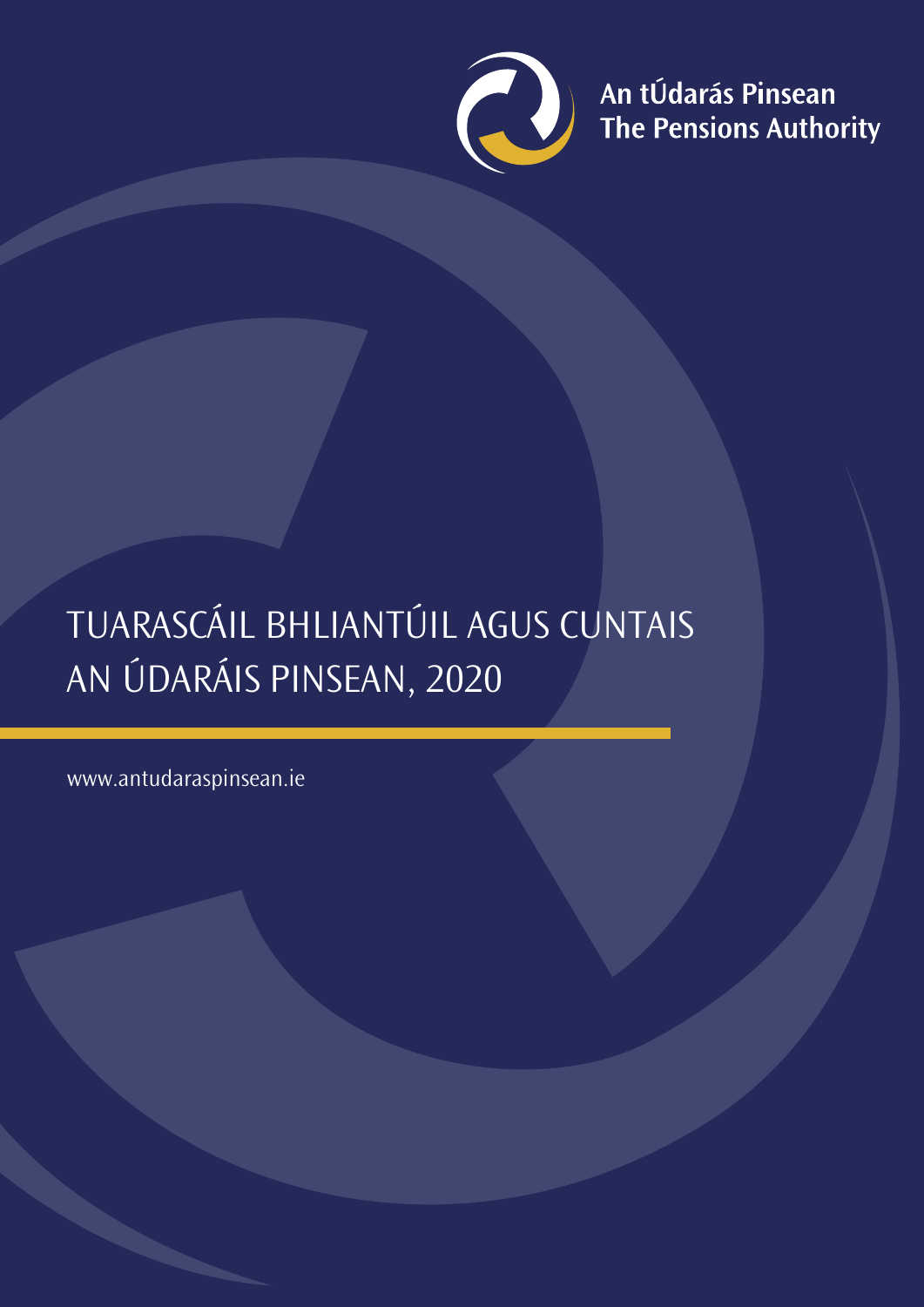# CLÁR NA nÁBHAR

| Tuarascáil an Ard-Reachtaire Cuntas agus Ciste, le cur os comhair Thithe an Oireachtais12 |  |
|-------------------------------------------------------------------------------------------|--|
|                                                                                           |  |
|                                                                                           |  |
|                                                                                           |  |
|                                                                                           |  |
|                                                                                           |  |
|                                                                                           |  |
|                                                                                           |  |
|                                                                                           |  |
|                                                                                           |  |
|                                                                                           |  |
|                                                                                           |  |
|                                                                                           |  |

**Aguisín I** *Ballraíocht i scéimeanna pinsean ceirde agus i gCuntais Coigiltis Scoir Phearsanta*.......................38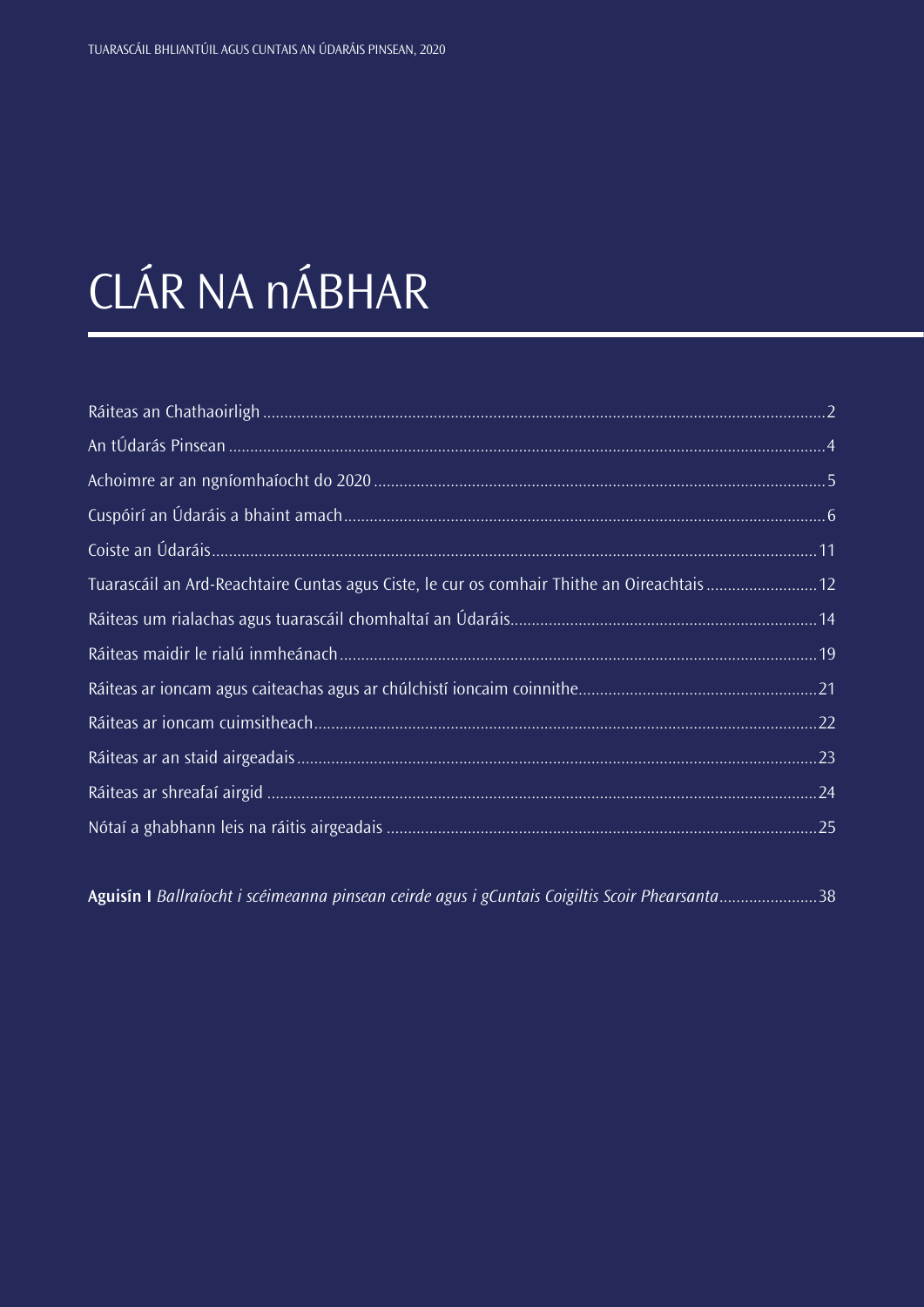<span id="page-2-0"></span>

## RÁITEAS AN CHATHAOIRLIGH

Is mór agam Tuarascáil Bhliantúil agus Cuntais an Údaráis Pinsean ("an tÚdarás") a chur i láthair don bhliain dar críoch an 31 Nollaig 2020 de réir Alt 23(2) d'Acht na bPinsean, 1990.

#### **Dúshláin in 2020**

Ar na dúshláin ba mhó a bhí le sárú againn in 2020 bhí an mhoill a bhí ann maidir le Treoir IORP II a thrasuí agus éifeachtaí na paindéime Covid-19. Leanadh ar aghaidh ar feadh 2020 leis an obair ullmhúcháin chun aistriú chuig maoirseacht rioscabhunaithe réamhbhreathnaitheach agus, cé gur obair chianda a bhí i gceist leis sin, rinneadh dul chun cinn maith.

#### IORP II a thrasuí

Le linn 2020, lean an tÚdarás ar aghaidh ag cur tacaíocht theicniúil ar fáil don Roinn Coimirce Sóisialaí maidir le hullmhú chun Treoir IORP II a thrasuí i ndlí na hÉireann.

Foilsíodh na rialacháin lena ndéantar forálacha Threoir IORP II a thrasuí go dlí na hÉireann an 27 Aibreán 2021.

Le linn 2021 beidh teagmháil leanúnach á déanamh le hearnáil na bpinsean maidir le forálacha na reachtaíochta trasuite, maidir le pleananna forfheidhmiúcháin an Údaráis, agus maidir le hionchais an Údaráis i ndáil lena n-oibleagáidí faoi IORP II a bheith á gcomhlíonadh ag aonáin rialáilte.

Sa ráiteas ón Rialtóir Pinsean a ghabhann leis an tuarascáil seo, leagtar amach ar shlí níos mionsonraithe na pleananna cur chun feidhme agus a bhfuiltear ag súil leis ó iontaobhaithe de réir mar a thiocfaidh ceanglais iomlána IORP II i bhfeidhm.

#### Tionchar Covid-19

Bhí sé ina thoradh ar an bpaindéim Covid-19 gur tháinig laghdú ar ioncam a lán daoine agus d'fhéadfadh sé sin dul i gcion ar an gcumas atá acu leanúint ar aghaidh ag íoc a gcuid ranníocaíochtaí pinsin.

Rinne an tÚdarás monatóireacht ar thionchar na paindéime ar earnáil na bpinsean i rith na bliana. Cé is moite d'fhíorbheagán eisceachtaí, d'fheidhmigh córas riaracháin agus córas bainistíochta na scéimeanna go han-mhaith. Rud is tábhachtaí fós, leanadh ag íoc sochar agus bailíodh agus infheistíodh ranníocaíochtaí gan bhriseadh. Bhí roinnt dúshláin phraiticiúla le sárú mar gheall gur ghá cianobair a dhéanamh, amhail próisis láimhe pháipéir a athrú go formáid leictreonach agus cruinnithe fíorúla iontaobhaithe a thionól. Mar sin féin, is cosúil go bhfuair iontaobhaithe scéimeanna agus a gcuid comhairleoirí an lámh in uachtar ar na deacrachtaí.

Ar an iomlán, is maith mar a d'éirigh le socruithe cianoibre an Údaráis mar fhreagairt ar an bpaindéim Covid-19 in 2020. Ba mar sin a bhí in 2021 freisin agus déanfar an cur chuige a oiriúnú de réir threoirlínte an Rialtais le himeacht na bliana.

Bhí dúshláin roimh na fostaithe go léir agus iad ag obair ón mbaile, go háirithe sna míonna luatha nuair nach raibh an trealamh TF ag gach duine a bhí de dhíth air nó uirthi, agus nuair a bhí na scoileanna agus na seirbhísí cúraim leanaí dúnta. Thóg sé tamall freisin ar gach duine dul in oiriúint don chumarsáid nuair nach raibh gnáth-theagmháil duine le duine i gceist. D'fhág Covid-19 go raibh obair bhreise shonrach le déanamh ag go leor fostaithe, a thacaigh le daoine a bhí ag obair ón mbaile agus a chuir chun feidhme beartais agus nósanna imeachta nua a ceanglaíodh faoi phrótacail an Rialtais maidir le déileáil le Covid-19 san ionad oibre.

## **Obair an Údaráis**

Leagtar amach an obair a rinne foireann an Údaráis le linn 2020 sa tuarascáil bhliantúil seo. In ainneoin na ndúshlán, coinníodh an phríomhobair go léir ar bun, lena n-áirítear obair mhaoirseachta ó lá go lá, freagraí ar fhiosrúcháin ar an teileafón agus ar líne, córais TF, earcaíocht, tacaíocht don Roinn Coimirce Sóisialaí maidir le trasuí IORP II, agus tacaíocht i ndáil le saincheisteanna eile de réir mar a tháinig siad i gceist.

Mar shampla, tionóladh 66 cruinniú maoirseachta agus rannpháirtíochta (ar bhonn fíorúil) le haonáin rialáilte lena chinntiú go raibh a n-oibleagáidí faoi Acht na bPinsean á gcomhlíonadh acu. I measc na gcruinnithe sin, mar chuid den aistriú atá ar bun aige chuig maoirseacht riosca-bhunaithe réamhbhreathnaitheach, chuaigh an tÚdarás i gcomhairle le holl-iontaobhais agus le scéimeanna móra le sochar sainithe lena mheas cé chomh maith agus a bhí siad ag comhlíonadh a n-oibleagáidí rialachais agus riosca.

Is é atá i gceist le hobair mhaoirseachta an Údaráis maoirseacht a dhéanamh ar an mbainistíocht chuí ar choigiltis scoir atá á déanamh ag na haonáin rialáilte a bhfuil breis agus €115 billiún de choigiltis ball scéimeanna pinsin agus ranníocóirí PRSA faoina gcúram acu.

Le cur chun feidhme Threoir IORP II, leagfar síos dianchaighdeáin ina leith siúd a bhainistíonn coigilteas daoine eile i scéimeanna pinsin ceirde. Déanfaidh an tÚdarás maoirseacht ar chomhlíonadh na gcaighdeán sin chun an toradh is fearr a chinntiú do bhaill na scéime.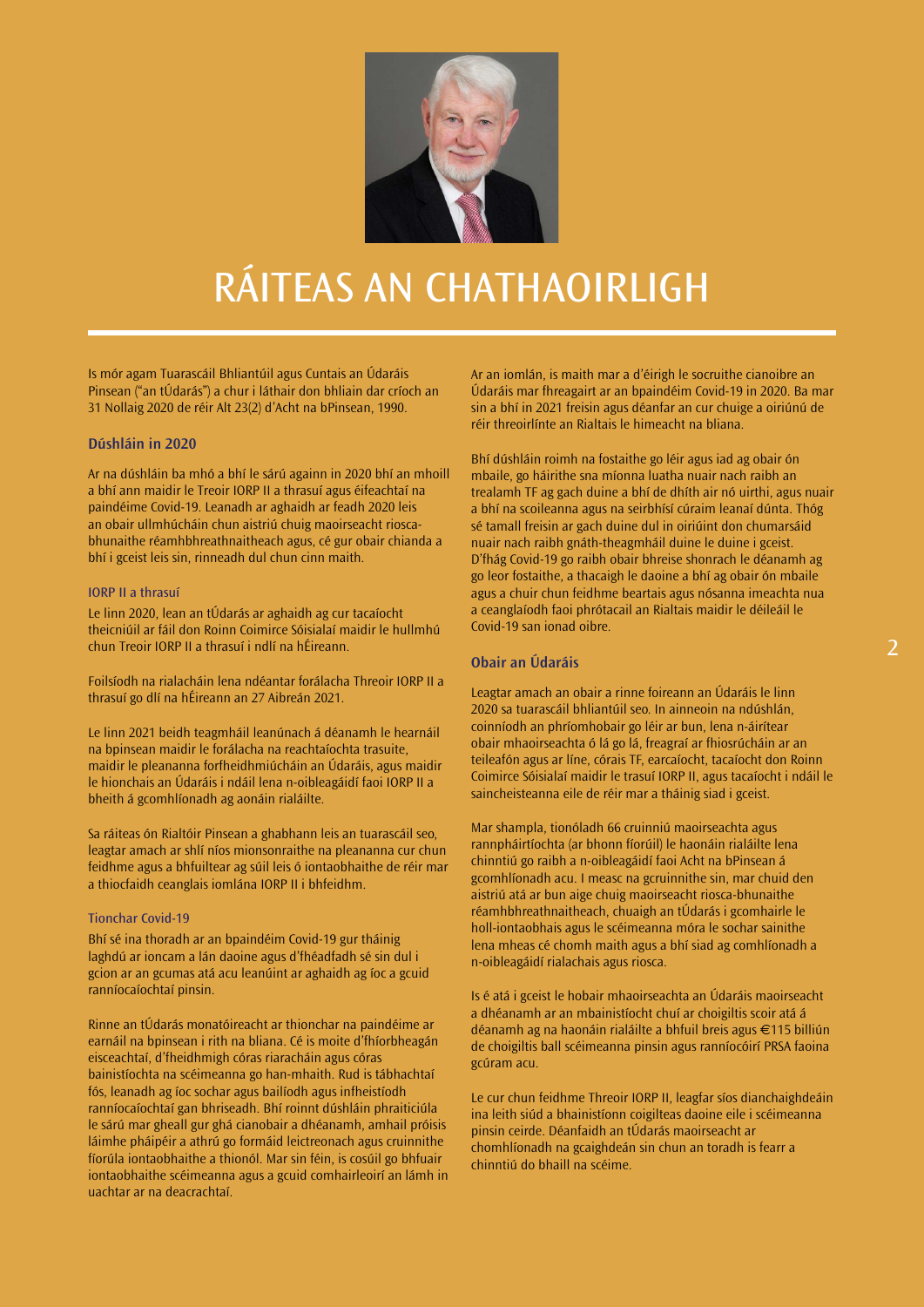## **Obair an Údaráis Pinsean a mhaoiniú**

Mar a sonraíodh i dtuarascáil bhliantúil na bliana seo caite, fágfaidh an mhaoirseacht níos mionsonraithe atá sainordaithe faoi IORP II agus an mhaoirseacht maidir le bailiú sonraí gur mó a bheidh na costais a bhaineann le reáchtáil an Údaráis.

Rinne an tAire Coimirce Sóisialaí foráil d'fhóirdheontas €3 mhilliún i leith na bliana 2021 ón Státchiste don Údarás. Tá an maoiniú dírithe go sonrach ar an gcaiteachas caipitil méadaithe atá riachtanach chun acmhainn TF agus bainistíochta sonraí an Údaráis a fhorbairt. Is féidir an maoiniú a aisghabháil ó ioncam a thiocfaidh ó tháillí an Údaráis amach anseo.

Is i leith na bliana 2021 amháin atá an fóirdheontas ann agus ní mór na táillí a ardú in 2022 agus sna blianta ina dhiaidh sin. Cuirfidh an tÚdarás moladh maidir le táillí faoi bhráid an Aire Coimirce Sóisialaí go luath i bhfómhar na bliana 2021 lena fhaomhadh.

## **Rialachas na heagraíochta**

Tá an tÚdarás faoi réir an Chóid Chleachtais um Rialachas Comhlachtaí Stáit agus cloíonn sé leis. Tá comhaontú maoirseachta curtha ar bun againn leis an Roinn Coimirce Sóisialaí chomh maith.

Déanfar athbhreithniú agus nuashonrú ar Ráiteas Straitéise an Údaráis Pinsean 2016 – 2020 anois nuair atá IORP II trasuite i ndlí na hÉireann.

Ba mhaith liom mo bhuíochas a ghabháil leis an Aire agus leis na hoifigigh sa Roinn Coimirce Sóisialaí. Is mór againn an dlúthchaidreamh oibre eadrainn agus táimid ag tnúth le bheith ag obair le chéile sna blianta amach romhainn.

Mar fhocal scoir, thar mo cheann féin agus thar ceann chomhaltaí eile an Údaráis, ba mhaith liom ár mbuíochas a ghabháil leis an Rialtóir Pinsean agus le baill foirne an Údaráis as an obair chrua a rinne siad agus as an ngairmiúlacht a léirigh siad le linn 2020.

**An Dr. David Begg Cathaoirleach**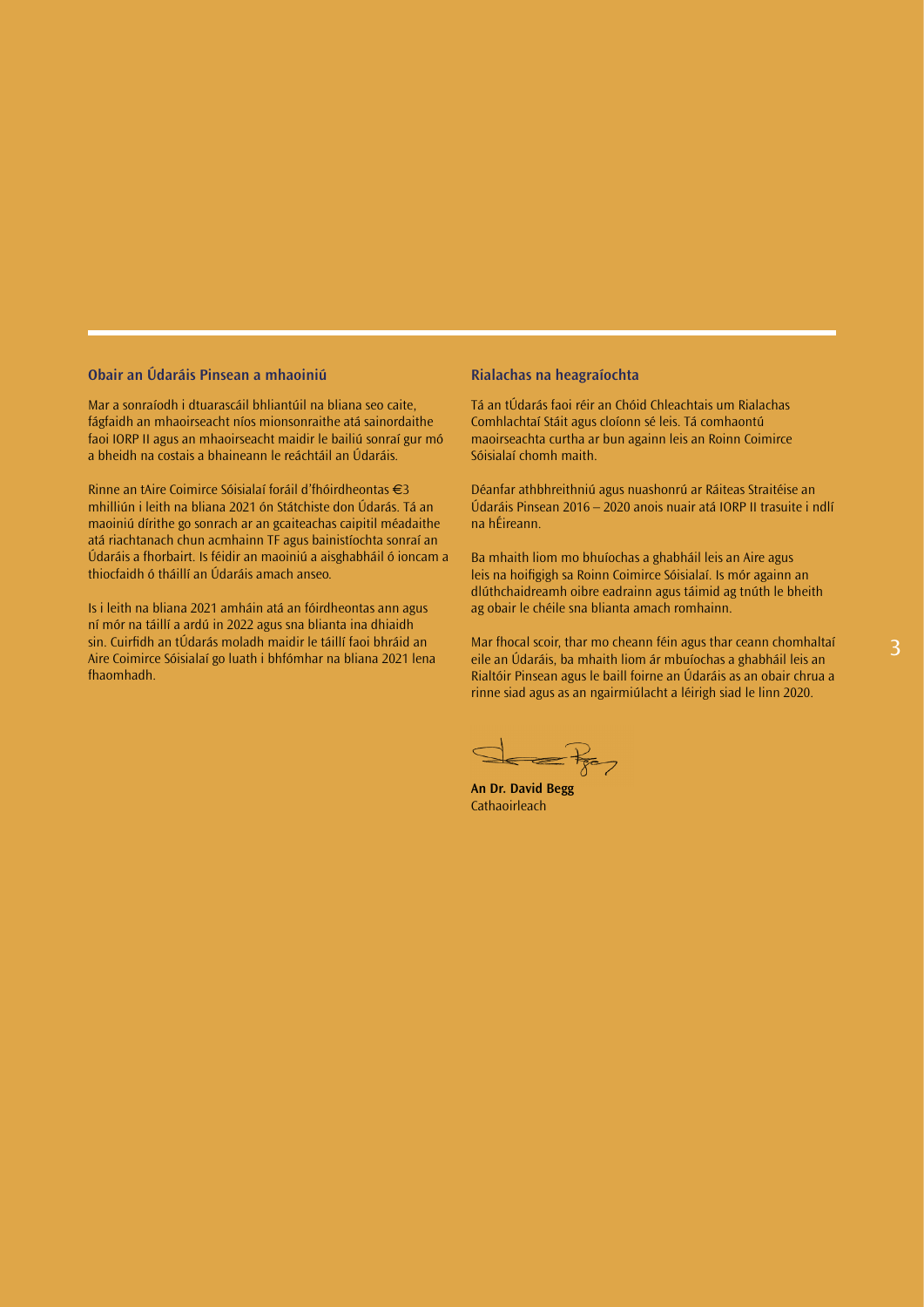# <span id="page-4-0"></span>AN tÚDARÁS PINSEAN

Comhlacht reachtúil is ea an tÚdarás, ar a bhfuil cathaoirleach neamhspleách arna cheapadh ag an Aire Coimirce Sóisialaí, agus beirt ghnáthchomhaltaí. Maireann téarma oifige comhalta den Údarás cúig bliana.

Is iad seo a leanas comhaltaí an Údaráis:



**An Dr. David Begg** Cathaoirleach



**An tUasal Ciarán Lawler,**  Rúnaí Cúnta, An Roinn Coimirce Sóisialaí (Ionadaí an Aire Coimirce Sóisialaí)



**An tUasal Michael J. McGrath** Rúnaí Cúnta An Roinn Airgeadais (Ionadaí an Aire Airgeadais)

D'éirigh Jacqui McCrum, iarLeas-Rúnaí sa Roinn Coimirce Sóisialaí, as a post mar chomhalta den Údarás an 24 Lúnasa 2020. D'fhreastail Ciarán Lawler, Rúnaí Cúnta, an Roinn Coimirce Sóisialaí ar chruinnithe mar bhreathnóir de chuid na Roinne Coimirce Sóisialaí ón 27 Deireadh Fómhair 2020 agus ceapadh é ina chomhalta den Údarás an 29 Márta 2021. Athcheapadh David Begg ina Chathaoirleach ar an Údarás an 13 Eanáir 2021.

Déantar an chinnteoireacht laethúil a tharmligean do bhaill foirne faoi mhaoirseacht ghníomhach an Údaráis. Is é seo a leanas foireann bainistíochta sinsearaí an Údaráis:



**Brendan Kennedy** An Rialtóir Pinsean

**Brendan Roche** Ceann an Aonaid Dlí



**Grace Guy** Ceann an Aonaid Maoirseachta agus Forfheidhmithe



**Dervla O'Keeffe** Ceann an Aonaid TF agus Sonraí



**Ger Clarke** Leascheann an Aonaid Maoirseachta agus Forfheidhmithe



**Sylvia McNeece** Ceann an Aonaid Bainistíochta Clár



**Pat O'Sullivan** Ceann an Aonaid Theicniúil



**David Malone** Ceann an Aonaid Oibriúcháin



**Andrew Nugent** Ceann an Aonaid Bheartais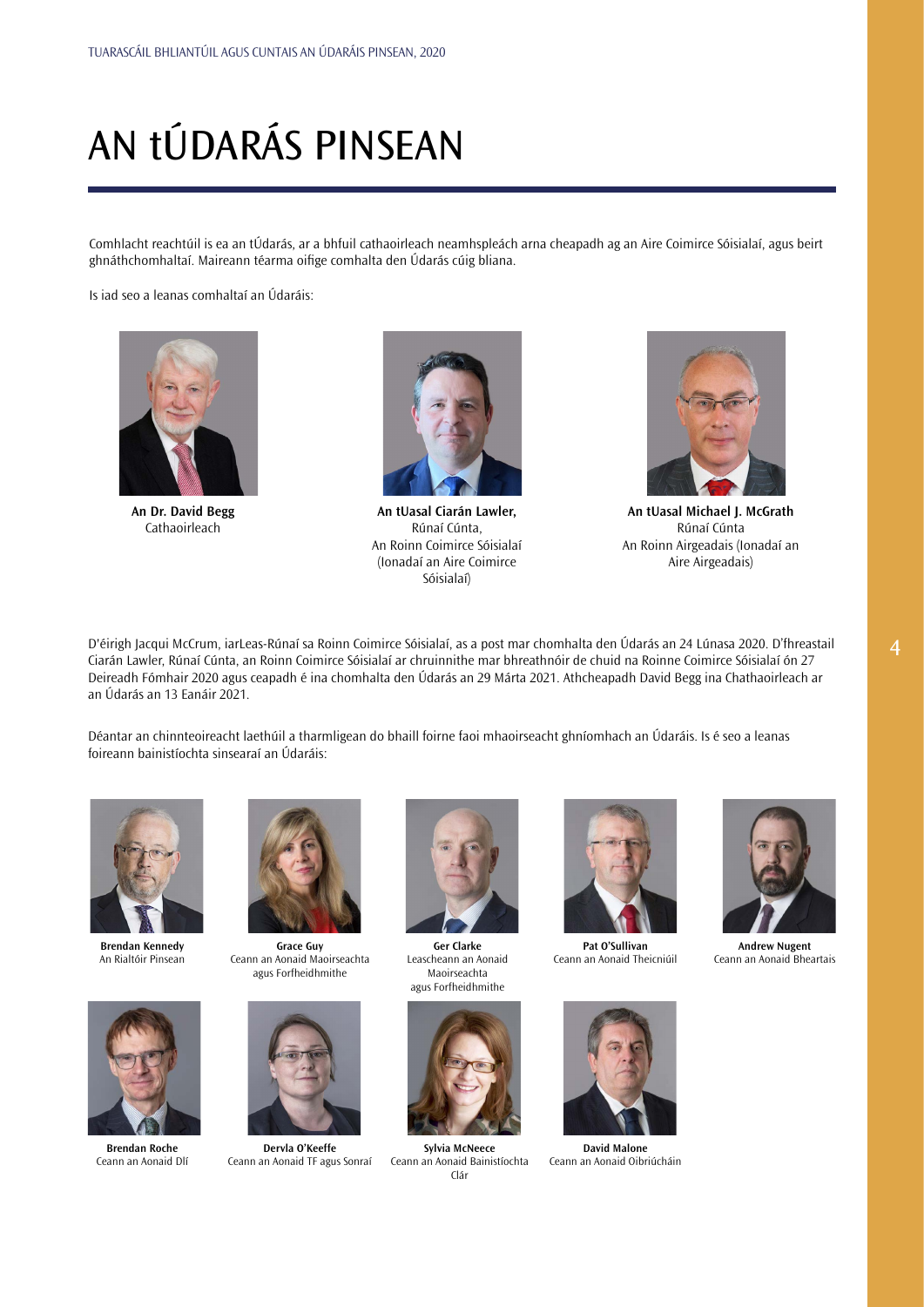## <span id="page-5-0"></span>ACHOIMRE AR AN nGNÍOMHAÍOCHT DO 2020



tugtha chun críche in 2020, a bhain le<br>measúnú a dhéanamh ar chomhlíonadh<br>na rialachán nochta i ndáil le scéimeanna pinsean ceirde agus PRSAnna.

ó chomhlachtaí rialáilte próiseáilte trí Chlár Sonraí Pinsin an Údaráis.

 $250$   $^{000}$ 

**TAISCEADH SONRA**I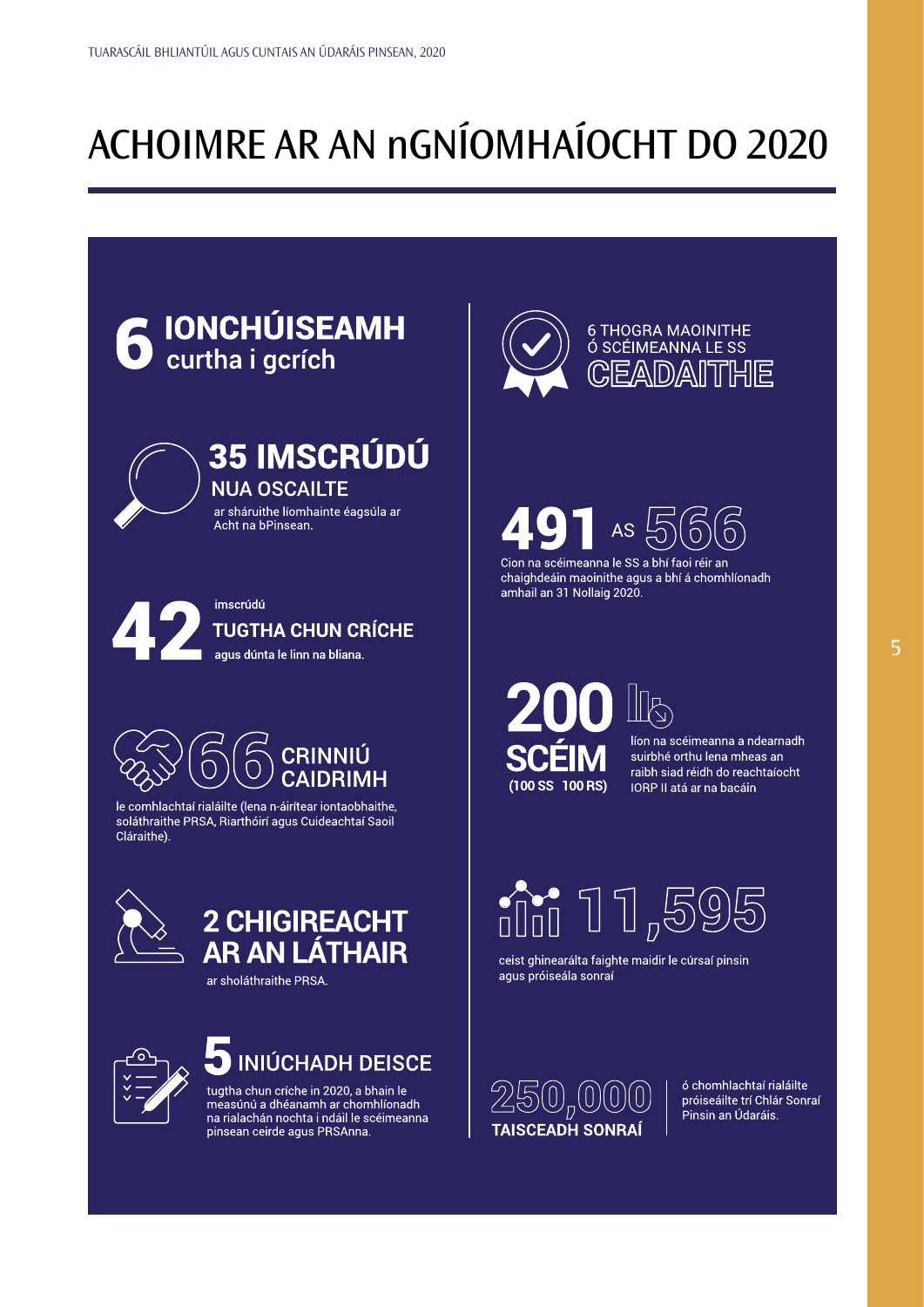# <span id="page-6-0"></span>CUSPÓIRÍ AN ÚDARÁIS A BHAINT AMACH

An fhís atá ag an Údarás don todhchaí ná córas pinsin ina mbeidh coigilteas pinsin slán, dea-bhainistithe agus intuigthe, agus ina spreagfar coigilteas pinsin. Leagtar amach i Ráiteas Straitéise an Údaráis na ceithre chuspóir straitéiseacha atá ag an eagraíocht chun a fís a chur i gcrích, mar seo a leanas:

- 1. Déanfaidh an tÚdarás monatóireacht agus maoirseacht ar scéimeanna pinsin ceirde agus ar PRSAnna lena chinntiú go leanfaidh iontaobhaithe, soláthraithe agus riarthóirí inniúla ar aghaidh á mbainistiú go maith.
- 2. Féadfaidh iontaobhaithe scéime, tionscal na bpinsean agus fostóirí brath ar an Údarás chun treoir agus tacaíocht a chur ar fáil faoina bhfuil an tÚdarás ag súil leis.
- 3. Tuigfidh an pobal, comhaltaí, rannpháirtithe agus tairbhithe go maith gur foinse inrochtana, ábhartha agus praiticiúil eolais é an tÚdarás.
- 4. Beidh an tÚdarás ina fhoinse luachmhar ag an Roinn Coimirce Sóisialaí maidir le comhairle, saineolas, faisnéis agus tacaíocht theicniúil faoi chúrsaí pinsin.

Tá roinnt straitéisí glactha ag an Údarás chun na cuspóirí sin a chur i gcrích, lena n-áirítear:

- cur chuige réamhghníomhach feiceálach chun dul i ngleic leis an neamhchomhlíonadh;
- cur chuige praiticiúil i leith an tsoláthair faisnéise agus treorach ina ndírítear ar an inrochtaineacht, doiciméid maidir le dea-chleachtas, agus cóid chleachtais;
- seirbhís fiosrúcháin ar ardchaighdeán ina dtugtar aghaidh ar ábhair imní agus ar cheisteanna a ardaíonn páirtithe leasmhara maidir le nithe atá faoinár sainchúram reachtúil; agus
- treoirphlean cuimsitheach le haghaidh struchtúr pinsean, a bheidh bunaithe ar ár bhfís, agus a chuirfidh eolas ar fáil don phlé beartais a bheidh ar siúl ag an Aire agus an Roinn Coimirce Sóisialaí.

Leagtar amach sa tuarascáil bhliantúil na gníomhaíochtaí a rinne an tÚdarás in 2020 chun na cuspóirí sin a bhaint amach.

## **Ordlathas na dtosaíochtaí ó thaobh riosca de**

Lena áirithiú go bhfuil a chleachtas rialála éifeachtach agus go bhfuil gníomhaíochtaí dírithe ar na gnóthaí is tábhachtaí agus is éifeachtaí, glacann an tÚdarás le cur chuige maoirseachta atá bunaithe ar ordlathas tosaíochtaí riosca:

- An 1ú tosaíocht: mídhílsiú sócmhainní nó ranníocaíochtaí pinsin
- An 2ú tosaíocht: easpa rialachais nó drochriarachán agus tionchar aige ar shochair nó mainneachtain sochair dhlite a íoc
- An 3ú tosaíocht: Sócmhainneacht scéimeanna le sochar sainithe
- An 4ú tosaíocht: mainneachtain faisnéis fhorordaithe a sholáthar do chomhaltaí

An 5ú tosaíocht: teip ag aonáin rialáilte sonraí cruinne agus tráthúla a chur faoi bhráid an Údaráis.

Léiríonn an t-ord seo tromchúis na rioscaí agus ní an dóchúlacht go dtarlóidh siad. Cé gur ar bhunús na dtosaíochtaí sin a leagtar amach gníomhaíocht rialála ginearálta an Údaráis, cinnteoidh an eagraíocht freisin nach ndéanfar neamhaird d'aon réimse. Toisc go mbraitheann rialú ar chumas an Údaráis eolas iontaofa a fháil, bíonn an eagraíocht ag díriú go háirithe ar theipeanna faisnéis a sholáthar don Údarás atá riachtanach faoi Acht na bPinsean, lena n-áirítear oibleagáidí maidir le sceithireacht.

#### **Tuairisciú éigeantach agus deonach/sceithireacht**

Tá forálacha reachtúla, ar a dtugtar oibleagáidí sceithireachta, i bhfeidhm lena gcuirtear oibleagáid dhlíthiúil ar dhaoine sonraithe atá páirteach i bhfeidhmiú scéimeanna pinsin cheirde, RACanna agus PRSAnna Iontaobhais. Ní mór do na daoine sin tuairisc a thabhairt don Údarás má mheasann siad go ndearnadh calaois nó mí-leithghabháil ábhartha nó má mheasann siad go bhfuil baol ann go dtarlóidh a leithéid. Féadfaidh duine ar bith tuairisc dheonach a thabhairt ar chúrsaí a bhaineann le staid agus feidhmiú scéime, RAC Iontaobhais nó PRSA.

Déanann an tÚdarás iniúchadh ar thuairiscí ó sceithirí agus ar ghearáin nó líomhaintí tromchúiseacha eile le fáil amach céard a tharla. I gcás go n-aimsítear neamhchomhlíonadh, is é príomhaidhm an Údaráis comhlíonadh a chinntiú. Mar sin féin, bainfidh an tÚdarás leas as raon iomlán a chumhachtaí faoi Acht na bPinsean nuair is gá.

#### **Ionchúisimh**

Féadfar an dlí a chur ar aonáin rialáilte mar gheall ar neamhchomhlíonadh. Thug an tÚdarás sé chás ionchúisimh chun críche in 2020 agus baineadh ciontú amach i gceithre chás mar seo a leanas:

- bhain dhá chás le mainneachtain freagairt ar iarratas reachtúil ar fhaisnéis ón Údarás (Alt 18 d'Acht na bPinsean);
- cás amháin a bhain le hasbhaint ranníocaíochtaí pinsin fostaithe nár íocadh isteach i scéim laistigh den fhráma ama reachtúil (alt 58A(1) d'Acht na bPinsean);
- cás amháin a bhain le ranníocaíochtaí éigeantacha pinsin fostaithe nár íocadh isteach i scéim laistigh den fhráma ama reachtúil (alt 58A(2) d'Acht na bPinsean).

Nuair a dhéantar ciontú a thaifeadadh, fuarthas an duine nó an chuideachta ciontach i gcion coiriúil.

#### **Nochtuithe cosanta**

Ní dhearnadh aon nochtadh don Údarás in 2020 a measadh a bheith ina nochtadh cosanta de réir mar a leagtar amach san Acht um Nochtadh Cosanta.

## **Imscrúduithe**

In 2020, chuir an tÚdarás tús le 35 imscrúdú nua ar sháruithe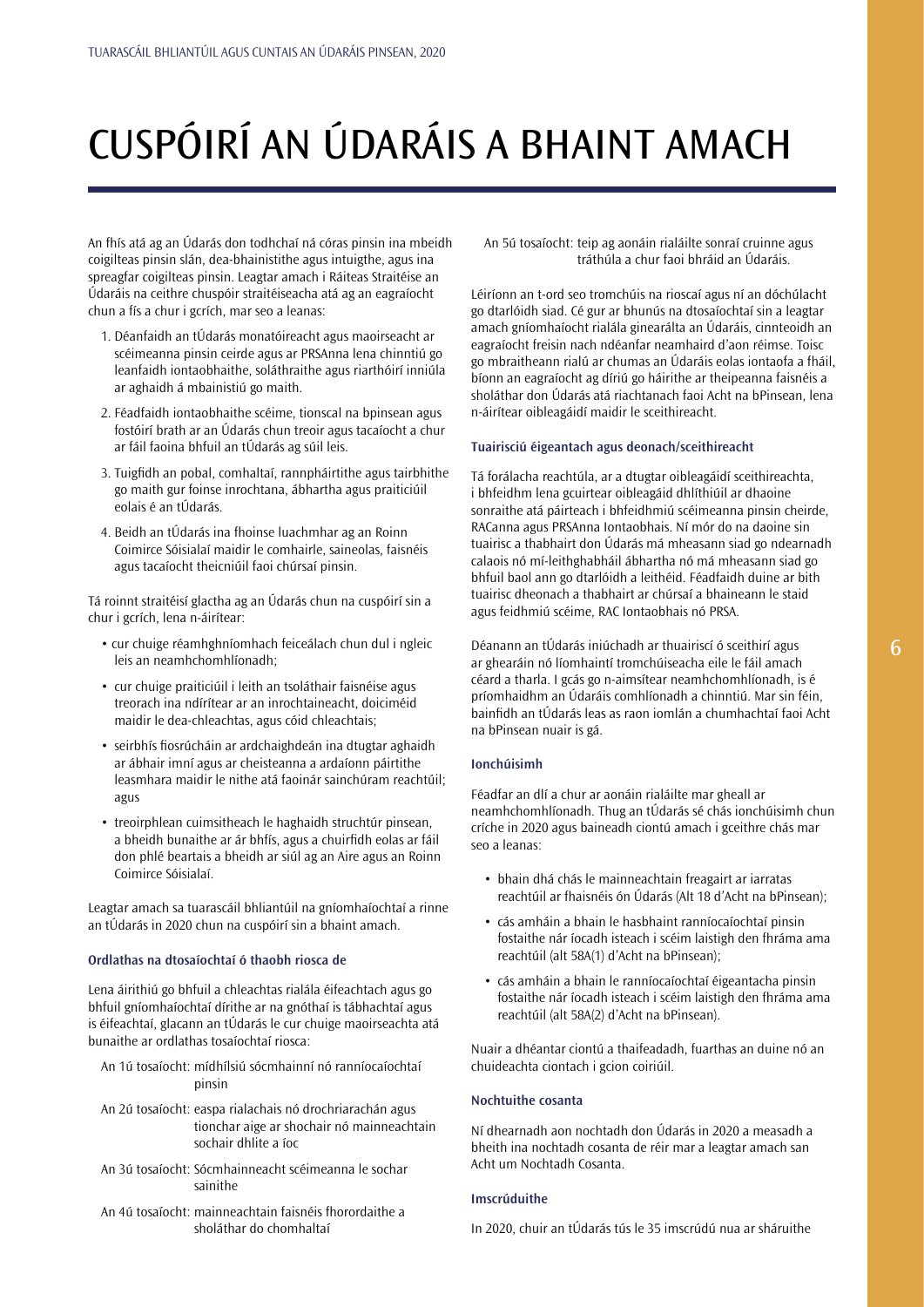líomhnaithe éagsúla ar Acht na bPinsean. Is iomaí cineál sáraithe a bhí i gceist leis na sáruithe líomhnaithe seo, ó asbhaint ranníocaíochtaí gan iad a íoc isteach sa scéim go dtí teipeadh freagra a thabhairt ar iarratas reachtúil ar fhaisnéis. Cuireadh 42 fiosrúchán i gcrích le linn na bliana agus dúnadh iad.

Níl ann go fóill ach líon beag teagmhas ba ghá imscrúdú a dhéanamh orthu maidir le hasbhaint ranníocaíochtaí agus ranníocaíochtaí nár íocadh.

#### **Maoirseacht riosca-bhunaithe réamhbhreathnaitheach**

Le linn 2020, lean an tÚdarás ag aistriú chuig maoirseacht rioscabhunaithe réamhbhreathnaitheach.

### **Clár rannpháirtíochta**

Le linn 2020, chuir an tÚdarás tús le clár nua rannpháirtíochta maoirseachta le roinnt oll-iontaobhais sheanbhunaithe, roinnt oll-iontaobhas atá á bhforbairt agus roinnt scéimeanna móra le sochar sainithe. Tá an rannpháirtíocht sin ar bun mar chuid d'aistriú an Údaráis chuig cur chuige riosca-bhunaithe réamhbhreathnaitheach i leith na maoirseachta.

D'fhoilsigh an tÚdarás a thorthaí i dtuarascálacha ar an rannpháirtíocht le holl-iontaobhais agus an rannpháirtíocht le scéimeanna le sochar sainithe i Ráithe 4 2020. Níor cheart glacadh leis gur liosta cuimsitheach é liosta na n-ábhar a ardaíodh sna tuarascálacha ar thorthaí. Is amhlaidh gur forléargas iad ar na príomhcheisteanna a sainaithníodh le linn an chláir rannpháirtíochta. Tá an tÚdarás ag súil go ndéanfaidh gach bord iontaobhaithe, agus a gcuid comhairleoirí, na torthaí sin a mheas go hiomlán agus a gcleachtais féin a mheas féachaint an gá iad a fheabhsú.

#### Clár rannpháirtíochta le scéimeanna le sochar sainithe

Ba í aidhm na rannpháirtíochta cleachtais rialachais na mbord iontaobhaithe a scrúdú, go háirithe maidir le bainistíocht a dhéanamh ar rioscaí scéime. Ina theannta sin, bhí fonn ar an Údarás scrúdú a dhéanamh ar cé chomh maith a bheadh ar chumas na scéimeanna na ceanglais níos déine rialachais agus bainistíochta riosca a chomhlíonadh faoi Threoir IORP II. Leagtar amach príomhthorthaí an phróisis rannpháirtíochta sa tuarascáil torthaí.

Mar a bheifí ag súil leis i gcás na scéimeanna móra a rabhthas i mbun rannpháirtíochta leo, bhí go leor de na boird iontaobhaithe in ann a léiriú go bhfuil socruithe láidre rialachais, bainistíochta agus maoirseachta i bhfeidhm acu, agus go bhfuil struchtúir acmhainní agus oibríochta acu atá dírithe ar dhea-thorthaí a bhaint amach do na baill. I roinnt cásanna, áfach, bhí imní ar an Údarás maidir le neamh-iomláine na rioscaí a aithníodh, nach raibh rialuithe á n-aithint i gceart, nach raibh rialuithe á gcur chun feidhme, agus easpa feasachta i gcoitinne i dtaobh rioscaí.

Amach anseo, iarrfar ar bhoird iontaobhaithe raon i bhfad níos leithne sonraí airgeadais agus achtúireacha a ullmhú agus a

scrúdú ná mar a iarrtar orthu a dhéanamh faoi láthair. Ba chóir dóibh díriú ar na rudaí a d'fhéadfadh tarlú amach anseo, agus ní díreach ar an méid a tharla go dtí seo. Chun an toradh sin a bhaint amach, beidh ar go leor boird iontaobhaithe feabhas a chur ar an tuiscint atá acu ar chainníochtú riosca, bainistíocht riosca, idirspleáchas riosca agus uirlisí chun cásanna a phleanáil.

Leanfaidh an tÚdarás ar aghaidh ag plé go gníomhach le hiontaobhaithe scéimeanna le sochar sainithe. Chomh maith leis na saincheisteanna dá dtagraítear sa tuarascáil ar thorthaí, tugtar breac-chuntas freisin inti ar shampla den fhaisnéis fhéideartha ar dócha a bheadh á lorg ag an Údarás agus é ag tabhairt faoi bhabhtaí rannpháirtíochta den sórt sin amach anseo.

#### Clár rannpháirtíochta le holl-iontaobhais

Le linn 2020, thug an tÚdarás faoi chlár rannpháirtíochta le roinnt oll-iontaobhas le ranníocaíocht sainithe agus le roinnt gnólachtaí atá ag smaoineamh ar oll-iontaobhais a bhunú. Bhí sé ina aidhm leis an rannpháirtíocht sin measúnú a dhéanamh ar an gcaoi a bhfuil oll-iontaobhais ag comhlíonadh a n-oibleagáidí rialachais agus riosca, chomh maith lena n-ullmhacht do Threoir IORP II agus na ceanglais atá beartaithe i leith oll-iontaobhas, mar a d'fhoilsigh an tÚdarás i mí an Mheithimh 2019.

D'fhoilsigh an tÚdarás tuarascáil mhionsonraithe ar thorthaí chun na príomhthorthaí a sainaithníodh le linn an chláir rannpháirtíochta a leagan amach.

Ar an iomlán, ba chúis díomá iad torthaí an Údaráis. Chinn an tÚdarás go bhfuil fadhbanna i gceist le gach oll-iontaobhas, agus gur fadhbanna móra iad cuid acu sin. Baineann suntas ar leith leis an gclár rannpháirtíochta sin mar gheall ar an ról tábhachtach is dóigh a bheidh ag oll-iontaobhais i soláthar pinsean na hÉireann amach anseo.

Leanfaidh an tÚdarás dá rannpháirtíocht le holl-iontaobhais atá ann faoi láthair agus cinn nua a bhunófar agus beidh rannpháirtíocht ar bun in 2021 maidir leis na saincheisteanna a sainaithníodh go dtí seo. Tar éis thrasuí IORP II, foilseoidh an tÚdarás treoir don phobal, agus go háirithe d'fhostóirí, faoi na híoschaighdeáin ba cheart dóibh a lorg ó oll-iontaobhais sula nglacfaidh siad páirt iontu. I gcás a lán de na holl-iontaobhais a scrúdaigh an tÚdarás, ní chomhlíonfaidís na caighdeáin sin gan aghaidh a thabhairt ar na torthaí.

#### **Suirbhéanna ar scéimeanna**

Rinne an tÚdarás suirbhé ar iontaobhaithe 200 scéim (100 scéim le sochar sainithe agus 100 scéim le ranníocaíocht shainithe) chun a leibhéil ullmhachta don reachtaíocht IORP II atá le teacht a mheas. Roghnaíodh go randamach scéimeanna de mhéideanna éagsúla, ar bhain próifílí iontaobhaithe éagsúla leo. Cuireadh an suirbhé i gcrích go deonach agus tugadh 35 freagra i leith scéimeanna le ranníocaíocht shainithe agus 67 freagra i leith scéimeanna le sochar sainithe.

Léirigh torthaí foriomlána an tsuirbhé go bhfuil leibhéal ard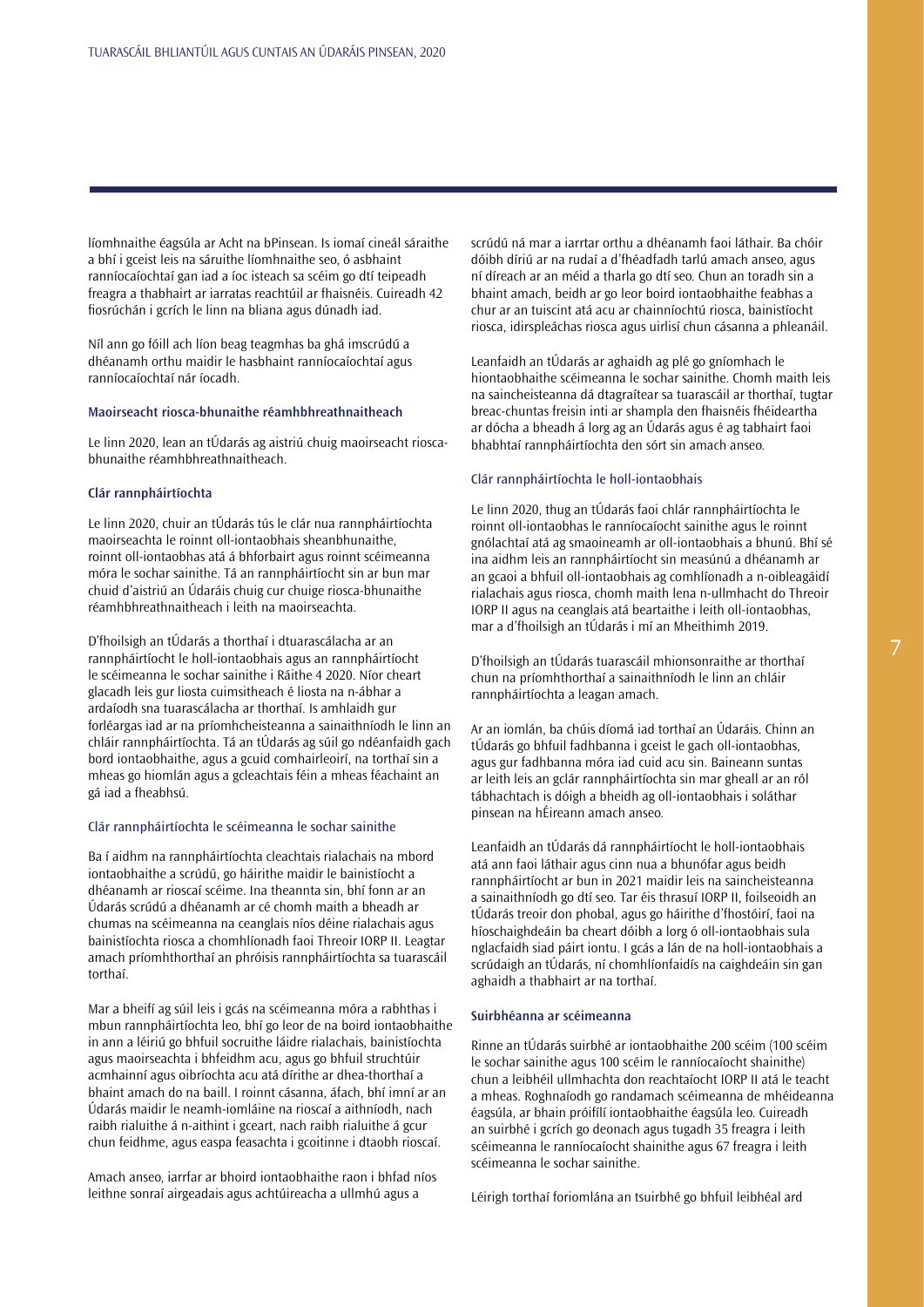feasachta ar IORP II i measc iontaobhaithe, ach go raibh drogall orthu aon obair shubstainteach a dhéanamh chun na ceanglais a chomhlíonadh go dtí go mbeadh an reachtaíocht trasuite. Tá an tuairim fhorleathan ann ina measc siúd a d'fhreagair an suirbhé go mbeidh costais mhéadaithe agus gá le níos mó acmhainní ina dtoradh ar an reachtaíocht nua. Cuireadh chun suntais i dtorthaí an tsuirbhé freisin go bhfuil iontaobhaithe ag fanacht le tuilleadh treorach ón Údarás. Foilsíodh torthaí an tsuirbhé ar shuíomh gréasáin an Údaráis.

## **Clár rannpháirtíochta Covid-19**

I mí na Bealtaine 2020, bhuail an tÚdarás ar líne le 11 aonán a bhfuil freagracht orthu as an gcuid is mó de na scéimeanna pinsin ceirde agus na scéimeanna PRSA in Éirinn lena phlé cén tionchar a bhí ag an bpaindéim Covid-19 ar a gcumas seirbhísí a sholáthar, agus chun a fháil amach an raibh aon fhadhbanna ann maidir le déileáil le tionchar na paindéime ar an méid seo a leanas:

- idirghníomhaíochtaí le páirtithe leasmhara na scéimeanna (i.e. iontaobhaithe, fostóirí, bainisteoirí infheistíochta, iniúchóirí etc.);
- ranníocaíochtaí pinsin a fháil agus a infheistiú;
- ceisteanna agus gearáin ó bhaill; agus
- treochtaí suntasacha i measc baill scéime (e.g. aistriú ó chiste go ciste, iarratais ar aistriú etc.).

Ar an iomlán, léirigh na aonáin gur maith mar a d'éirigh leo siúd a raibh baint acu le pinsin agus iad ag déileáil le dúshláin na paindéime.

#### **Maoiniú scéimeanna le sochar sainithe**

Ag deireadh 2020, bhí 566 scéim le sochar sainithe ann a bhí faoi réir an chaighdeáin maoinithe. Astu seo, shásaigh 491 scéim an caighdeán maoinithe. Maidir leis na 75 scéim eile, tá tograí maoinithe curtha ar bun acu go léir seachas 12 acu, nó tá siad i mbun tograí maoinithe a chur isteach, a bhfuil sé i gceist leo go mbeidh an scéim in ann an caighdeán maoinithe a chomhlíonadh laistigh de théarma sonraithe. Tá an tÚdarás i mbun idirphlé leis na scéimeanna sin. Rachaidh an tÚdarás i gcomhairle ar bhonn díreach le haon scéim nach gcuirfidh togra maoinithe isteach.

In 2020, d'fhaomh an tÚdarás sé mholadh maoinithe ó scéimeanna le sochar sainithe.

#### **Iniúchtaí comhlíonta**

Tugadh cúig iniúchadh deisce chun críche in 2020. Sna hiniúchtaí sin, rinneadh measúnú ar chomhlíonadh na rialachán maidir le nochtadh i leith scéimeanna pinsin ceirde agus PRSAnna.

Ina theannta sin, chuir an tÚdarás i gcrích an tríú céim dá iniúchadh ar níos mó ná 100 údarás ábhartha san earnáil phoiblí i leith na n-oibleagáidí atá orthu faoin Scéim Pinsean Seirbhíse

Poiblí Aonair agus, go sonrach, an ceanglas ráitis sochair ball a eisiúint do bhaill na scéime. Tá ráitis sochair ball eisithe ag formhór na n-údarás ábhartha anois nó tá an-dul chun cinn déanta acu ina leith sin.

I gcás ina n-aithnítear neamhchomhlíonadh i dtaca le hAcht na bPinsean le linn iniúchta, is é an phríomhaidhm atá ann a chinntiú go mbeidh an t-aonán rialáilte comhlíontach ina dhiaidh sin. Féadfaidh an tÚdarás breithniú a dhéanamh ar ghníomh forfheidhmiúcháin freisin.

### **Cigireachtaí ar an láthair ar Riarthóirí Cláraithe (RCanna) agus soláthraithe PRSA**

Mar chuid den mheasúnú ar chomhlíonadh Acht na bPinsean, déanann an tÚdarás cigireachtaí ar an láthair ar Riarthóirí Cláraithe, ar iontaobhaithe gairmiúla agus ar sholáthraithe PRSA.

Sa chéad ráithe de 2020, rinne an tÚdarás dhá chigireacht ar an láthair ar sholáthraithe PRSA. Ba é cuspóir na gcigireachtaí sin caighdeáin riaracháin pinsin, bainistíocht sonraí agus leibhéil chomhlíonta Acht na bPinsean a mheas.

Aithníodh roinnt torthaí agus breathnuithe le linn na gcigireachtaí. Iarradh ar sholáthraithe PRSA aghaidh a thabhairt ar na hábhair a ardaíodh agus, nuair ab iomchuí, a shonrú cé na bearta atá i gceist acu a dhéanamh chun dul i ngleic le hábhair imní an Údaráis. Ní raibh gá le gníomh forfheidhmiúcháin.

## **Aighneachtaí PRSA**

In 2020, d'fhaomh an tÚdarás, i gcomhairle leis na Coimisinéirí Ioncaim, táirge PRSA amháin i leith soláthraí PRSA a bhí ann cheana. Próiseáladh sé leasú ar tháirgí a bhí ann cheana i gcaitheamh na bliana. Bhain na leasuithe sin le hathruithe ar struchtúr gearrtha táillí nó cistí a chur le táirge PRSA nó iad a bhaint uaidh.

## **Deimhnithe achtúireachta PRSA agus tuairiscí bliantúla PRSA**

Ní raibh aon samplaí suntasacha de neamhchomhlíonadh sainaitheanta ag achtúirí PRSA in 2020. Scrúdaigh an tÚdarás gach mionsampla de neamhchomhlíonadh a thuairiscigh achtúirí PRSA agus pléadh iad leis an soláthraí bainteach PRSA, nuair ba ghá.

## **Próiseas bliantúil athnuachana RC**

Fuair an tÚdarás 113 iarratas ar athnuachan RC in 2020. Le linn na bliana, rinne 13 RC iarratas ar a gclárú RC a fhoirceannadh agus tugadh an cead sin dóibh.

## **Scéimeanna pinsin trasteorann na hÉireann/na Ríochta Aontaithe**

Le linn 2020, lean an tÚdarás ar aghaidh i mbun gcomhairle leis an Roinn Coimirce Sóisialaí, le Rialtóir Pinsean na Ríochta Aontaithe agus leis an Department of Work and Pensions sa Ríocht Aontaithe chun impleachtaí an Bhreatimeachta do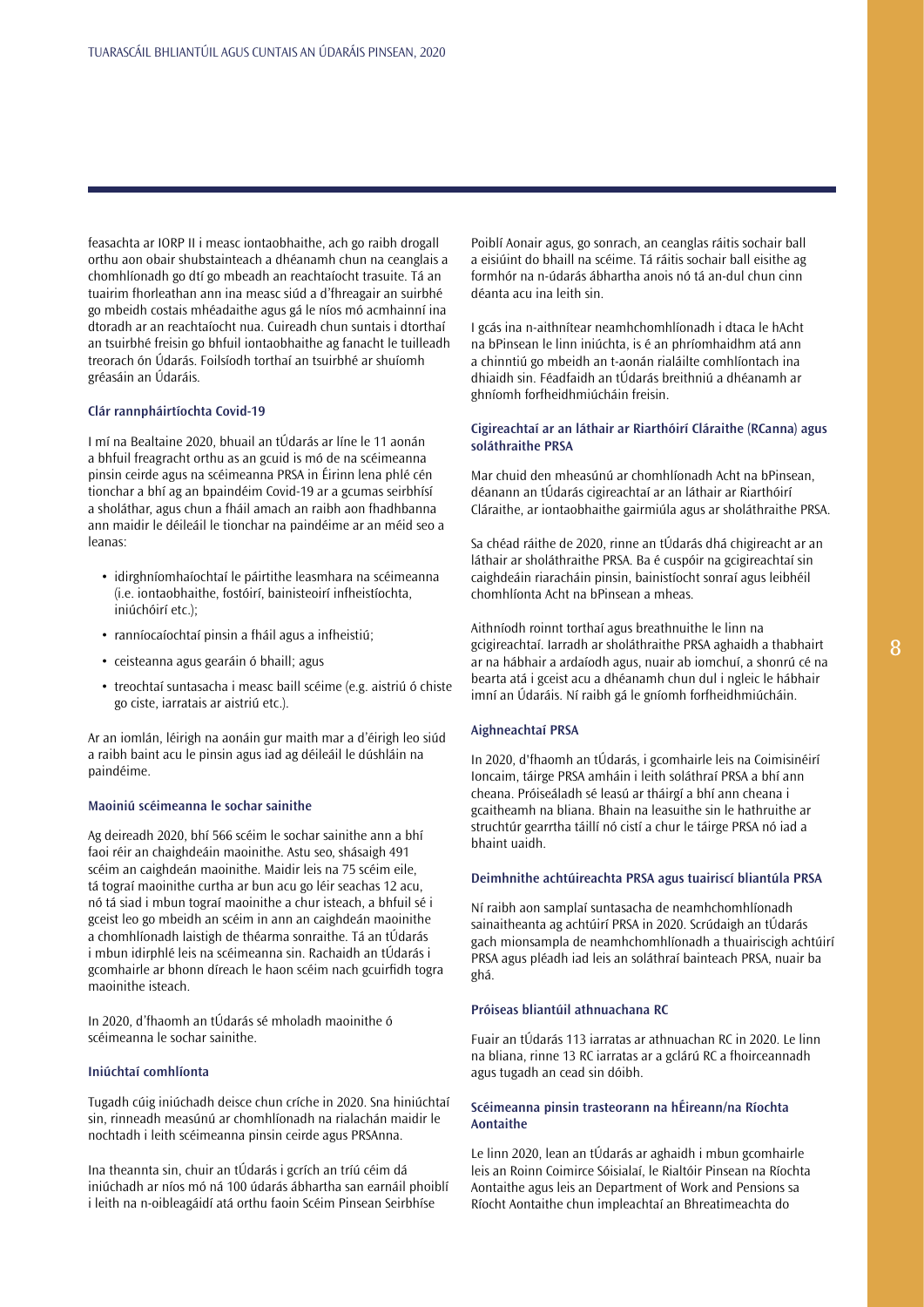scéimeanna trasteorann de chuid na Ríochta Aontaithe agus na hÉireann a mheas.

## **Cinntí**

Faoi Acht na bPinsean, tá an chumhacht ag an Údarás in imthosca áirithe cinntí atá ina gceangal de réir an dlí a dhéanamh ar iarratas ó pháirtithe áirithe. Leis na cinntí ceangailteacha sin, déantar iontaobhaithe scéimeanna a éascú maidir le sochair na mball iarchurtha a aistriú chuig socruithe eile nó chun ligean don Údarás, in imthosca áirithe, iontaobhaí a cheapadh in ionad an iontaobhaí atá ann. D'eisigh an tÚdarás cinneadh reachtúil amháin faoi alt 64 in 2020.

## **Tacaíocht theicniúil**

In 2020, thug an tÚdarás tacaíocht theicniúil don Aire Coimirce Sóisialaí agus dá Roinn agus do ranna agus gníomhaireachtaí eile an rialtais maidir le cúrsaí pinsin.

Lean an tÚdarás ar aghaidh ag obair ar thograí mionsonraithe cur chun feidhme a fhorbairt in 2020 chun Treoir IORP II a thrasuí mar aon le gnéithe ábhartha den Treochlár um Athchóiriú Pinsean. Áiríodh ar na nithe sin:

- córas maoirseachta riosca-bhunaithe réamhbhreathnaitheach a fhorbairt;
- córas oiriúnach cuí d'iontaobhaithe agus dóibh siúd atá ag gabháil do phríomhfheidhmeanna;
- caighdeáin rialachais nua lena sonraítear struchtúir rialachais agus bainistíochta iomchuí;
- cuíchóiriú a dhéanamh ar líon na sásraí éagsúla coigiltis pinsin atá ann faoi láthair;
- creat maoirseachta a fhorbairt le haghaidh oll-iontaobhas; agus
- próiseas údaraithe le haghaidh scéimeanna nua agus cinn atá ann cheana.

Rannchuidíonn an tÚdarás leis an obair a bhaineann le pinsin in eagraíochtaí idirnáisiúnta trí fhreastal ar chruinnithe meithle nó trí shonraí cainníochtúla agus cáilíochtúla a chur ar fáil.

Áirítear leis na heagrais seo:

- An tÚdarás Eorpach um Árachas agus Pinsin Cheirde (EIOPA),
- Eagraíocht Idirnáisiúnta na Maoirseoirí Pinsean (IOPS),
- An Eagraíocht um Chomhar agus Fhorbairt Eacnamaíochta (ECFE) - Meitheal Oibre um Phinsin Phríobháideacha.

Thug an tÚdarás freagra ar 92 ceist ó thíortha eile in 2020. Ina measc siúd, chomhlánaigh an tÚdarás 26 suirbhé/ceistneoir ó thíortha eile lenar áiríodh tuairisciú sonraí cainníochtúla agus cáilíochtúla dhá uair sa bhliain do ECFE agus an bailiú sonraí a dhéantar dhá uair sa bhliain don Athbhreithniú Cobhsaíochta Airgeadais de chuid EIOPA. I suirbhéanna eile, clúdaíodh

ábhair mar nuashonruithe a thuairisciú maidir le rialacháin infheistíochta náisiúnta nó bearta cánach, táillí agus muirir i leith pinsean, treochtaí i measc tomhaltóirí, clár pleananna agus táirgí pinsin agus clár scéimeanna.

Thug an tÚdarás freagra freisin ar 26 iarratas ar bharúlacha ar dhoiciméid amhail ráiteas maoirseachta EIOPA ar IORPanna trasteorann agus páipéar oibre IOPS ar shócmhainneacht cistí le sochar sainithe.

I measc na 40 ceist eile a fuarthas ó thíortha eile, bhí freagraí le soláthar ar raon ábhar a bhaineann le pinsin amhail sonraí pinsean EIOPA, tástáil struis IORP agus scéimeanna trasteorann.

### **Forbairt polasaí agus taighde**

Mar chomhalta den Ghrúpa Athchóirithe agus Cánachais Idirrannach, chuir an tÚdarás le breithnithe agus le tograí chun pinsin a shimpliú. D'fhoilsigh an tAire Airgeadais tuarascáil ón ngrúpa an 13 Samhain 2020.

Chuaigh an tÚdarás i gcomhairle leis an Roinn Airgeadais maidir leis an Rialachán Pan-Eorpach Táirge Pinsin Phearsanta, a chuirfear i bhfeidhm sula i bhfad, lena n-áirítear plé faoin Údarás Inniúil Náisiúnta a cheapadh.

Rinne an tÚdarás anailís agus léirmhíniú ar thuarascáil a choimisiúnaigh an Roinn Forbartha Pobail agus Tuaithe inar moladh sócmhainní ciste pinsin neamhéilithe a thabhairt faoi raon feidhme an Chiste um Chuntais Dhíomhaoine.

Lean an tÚdarás ar aghaidh i mbun gcomhairle le hachtúirí, le lucht an tionscail, le lucht acadúil agus le rialtóirí eile chun teacht ar thuiscint ar impleachtaí airgeadais inbhuanaithe agus tosca comhshaoil, sóisialta agus rialachais d'earnáil na bpinsean. Rinne sé measúnú ar na ceanglais atá ar iontaobhaithe scéime pinsin sa réimse sin, ag eascairt as reachtaíocht atá le teacht ón Aontas Eorpach.

Soláthraíonn an tÚdarás nuashonrú míosúil ar fhorbairtí rialála agus beartais Eorpacha agus idirnáisiúnta a bhaineann le pinsin do na baill foirne ábhartha sa Roinn Coimirce Sóisialaí, sa Roinn Airgeadais, sa Roinn Caiteachais agus Athchóirithe Poiblí, agus sna Coimisinéirí Ioncaim.

Chuir an tÚdarás cúnamh teicniúil ar fáil freisin don Roinn Coimirce Sóisialaí ar shaincheisteanna éagsúla le linn na bliana, lena n-áirítear uathchlárú agus treoracha AE.

## **Tacaíocht, faisnéis agus treoir**

Tacaíonn an tÚdarás le hiontaobhaithe, riarthóirí, fostaithe agus comhairleoirí le faisnéis agus le treoir chun cabhrú leo a n-oibleagáidí faoi Acht na bPinsean a thuiscint agus a chomhlíonadh. I gcaitheamh na bliana, d'eisigh an tÚdarás faisnéis agus cumarsáid a bhaineann lena aonáin rialáilte ar a shuíomh gréasáin.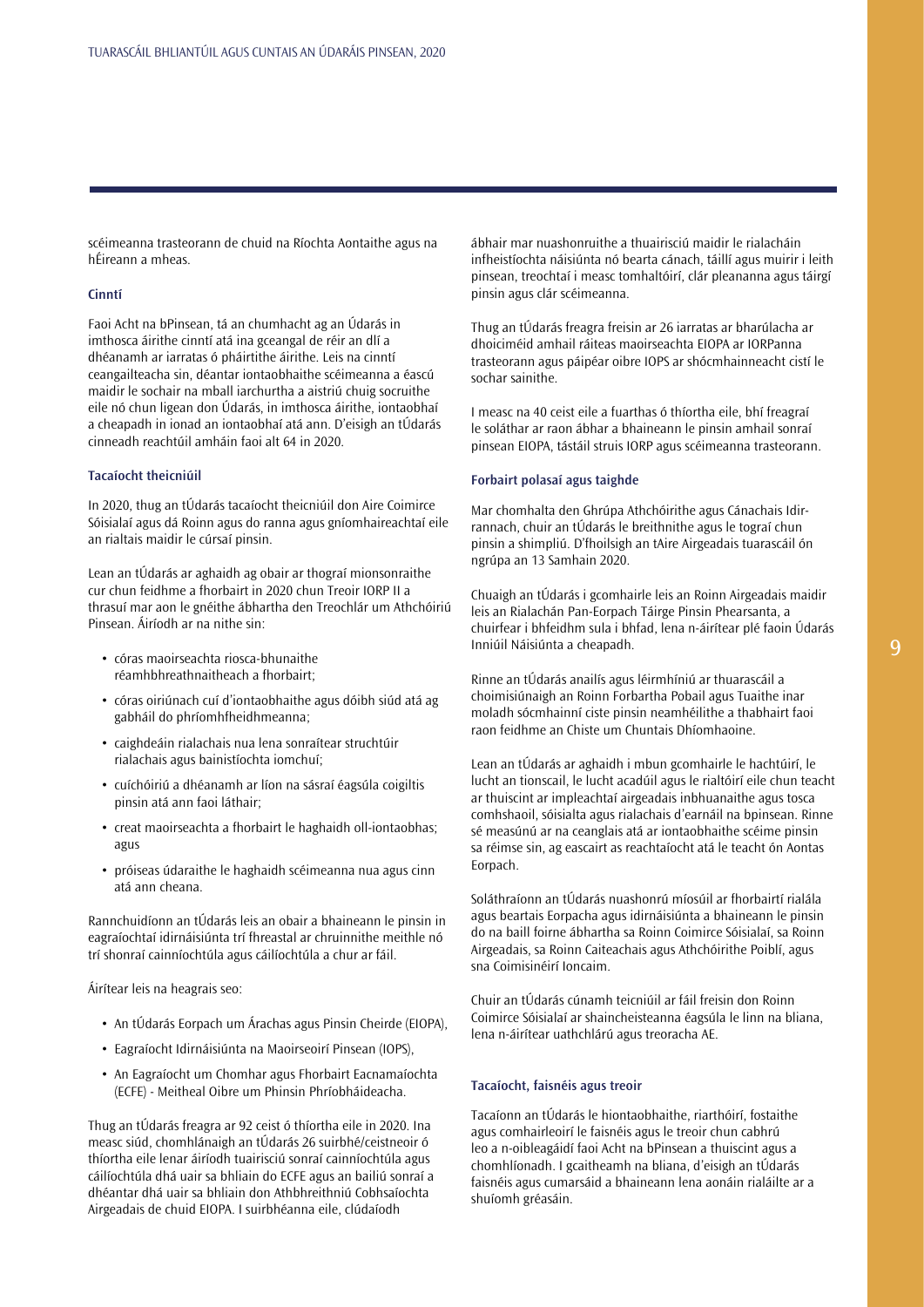Fuarthas 11,500 ceist ghinearálta maidir le cúrsaí pinsin agus próiseáil sonraí i gcaitheamh na bliana, agus pléadh leo. Is ó bhaill scéime a tháinig tromlach na gceisteanna ginearálta agus bhain siad leis na Rialacháin maidir le Nochtadh Faisnéise. Thug an tÚdarás freagra ar gach fiosrú de réir Chairt Custaiméirí an Údaráis.

Soláthraíonn an tÚdarás raon cuimsitheach faisnéise agus treorach saor in aisce ar a shuíomh gréasáin. I gcaitheamh na bliana, d'fhreastail an tÚdarás ar imeachtaí poiblí (ar bhonn fíorúil) agus rinne sé cur i láthair iontu, agus dhéileáil sé le fiosrúcháin dhíreacha ó na meáin ar shaincheisteanna pinsin.

## **Fiosrúcháin ó Chomhaltaí an Oireachtais**

Soláthraíonn an tÚdarás seoladh ríomhphoist tiomnaithe le haghaidh fiosruithe ó chomhaltaí an Oireachtais atá ag iarraidh faisnéis maidir le cúrsaí pinsin nó maidir le hobair an Údaráis. Phléigh an tÚdarás le cheithre fhiosrúchán ó chomhaltaí Oireachtais in 2020.

Ina theannta sin, sholáthair an tÚdarás faisnéis don Roinn Coimirce Sóisialaí mar fhreagairt ar naoi gCeist Pharlaiminte le linn 2020.

#### **Saoráil faisnéise**

D'fhreastail an tÚdarás ar naoi n-iarratas saorála faisnéise in 2020, laistigh de na spriocdhátaí reachtúla i ngach cás.

## **Cosaint sonraí**

Le linn 2020, reáchtáil an tÚdarás tionscnaimh rialta chun feasacht a mhúscailt agus chuir sé faisnéis agus oiliúint ar fáil maidir le cosaint sonraí agus bainistíocht taifead ar fud na heagraíochta.

Bhí tuairisc amháin ar shárú sonraí le déanamh ag an Údarás leis an gCoimisiún um Chosaint Sonraí an 5 Márta 2020. An 27 Aibreán 2020, d'fhreagair an Coimisiún agus dúirt go raibh an scrúdú ar an gcás sin curtha i gcrích ar bhonn na faisnéise a cuireadh ar fáil agus na mbeart a rinneadh.

Fuair an tÚdarás iarratas amháin ar shonraí pearsanta ón duine ab ábhar dóibh le linn 2020.

### **An oifig bainistíochta clár**

An cur chuige bainistíochta tionscadal a úsáideann an tÚdarás, tá sé bunaithe ar mhodheolaíocht bainistíochta tionscadal na seirbhíse poiblí, agus é curtha in oiriúint do mhéid agus riachtanais na heagraíochta. Shainigh an oifig sin róil agus freagrachtaí tionscadail, d'eisigh sí teimpléid le húsáid ag gach céim de shaolré an tionscadail agus thug sí isteach tuairisciú míosúil ar dhul chun cinn tionscadail ar bhonn comhsheasmhach ar fud phunann tionscadal na heagraíochta. Bhunaigh an tÚdarás Coiste Rialachais Tionscadal chun grinnscrúdú níos déine a dhéanamh ar thionscadail agus iad ag dul trína saolré.

Ina theannta sin, thosaigh an oifig bainistíochta clár ag cur leis an gcumas i dtaobh bainistíocht ar athrú ar fud an Údaráis chun a chur ar a gcumas d'fhostaithe aistriú chuig bealaí nua oibre tar éis thrasuí IORP II agus i gcomhthéacs cur chuige rioscabhunaithe réamhbhreathnaitheach a bheith á chur i bhfeidhm i leith na maoirseachta.

#### **Acmhainní daonna**

Tá an tÚdarás tiomanta d'áit shábháilte oibre a chur ar fáil agus bíonn sé ag feidhmiú i gcomhréir leis an Acht um Shábháilteacht, Sláinte agus Leas ag an Obair.

Le linn 2020, chuathas i mbun 27 feachtas earcaíochta agus ceapadh 22 fostaí nua san Údarás dá thoradh sin.

## **Comhionannas san earnáil phoiblí, éagsúlacht, agus dualgas um chearta an duine**

Tá an tÚdarás tiomanta dá chinntiú go gcomhlíonfaidh sé an dualgas atá air an comhionannas a chur chun cinn, leithcheal a chosc agus cearta daonna fostaithe, custaiméirí agus úsáideoirí seirbhíse a chosaint mar a cheanglaítear faoi Dhualgas Comhionannais agus Chearta Daonna na hEarnála Poiblí (faoi alt 42 den Acht um Chearta an Duine agus Comhionannas, 2014).

Is fostóir comhionannas deiseanna é an tÚdarás. Tagann na fostaithe ó chúlraí gairmiúla éagsúla san earnáil phríobháideach agus san earnáil phoiblí agus ina measc tá riarthóirí pinsin, achtúirí, dlíodóirí, cuntasóirí, anailísithe sonraí, comhairleoirí airgeadais cáilithe, soláthraithe seirbhíse do chustaiméirí, agus innealtóirí bogearraí agus crua-earraí TFC.

Trí fhoghlaim agus forbairt leanúnach, tugann an tÚdarás an deis d'fhostaithe forbairt a dhéanamh ar na scileanna agus ar an eolas a theastaíonn uathu ina gcuid ról chun freastal ar leas an phobail ar bhealach éifeachtach, éifeachtúil.

Tá an tÚdarás tiomanta infheistíocht a dhéanamh i saineolas ár bhfostaithe ionas gur féidir leo a ngairmeacha beatha a chur chun cinn san eagraíocht féin agus níos faide i gcéin.

Tá beartais i Lámhleabhar d'Fhostaithe an Údaráis maidir le dínit agus meas sa láthair oibre, bulaíocht agus ciapadh.

### **Íocaíochtaí prasa**

Feidhmíonn an tÚdarás beartas íocaíochta praise 15 lá i gcomhréir le Cinneadh S29296 a ghlac an Rialtas i Márta 2011. Foilsíonn an tÚdarás a thuarascálacha ráithiúla maidir le híocaíochtaí prasa ar a shuíomh gréasáin.

## **Úsáid fuinnimh agus tionscnaimh ghlasa**

B'ionann an méid iomlán fuinnimh a d'úsáid an tÚdarás in 2020 agus 178,452 cileavatuair leictreachais. Stop an tÚdarás ag úsáid plaisteach aonúsáide cosúil le cupáin agus sceanra agus chuir sé breis gníomhaíochtaí feasachta ar bun chun na rátaí athchúrsála a fheabhsú. Tá an tÚdarás ag cloí leis na treoirlínte ón Oifig um Sholáthar Rialtais maidir le soláthar poiblí glas agus tá sé ag obair fós ar bhearta éifeachtúlachta fuinnimh a thabhairt isteach áit ar bith ar gá i ngach cuid den eagraíocht.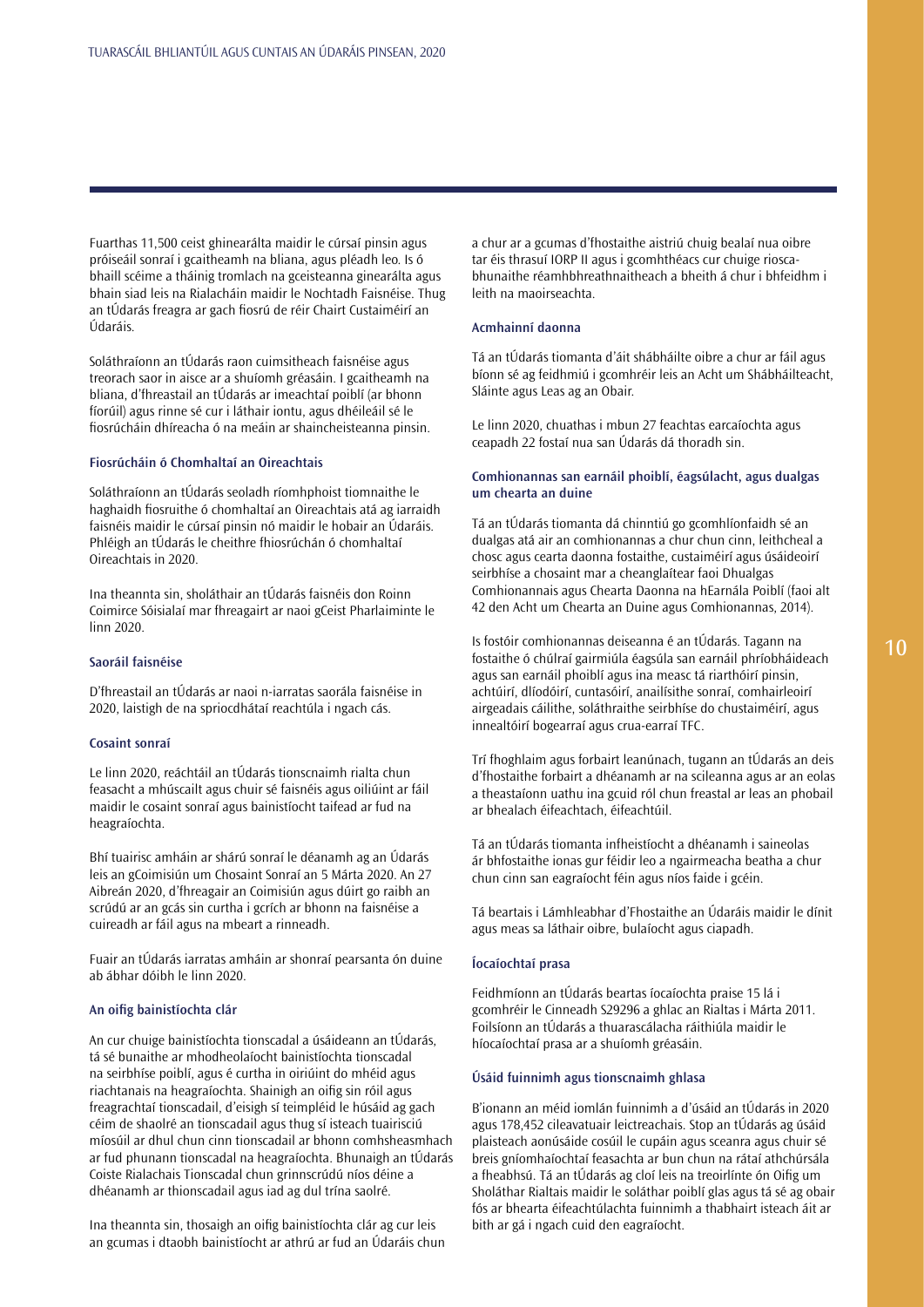## <span id="page-11-0"></span>COISTE AN ÚDARÁIS

#### **An Coiste Iniúchóireachta agus Riosca**

Tá an Coiste Iniúchóireachta agus Riosca ina chuid den timpeallacht rialála laistigh den Údarás Pinsean. Tá sé de chúram ar an gCoiste maoirseacht agus comhairle neamhspleách a sholáthar don Údarás ar chúrsaí lena n-áirítear oiriúnacht agus stóinseacht maidir le rialú inmheánach, bainistíocht riosca agus nósanna imeachta rialachais na heagraíochta, mar aon le hiontaofacht i ndáil le tuairisciú airgeadais.

Tá an Coiste neamhspleách ar bhainistíocht airgeadais laethúil na heagraíochta, atá faoi dhualgas an Fheidhmeannais. Go háirithe, déanann an Coiste monatóireacht neamhspleách ar na córais rialaithe inmheánaigh, lena n-áirítear gníomhaíochtaí iniúchóireachta.

Tá téarmaí tagartha an Choiste sin leagtha amach ina Chairt. Rinne an Coiste a athbhreithniú bliantúil ar an gCairt le linn 2020 agus d'fhaomh an tÚdarás é an 8 Nollaig 2020.

### **Ballraíocht an Choiste**

Ceathrar comhaltaí atá ar an gCoiste, lena n-áirítear cathaoirleach neamhspleách, comhalta neamhspleách neamhfheidhmiúcháin, ionadaí ón Roinn Coimirce Sóisialaí agus ionadaí ón Roinn Airgeadais. Leagtar amach thíos an sceideal tinrimh ag cruinnithe an Choiste le haghaidh 2020.

| <b>Cruinnithe an ARC 2020</b><br>Líon na gcruinnithe a tionóladh: 5 |                                        |     |  |
|---------------------------------------------------------------------|----------------------------------------|-----|--|
| Ainm<br><b>Freastal</b><br><b>Post</b>                              |                                        |     |  |
| <b>Bill Cunningham</b>                                              | Cathaoirleach                          | 5/5 |  |
| Kevin Barron*                                                       | Jonadaí ón Roinn<br>Coimirce Sóisialaí | 4/5 |  |
| Brendan O'Leary                                                     | Ionadaí na Roinne<br>Airgeadais        | 4/5 |  |
| Michael Roche                                                       | Gnáthchomhalta                         | 5/5 |  |

\*Cheap an tÚdarás Kevin Barron don dara téarma trí bliana an 8 Nollaig 2020.

## **Obair an Choiste in 2020**

Rinne an Coiste, agus riachtanais a fheidhm chomhairleach á gcomhlíonadh aige, measúnú ar fheidhmiú phríomhghnéithe na gcóras rialaithe inmheánaigh atá i bhfeidhm san Údarás in 2020. Ba ar bhonn cianda a reáchtáil an Coiste a chruinnithe le linn 2020 i gcomhréir le srianta agus treoirlínte Covid-19 an Rialtais.

#### **Iniúchadh inmheánach**

Leis an iniúchadh inmheánach, déantar meastóireacht oibiachtúil ar leordhóthanacht agus éifeachtacht fhoriomlán chóras rialachais, bainistíochta riosca agus rialuithe inmheánacha an Údaráis agus dtugtar tuairim ina dtaobh sin.

D'fhaomh an Coiste clár oibre iniúchóireachta inmheánaí na bliana 2020 ar a raibh an méid seo a leanas:

- athbhreithniú ardleibhéil ar rialuithe inmheánacha san Údarás, agus
- athbhreithniú ar an gcultúr eagraíochtúil san Údarás.

Bhuail an Coiste leis na hiniúchóirí inmheánacha chun torthaí an iniúchta a phlé agus rinne sé monatóireacht ar mar a chur an Feidhmeannas i bhfeidhm moltaí iniúchta le linn 2020. Rinneadh na hiniúchtaí ar bhonn cianda in 2020.

### **Iniúchadh seachtrach**

Is é an tArd-Reachtaire Cuntas agus Ciste iniúchóir seachtrach an Údaráis. Bhreithnigh an Coiste torthaí iniúchadh bliantúil an Ard-Reachtaire agus bhuail sé le foireann an Ard-Reachtaire chun torthaí an iniúchta a phlé. Rinne an Coiste monatóireacht ar an gcaoi ar chuir an Feidhmeannas moltaí an iniúchta chun feidhme le linn 2020. Ba ar bhonn cianda a rinneadh an t-iniúchadh in 2020.

#### **Maoirseacht airgeadais**

Tá an Coiste neamhspleách ar bhainistíocht airgeadais agus oibríochtaí laethúil na heagraíochta, atá faoi chúram an Fheidhmeannais. Le linn 2020, rinne an Coiste athbhreithniú ar chaiteachas i gcoinne an bhuiséid gach ráithe, agus rinne sé scrúdú ar na cúiseanna a bhí le haon difríocht ábhartha idir é agus an caiteachas a pleanáladh. Má bhí difríocht ábhartha i gceist, rinne sé í a phlé leis an bhFeidhmeannas. Rinne an Coiste athbhreithniú ar infheistíochtaí an Údaráis gach ráithe. Ina theannta sin, rinne an Coiste monatóireacht ar shreafaí airgid amach anseo an Údaráis i bhfianaise suimeanna mórchaiteachais chaipitiúla atá pleanáilte agus fuair sé tuairiscí ar dhul chun cinn na dtionscadal ábhartha.

## **Bainistíocht riosca**

Déanann an Feidhmeannas clár rioscaí a thiomsú agus a bhainistiú agus sainaithníonn sé na príomhrioscaí atá roimh an Údarás agus na bearta atá á ndéanamh ag an bhFeidhmeannas, a mhéid is féidir, chun na rioscaí sin a mhaolú. Rinne an Coiste athbhreithniú ar bheartais agus cleachtais bainistíochta riosca an Údaráis agus thug sé aiseolas don Údarás ar a athbhreithniú ráithiúil ar an gclár rioscaí. Tá an Coiste deimhin go raibh an próiseas chun príomhrioscaí a aithint, iad a mheas agus aghaidh a thabhairt orthu láidir go leor lena chinntiú go raibh córas éifeachtach bainistíochta riosca i bhfeidhm san Údarás in 2020.

### **Rialachas corparáideach**

Chuir an Coiste tuairisc faoi bhráid an Údaráis tar éis gach ceann dá chruinnithe in 2020. Chomhlíon an Coiste a oibleagáidí faoin gCód Cleachtais um Rialachas Comhlachtaí Stáit in 2020. Agus ceanglais an Chóid á gcomhlíonadh aige, rinne an Coiste measúnú ar a fheidhmíocht féin in 2020. Bhí toradh an fhéinmheasúnaithe dearfach. Chuir Cathaoirleach an Údaráis in iúl, ag cruinniú an Údaráis an 20 Aibreán 2021, go raibh sé sásta le feidhmíocht an Choiste agus Chathaoirleach an Choiste.

#### **Tátal**

Tá an Coiste sásta go bhfuil córas daingean rialaithe inmheánaigh agus bainistíochta airgeadais curtha ar bun san Údarás. Tá sé sásta chomh maith go bhfuil córas iomchuí i bhfeidhm le haghaidh bainistíocht riosca éifeachtach san Údarás.

Foilsítear tuarascáil bhliantúil iomlán an Choiste ar shuíomh gréasáin an Údaráis.

 $ZUG$ 

**An tUasal Bill Cunningham** Cathaoirleach

Aibreán 2021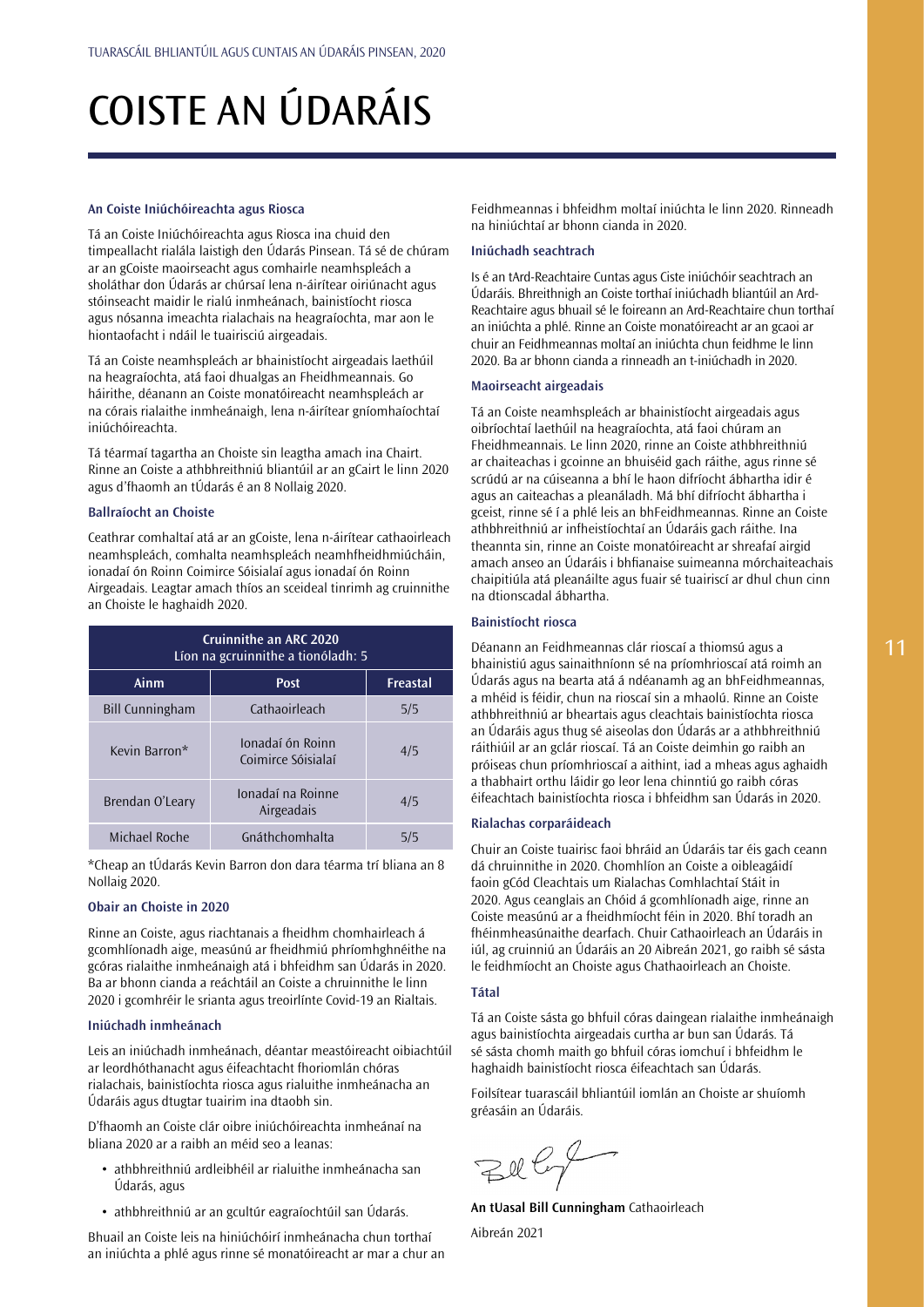## <span id="page-12-0"></span>TUARASCÁIL AN ARD-REACHTAIRE CUNTAS AGUS CISTE, LE CUR OS COMHAIR THITHE AN OIREACHTAIS

## **Tuairim ar na ráitis airgeadais**

Tá iniúchadh déanta agam ar ráitis airgeadais an Údaráis Pinsean don bhliain dar críoch an 31 Nollaig 2020 mar a éilítear de réir fhorálacha Alt 22 d'Acht na bPinsean, 1990. Tá sna ráitis airgeadais:

- ráiteas ar ioncam agus caiteachas agus ar chúlchistí ioncaim coinnithe
- ráiteas ar ioncam cuimsitheach
- ráiteas ar staid an airgeadais
- ráiteas ar shreafaí airgid thirim agus
- na nótaí gaolmhara, lena n-áirítear achoimre ar bheartais shuntasacha chuntasaíochta.

I mo thuairim féin, tugtar léargas fírinneach agus cóir leis na ráitis airgeadais ar shócmhainní, dliteanais agus staid airgeadais an Údaráis Pinsean amhail an 31 Nollaig 2020 agus ar a ioncam agus a chaiteachas don bhliain 2020 de réir an Chaighdeáin um Thuairisciú Airgeadais (FRS) 102 — An Caighdeán um Thuairisciú Airgeadais is infheidhme sa RA agus i bPoblacht na hÉireann.

## **Bunús leis an tuairim**

Rinne mé an t-iniúchadh de mo chuid ar na ráitis airgeadais de réir na gCaighdeán Idirnáisiúnta Iniúchóireachta (ISAnna) arna bhfógairt ag an Eagraíocht Idirnáisiúnta Uasfhoras Iniúchóireachta. Cuirtear síos ar mo chuid freagrachtaí faoi na caighdeáin sin san aguisín leis an tuarascáil seo. Tá mé neamhspleách ar an Údarás Pinsean agus tá mo chuid freagrachtaí eiticiúla eile comhlíonta agam de réir na gcaighdeán.

Creidim go bhfuil an fhianaise iniúchta a fuair mé imleor agus iomchuí chun bunús a sholáthar le mo thuairim.

## **Tuarascáil ar fhaisnéis seachas na ráitis airgeadais, agus ar chúrsaí eile**

Chuir an tÚdarás Pinsean faisnéis áirithe eile i láthair in éineacht leis na ráitis airgeadais. Cuimsítear leis an bhfaisnéis sin an tuarascáil bhliantúil, an ráiteas um rialachas agus tuarascáil chomhaltaí an Údaráis, agus an ráiteas maidir le rialú inmheánach. Cuirtear síos ar mo chuid freagrachtaí chun tuairisciú ar fhaisnéis den sórt sin, agus ar ábhair áirithe eile ar a ndéanaim tuairisc de réir eisceachta, san aguisín leis an tuarascáil seo.

Níl aon rud le tuairisciú agam maidir leis sin.

 $16-$ 

Mary Henry Ar son agus thar ceann an Ard-Reachtaire Cuntas agus Ciste

28 Meitheamh 2021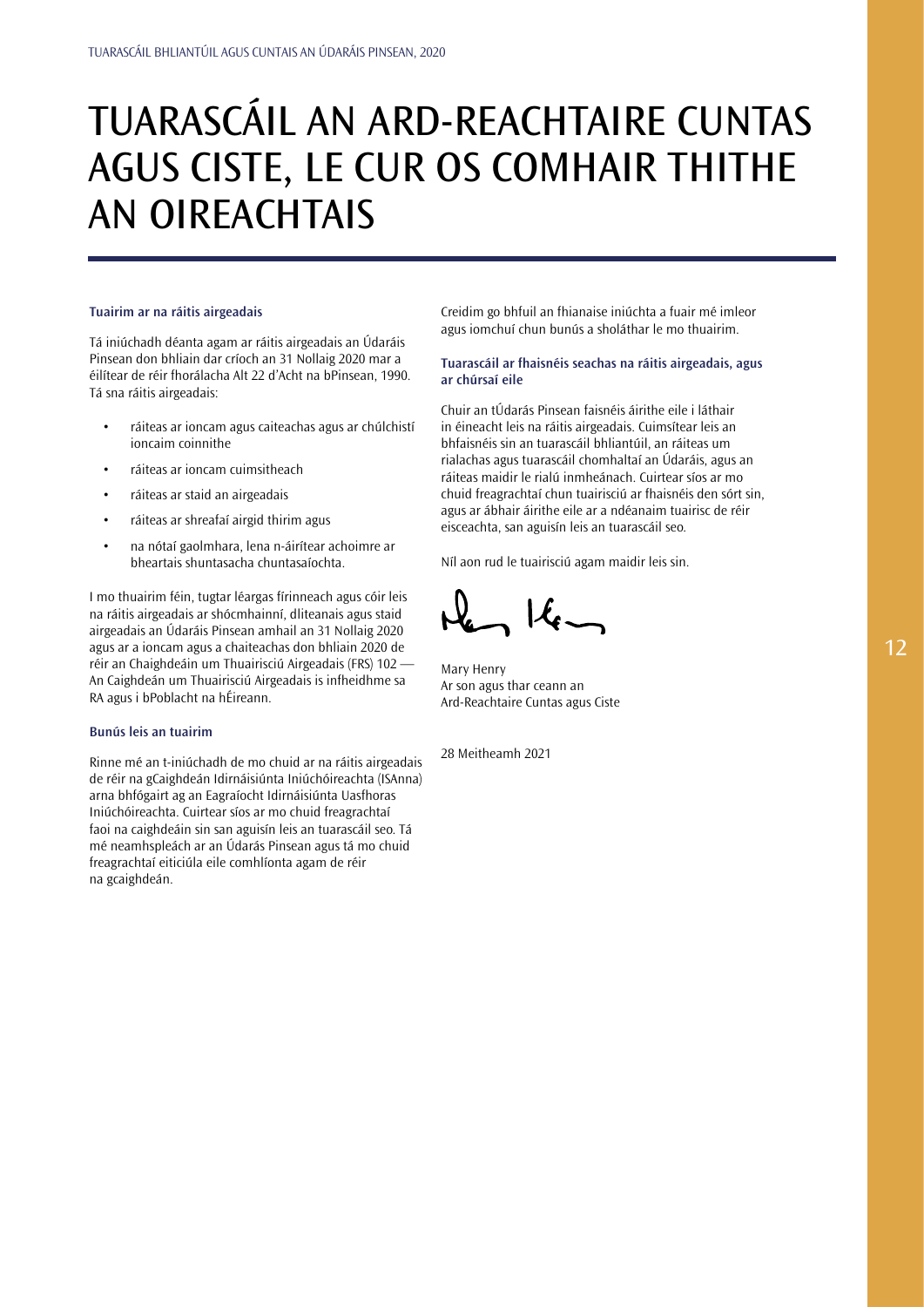## AGUISÍN LEIS AN TUARASCÁIL

## **Freagrachtaí chomhaltaí an Údaráis**

Mar a shonraítear sa ráiteas rialachais agus i dtuarascáil na gcomhaltaí, tá comhaltaí an Údaráis freagrach as:

- ráitis airgeadais a ullmhú san fhoirm atá leagtha síos faoi alt 22 d'Acht na bPinsean, 1990,
- chun a chinntiú go dtugtar léargas fírinneach agus cóir leis na ráitis airgeadais de réir FRS102,
- rialtacht na n-idirbheart a chinntiú,
- measúnú maidir le cé acu an bhfuil nó nach bhfuil úsáid bhonn an ghnóthas leantaigh de chuntasaíocht iomchuí, agus
- a leithéid de rialú inmheánach agus a mheasann siad riachtanach chun ullmhú na ráiteas airgeadais a chumasú atá saor ó mhíshonrú ábhartha, bíodh nó ná bíodh mar gheall ar chalaois nó earráid.

#### **Freagrachtaí an Ard-Reachtaire Cuntas agus Ciste**

Éilítear orm faoi alt 22 d'Acht na bPinsean 1990 iniúchadh a dhéanamh ar ráitis airgeadais an Údaráis Pinsean agus tuairisciú orthu siúd do Thithe an Oireachtais.

Is é an chuspóir atá agam agus an t-iniúchadh á dhéanamh dearbhú réasúnta a fháil maidir le cé acu an bhfuil nó nach bhfuil na ráitis airgeadais ina n-iomláine saor ó mhíshonrú ábhartha mar gheall ar chalaois nó earráid. Is ionann dearbhú réasúnta agus ardleibhéal dearbhaithe, ach ní hionann é agus ráthaíocht go mbraithfear míshonrú ábhartha i gcónaí nuair a bhíonn sé ann tar éis iniúchadh a dhéanamh de réir na gCaighdeán Idirnáisiúnta Iniúchóireachta (ISAnna). Féadtar míshonruithe tarlú ó chalaois nó earráid agus meastar ábhartha iad, ina n-aonar nó ina gcomhiomlán, dá mbeifí ag súil go réasúnta go mbeadh tionchar acu ar chinntí eacnamaíocha úsáideoirí arna ndéanamh ar bhonn na ráiteas airgeadais seo.

Mar chuid den iniúchadh agus de réir na ISAnna, úsáidim breithiúnas gairmiúil agus déanaim sceipteachas gairmiúil a choimeád i rith an iniúchta. Agus sin á dhéanamh agam:

- Sainaithním agus déanaim measúnú ar rioscaí de mhíshonrú ábhartha na ráiteas airgeadais cé acu mar gheall ar chalaois nó earráid; déanaim nósanna imeachta a dhearadh agus a chur chun feidhme atá freagrúil do na rioscaí sin; agus faighim fianaise iniúchta atá imleor agus iomchuí chun bunús a thabhairt le mo thuairim. Tá an riosca nach mbraitear míshonrú ábhartha mar thoradh ar chalaois níos airde ná an riosca de mhíshonrú mar thoradh ar earráid, mar d'fhéadfadh claonpháirteachas, brionnú, easnaimh intinniúla, mífhaisnéis, nó gabháil treise ar rialú inmheánach a bheith i gceist.
- Faighim tuiscint ar rialú inmheánach atá ábhartha don iniúchadh d'fhonn nósanna imeachta a dhearadh atá iomchuí sna himthosca, ach ní chun críocha tuairim a léiriú ar éifeachtacht na rialuithe inmheánacha.
- Déanaim measúnú ar oiriúnacht na mbeartas cuntasaíochta arna n-úsáid agus ar réasúntacht na meastachán cuntasaíochta agus nochtuithe gaolmhara.
- Bainim de thátal as oiriúnacht úsáid bhonn an ghnóthais leantaigh de chuntasaíocht agus, bunaithe ar fhianaise an iniúchta a fhaightear, cé acu an bhfuil nó nach

bhfuil neamhchinnteacht ábhartha ann a bhaineann le himeachtaí nó dálaí lena bhféadfaí amhras suntasach a chur i gcumas an Údaráis Pinsean leanúint mar ghnóthas leantach. Má bhainim de thátal as go bhfuil neamhchinnteacht ábhartha ann, éilítear orm aird a tharraingt i mo thuarascáil ar na nochtuithe gaolmhara sna ráitis airgeadais nó, mura bhfuil a leithéid de nochtuithe imleor, mo thuairim a mhionathrú. Tá mo chuid tátal bunaithe ar fhianaise iniúchta a fuarthas suas go dtí dáta mo thuarascála. D'fhéadfadh imeachtaí nó dálaí amach anseo, áfach, a bheith ina gcúis le scor an Údaráis Pinsean de leanúint mar ghnóthas leantach.

• Déanaim measúnú ar chur i láthair, struchtúr agus inneachar foriomlán na ráiteas airgeadais, lena n-áirítear na nochtuithe, agus cibé an léirítear na hidirbhearta agus imeachtaí bunúsacha leis na ráitis airgeadais ar bhealach lena mbaintear cur i láthair chothrom amach.

Déanaim cumarsáid leo siúd a bhfuil rialachas mar thasc acu maidir le raon feidhme agus uainiú beartaithe an iniúchta agus torthaí suntasacha an iniúchta, i measc ábhair eile, lena n-áirítear aon easnaimh shuntasacha sa rialú inmheánach a shainaithním le linn m'iniúchta.

#### **Faisnéis seachas na ráitis airgeadais**

Ní chlúdaítear faisnéis eile arna cur i láthair leis na ráitis airgeadais le mo thuairim ar na ráitis sin, agus ní léirím aon fhoirm de thátal dearbhaithe ina leith.

I dtaca leis m'iniúchadh ar na ráitis airgeadais, éilítear orm faoi na ISAnna an fhaisnéis eile arna cur i láthair a léamh agus, trí sin a dhéanamh, machnamh a dhéanamh maidir le cé acu an bhfuil nó nach bhfuil an fhaisnéis eile ar neamhréir go hábhartha leis na ráitis airgeadais nó le heolas arna fháil le linn an iniúchta, nó má tá an cuma air go bhfuil an fhaisnéis míshonraithe go hábhartha. Má bhainim de thátal as, bunaithe ar an obair atá curtha chun feidhme agam, go bhfuil an fhaisnéis eile sin míshonraithe go hábhartha, éilítear orm an fhíric sin a thuairisciú.

#### **Tuairisciú ar nithe eile**

Déantar m'iniúchadh trí thagairt do na gnéithe speisialta a bhaineann le comhlachtaí Stáit ó thaobh a mbainistithe agus a bhfeidhmithe de. Tuairiscím má aithním gnóthaí ábhartha a bhaineann leis an mbealach a ndearnadh gnó poiblí.

Déanaim iarracht fianaise a fháil faoi rialtacht na n-idirbheart airgeadais i rith an iniúchta. Tuairiscím má aithním aon chás ábhartha nuair nár cuireadh airgead poiblí i bhfeidhm le haghaidh na críche beartaithe nó nuair nár chloígh na hidirbhearta leis na húdaráis a rialaíonn iad.

Tuairiscím de réir eisceachta más rud é, i mo thuairim:

- nach bhfuair mé gach faisnéis agus míniúchán a theastaigh uaim i dtaca le m'iniúchadh, nó
- nach raibh taifid chuntasaíochta na Cuideachta imleor le cur ar ár gcumas na ráitis airgeadais a iniúchadh i gceart, gan bhac, nó
- nach bhfuil na ráitis airgeadais ar aon dul leis na taifid chuntasaíochta.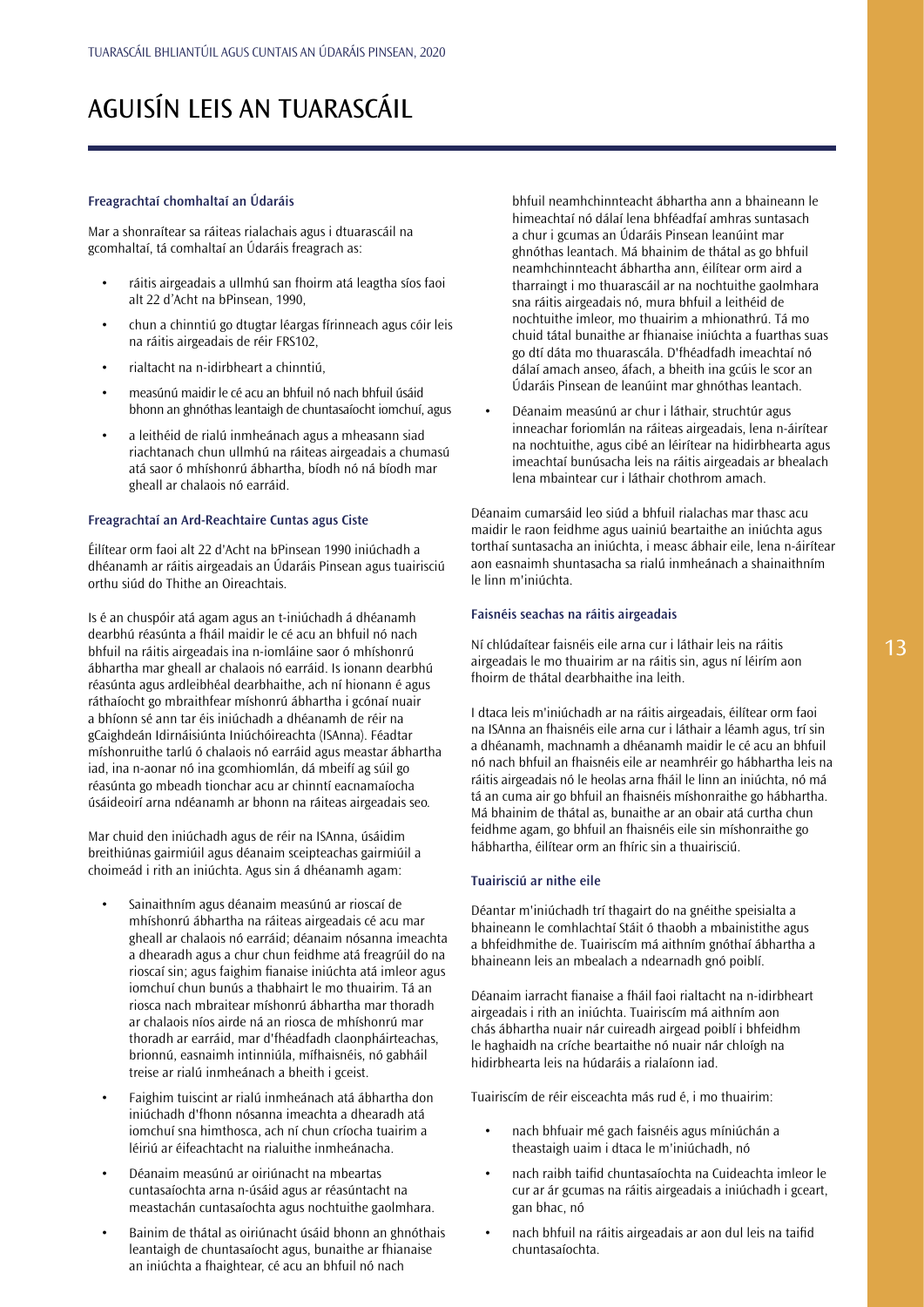## <span id="page-14-0"></span>RÁITEAS UM RIALACHAS AGUS TUARASCÁIL CHOMHALTAÍ AN ÚDARÁIS

## **Rialachas**

Comhlacht reachtúil is ea an tÚdarás Pinsean a cuireadh ar bun de bhun Acht na bPinsean, 1990. Tá feidhmeanna an Údaráis leagtha amach in alt 10 den Acht sin. Tá an tÚdarás freagrach don Aire Coimirce Sóisialaí. Tá an tÚdarás freagrach as dea-rialachas a chinntiú laistigh den eagraíocht agus feidhmíonn sé an tasc sin trí chuspóirí agus spriocanna straitéiseacha a chomhaontú leis an bhFeidhmeannas agus trí chinntí straitéiseacha a dhéanamh maidir le gach saincheist ghnó phríomhúil. Ní mór don Rialtóir Pinsean agus an fhoireann bhainistíochta sinsearaí an treo straitéiseach leathan a leanúint arna chomhaontú leis an Údarás, agus ní mór dóibh a chinntiú go mbíonn tuiscint shoiléir ag comhaltaí uile an Údaráis ar na príomhghníomhaíochtaí agus príomhchinntí a bhaineann leis an aonán, agus ar aon rioscaí suntasacha a d'fhéadfadh teacht chun cinn.

## **Freagrachtaí an Údaráis**

Tá an tÚdarás freagrach go comhchoiteann as gníomhaíochtaí an Údaráis a threorú agus a stiúradh. Déanann sé freagracht oibríochtúil as reáchtáil laethúil an Údaráis a tharmligean don Rialtóir Pinsean agus don Fheidhmeannas. Ní scaoileann a leithéid de tharmligeann an tÚdarás ón dualgas chun maoirseacht a dhéanamh ar chomhlíonadh na bhfeidhmeanna tarmligthe. Tá an tÚdarás freagrach as príomhfheidhmeanna a chomhlíonadh, lena n-áirítear: an treo straitéiseach agus pleananna gníomhaíochta móra a athbhreithniú agus a threorú, beartais agus nósanna imeachta bainistíochta riosca, buiséid bhliantúla agus pleananna gnó, cuspóirí feidhmíochta a shocrú, monatóireacht ar chur chun feidhme agus ar fheidhmíocht an Údaráis, agus maoirseacht ar mhór-chaiteachas caipitiúil agus cinntí infheistíochta.

I measc na mbuan-mhíreanna a bhreithníonn an tÚdarás ag na cruinnithe dá chuid tá:

- coinbhleachtaí leasa,
- riosca,
- an tuarascáil ón gCoiste Iniúchóireachta agus Riosca (agus tuairisciú airgeadais san áireamh),
- Tuarascáil an Rialtóra Pinsean, agus
- cinntí forfheidhmithe agus rialála.

Faoi alt 22 d'Acht na bPinsean, 1990, ceanglaítear ar an Údarás gach gnáthchuntas cuí ar airgead a fhaigheann sé agus a chaitheann sé a choinneáil i cibé foirm a ordóidh an tAire Coimirce Sóisialaí, le toiliú an Aire Airgeadais.

Agus na ráitis airgeadais seo á n-ullmhú aige, ní mór don Údarás na nithe a leanas a dhéanamh faoin gCód Cleachtais um Rialachas Comhlachtaí Stáit (2016):

- beartais chuntasaíochta chuí a roghnú agus iad a chur i bhfeidhm go comhsheasmhach;
- breitheanna agus meastacháin a dhéanamh atá réasúnach agus stuama;
- ráitis airgeadais a ullmhú bunaithe ar an mbonn gnóthais leantaigh ach amháin má bhíonn sé míchuí talamh slán a dhéanamh de go leanfaidh sé ag feidhmiú; agus
- sonrú cé acu ar leanadh nó nár leanadh caighdeáin chuntasaíochta infheidhme, faoi réir ag aon imeachtaí ábhartha arna nochtadh agus arna míniú sna ráitis airgeadais.

Ní mór don Údarás taifid chuntasaíochta leordhóthanacha a choimeád, ina nochtar staid airgeadais an Údaráis ag aon am le cruinneas réasúnta, agus a chuireann ar a chumas dó a chinntiú go gcomhlíonann na ráitis airgeadais alt 22 d'Acht na bPinsean, 1990, arna leasú. Tá comhaltaí an Údaráis freagrach as coinneáil agus sláine na faisnéise corparáidí agus airgeadais atá ar láithreán gréasáin an Údaráis.

Tá an tÚdarás freagrach as an bplean bliantúil agus as an mbuiséad bliantúil a fhaomhadh. Rinneadh measúnú ar fheidhmíocht an Údaráis trí thagairt don phlean bliantúil ag cruinniú den Údarás an 19 Eanáir 2021. Rinneadh an t-athbhreithniú ar an mbuiséad bliantúil an 19 Eanáir 2021.

Tá an tÚdarás freagrach as moladh bliantúil a thabhairt don Aire Coimirce Sóisialaí maidir le táillí PRSA agus táillí scéimeanna pinsean ceirde.

Bíonn an tÚdarás freagrach chomh maith as sócmhainní an Údaráis a chosaint agus as céimeanna réasúnta a ghlacadh dá réir chun cosc a chur ar chalaois agus ar mhírialtachtaí eile agus chun teacht orthu más ann dóibh.

Measann an tÚdarás go dtugtar léargas fírinneach agus cóir le ráitis airgeadais an Údaráis ar fheidhmíocht airgeadais agus staid airgeadais an Údaráis amhail an 31 Nollaig 2020.

## **Struchtúr an Údaráis**

Tá an tÚdarás comhdhéanta de chathaoirleach agus beirt gnáthchomhaltaí, agus ceapann an tAire Coimirce Sóisialaí gach duine acu. Maireann ceapacháin don Údarás ar feadh tréimhse suas le cúig bliana. Tá comhaltaí incháilithe le haghaidh athcheapacháin. Tagann comhaltaí an Údaráis le chéile beagnach gach sé seachtaine de réir sceideal cruinnithe arna chomhaontú ag tús gach bliana.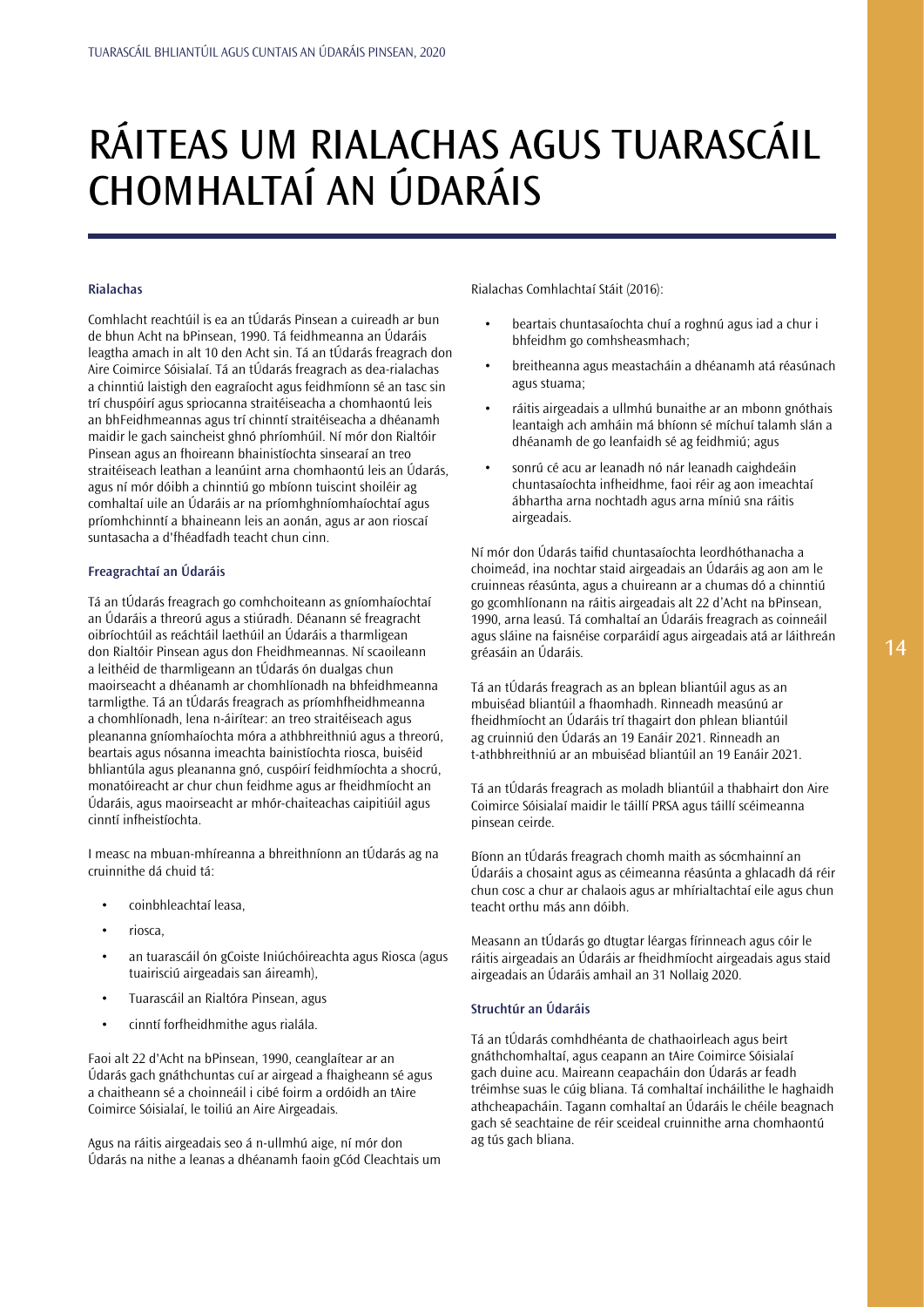## Sonraítear sa tábla thíos dáta ceapacháin chomhaltaí an Údaráis in 2020:

| Comhalta an Údaráis | Ról                                     | Dáta Ceapacháin      |
|---------------------|-----------------------------------------|----------------------|
| David Begg          | Cathaoirleach                           | An 12 Eanáir<br>2016 |
| Gary Tobin*         | Ionadaí<br>na Roinne Airgeadais         | 7 Márta 2019         |
| Jacqui McCrum*      | Jonadaí na Roinne<br>Coimirce Sóisialaí | 7 Márta 2019         |
| Michael McGrath     | Ionadaí<br>na Roinne Airgeadais         | 17 Feabhra 2020      |

\*D'éirigh Gary Tobin as oifig an 16 Feabhra 2020, agus d'éirigh Jacqui McCrum, iarLeas-Rúnaí sa Roinn Coimirce Sóisialaí, as a post mar chomhalta den Údarás an 24 Lúnasa 2020. D'fhreastail Ciarán Lawler, Rúnaí Cúnta, an Roinn Coimirce Sóisialaí ar chruinnithe mar bhreathnóir de chuid na Roinne Coimirce Sóisialaí ón 27 Deireadh Fómhair 2020 agus ceapadh é ina chomhalta den Údarás an 29 Márta 2021.

## **Sceideal tinrimh, táillí agus costais**

Tá sceideal tinrimh ag cruinnithe an Údaráis le haghaidh 2020 leagtha amach thíos lena n-áirítear na táillí agus na costais a fuair gach comhalta:

| <b>Cruinnithe an Údaráis 2020</b><br>Líon na gcruinnithe a tionóladh: 8                                            |                                       |     |          |          |
|--------------------------------------------------------------------------------------------------------------------|---------------------------------------|-----|----------|----------|
| <b>Táillí 2020</b><br>Líon na gcruinnithe ar<br>Costais 2020<br>Ainm<br><b>Post</b><br>a bhfreastalaíodh<br>€<br>€ |                                       |     |          |          |
| David Begg                                                                                                         | Cathaoirleach                         | 8/8 | 20,520   | $\Omega$ |
| Michael McGrath                                                                                                    | Ionadaí an Aire Airgeadais            | 7/7 | $\theta$ | $\theta$ |
| Jacqui McCrum                                                                                                      | Ionadaí an Aire<br>Coimirce Sóisialaí | 5/5 | $\theta$ | $\theta$ |
| Gary Tobin*                                                                                                        | Ionadaí an Aire Airgeadais            | 0/  | 0        |          |

\*D'éirigh Gary Tobin as a ról an 16 Feabhra 2020.

## **Cothromaíocht inscne i mballraíocht an Bhoird**

Ceaptar triúr comhaltaí Bhord an Údaráis Pinsean ("an tÚdarás") mar a leanas:

- Cathaoirleach arna cheapadh ag an Aire Coimirce Sóisialaí
- Gnáthchomhaltaí ionadaí ón Roinn Coimirce Sóisialaí agus ionadaí ón Roinn Airgeadais, arna n-ainmniú ag na hAirí faoi seach.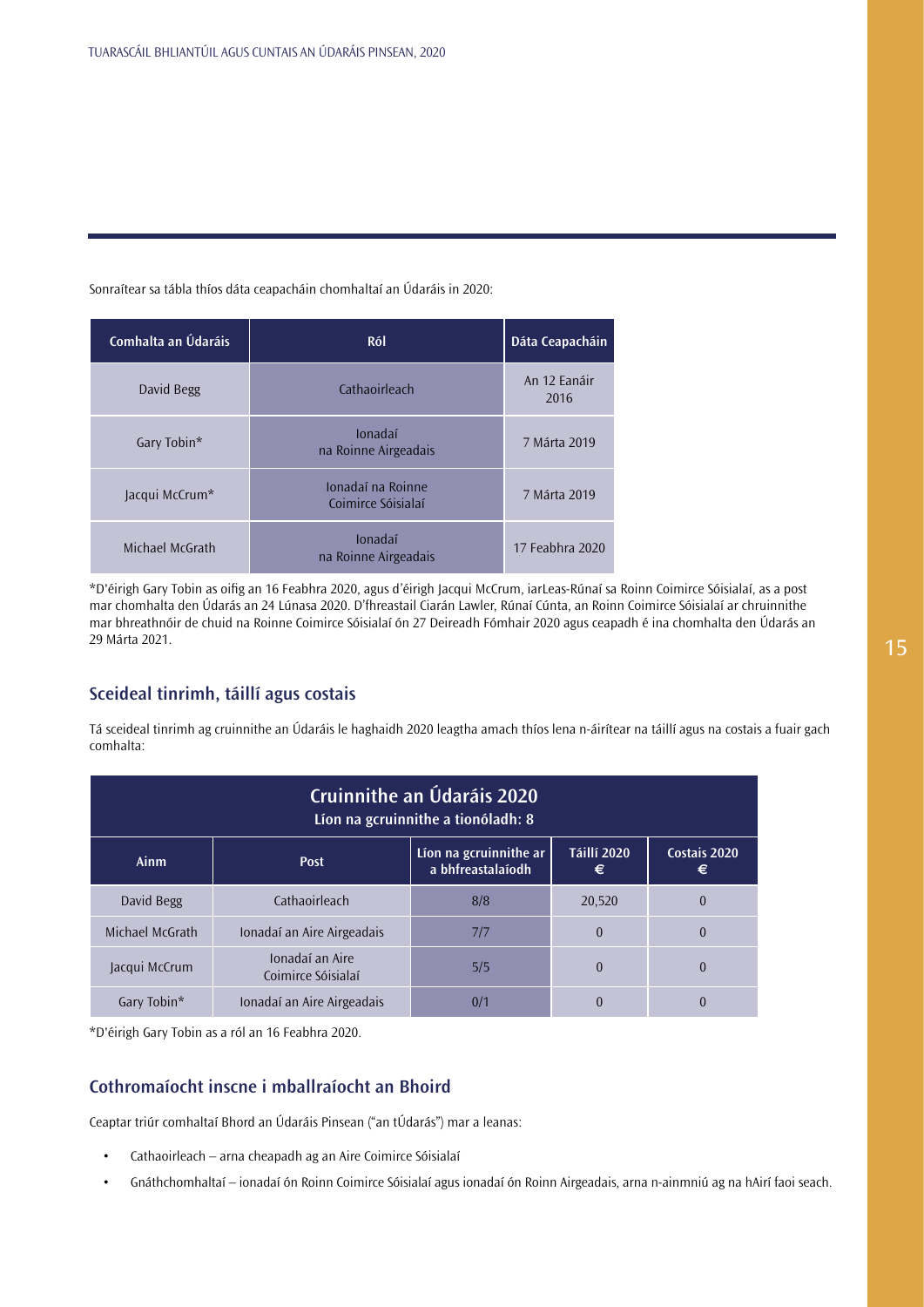Amhail an 31 Nollaig 2020, ba mhná iad 0% de chomhaltaí an Údaráis agus b'fhir iad 100% acu, agus bhí post amháin folamh. Mar sin ní chomhlíonann an tÚdarás sprioc an Rialtais i dtaobh ionadaíocht ar a laghad 40% a bheith ag fir agus mná araon ar na Boird Stáit.

Is ar an Aire Coimirce Sóisialaí atá cúram na gceapachán chuig an Údarás. Maidir le haon cheapachán chuig an Údarás amach anseo, díreoidh an Cathaoirleach aird an Aire ar an gcothromaíocht inscne atá ann faoi láthair ar an Údarás.

Ó bunaíodh an tÚdarás Pinsean (ar a dtugtaí an Bord Pinsean an tráth sin) in 1990, bhí 28 bean ina ngnáthchomhaltaí den bhord. In 2013, athraíodh comhdhéanamh an bhoird ó 17 gcomhalta go triúr leis an Acht Leasa Shóisialaigh agus Pinsean (Forálacha Ilghnéitheacha) 2013. Ina theannta sin, bhí triúr ban ina gCathaoirligh ar an Údarás ó 1990.

## **An Coiste Iniúchóireachta agus Riosca**

Bhunaigh an tÚdarás Coiste Iniúchóireachta agus Riosca (ARC) lena gcuimsítear triúr mar chomhaltaí agus cathaoirleach neamhspleách.

Is é ról an ARC comhairle neamhspleách a thabhairt don Údarás ar chúrsaí lena n-áirítear oiriúnacht agus stóinseacht maidir le rialú inmheánach, iniúchóireacht inmheánach, bainistíocht riosca agus nósanna imeachta na gcóras rialachais san eagraíocht mar aon le hiontaofacht maidir le tuairisciú airgeadais.

Tá an ARC neamhspleách ar bhainistíocht laethúil na heagraíochta ag an bhFeidhmeannas. Cinntíonn an ARC go háirithe go ndéantar maoirseacht ghníomhach agus neamhspleách ar na córais rialaithe inmheánaigh agus gníomhaíochtaí iniúchóireachta san áireamh.

Tuairiscíonn an ARC don Údarás tar éis gach cruinnithe, agus ar bhonn foirmiúil i scríbhinn gach bliain.

Ceithre chomhalta atá ar an ARC agus seo a leanas na comhaltaí ag deireadh 2020:

- An tUasal Bill Cunningham, Cathaoirleach (Neamhspleách)
- An tUasal Michael Roche, comhalta neamhfheidhmiúcháin
- An tUasal Kevin Barron, ionadaí na Roinne Coimirce Sóisialaí
- An tUasal Brendan O'Leary, ionadaí na Roinne Airgeadais

Bhí cúig chruinniú ag an ARC in 2020.

## **Sceideal tinrimh, táillí agus costais**

Tá sceideal tinrimh ag cruinnithe an ARC le haghaidh 2020 leagtha amach thíos, lena n-áirítear na táillí agus costais a fuair gach comhalta:

| Cruinnithe an ARC in 2020<br>Líon na gcruinnithe a tionóladh: 5                                                    |                                         |     |                |          |
|--------------------------------------------------------------------------------------------------------------------|-----------------------------------------|-----|----------------|----------|
| <b>Táillí 2020</b><br>Líon na gcruinnithe ar<br>Costais 2020<br>Ainm<br><b>Post</b><br>a bhfreastalaíodh<br>€<br>€ |                                         |     |                |          |
| <b>Bill Cunningham</b>                                                                                             | Cathaoirleach                           | 5/5 | 2,012          | $\Omega$ |
| Kevin Barron                                                                                                       | Jonadaí na Roinne<br>Coimirce Sóisialaí | 4/5 | $\overline{0}$ | $\theta$ |
| Brendan O'Leary                                                                                                    | Ionadaí na Roinne<br>Airgeadais         | 4/5 | $\Omega$       | $\theta$ |
| Michael Roche                                                                                                      | Gnáthchomhalta                          | 5/5 | 1.131          |          |

Ní bhfuair na comhaltaí a leanas aon táille ón Údarás ná ón ARC faoin bprionsabal 'Duine Amháin, Tuarastal Amháin':

- Jacqui McCrum
- Gary Tobin
- Michael McGrath
- Kevin Barron
- Brendan O'Leary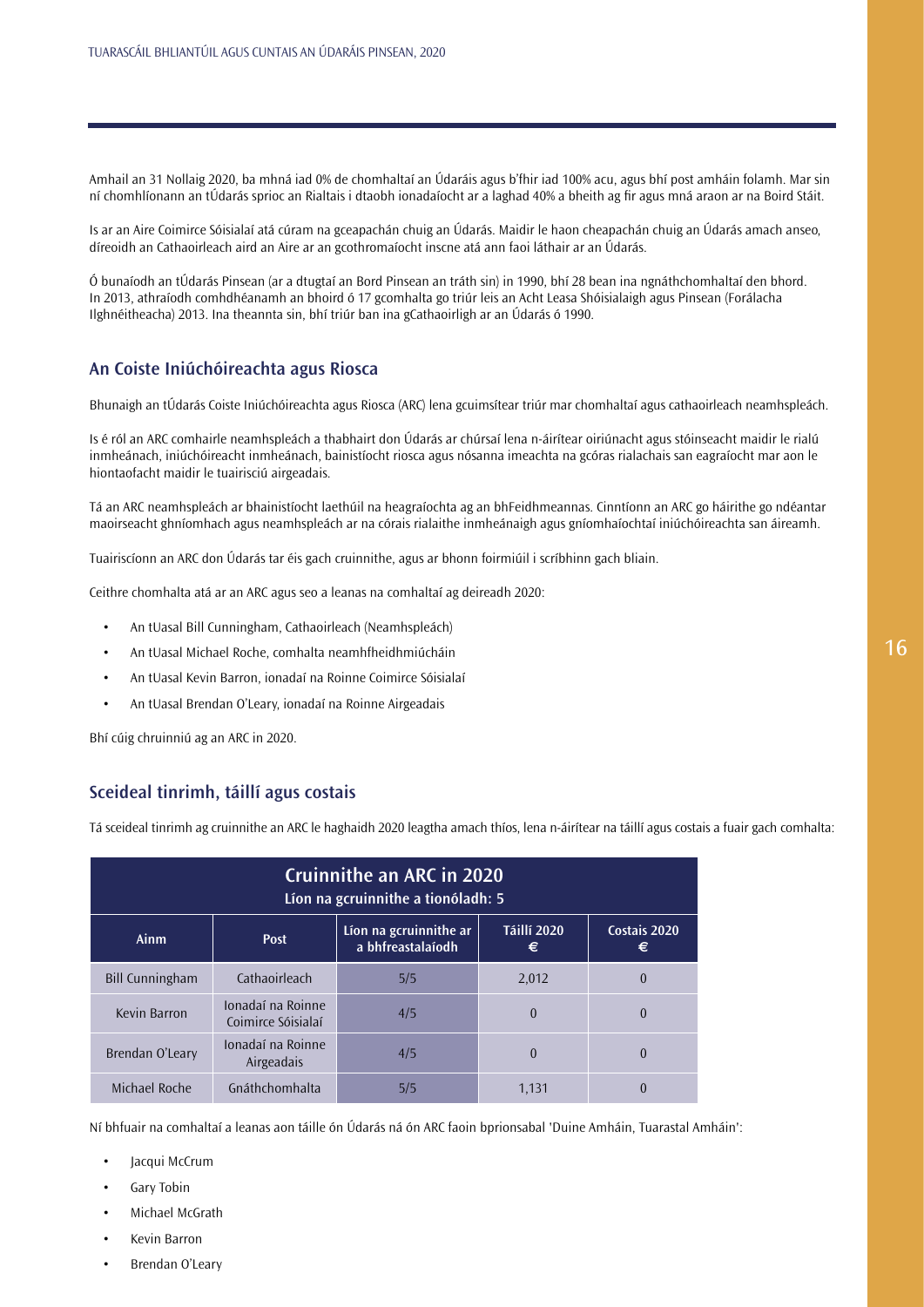## **Nochtuithe a éilítear leis an gCód Cleachtais um Rialachas Comhlachtaí Stáit (2016)**

Tá an tÚdarás freagrach as a chinntiú go gcomhlíonann an eagraíocht na riachtanais faoin gCód Cleachtais um Rialachas Comhlachtaí Stáit ("an Cód"), mar atá foilsithe ag an Roinn Caiteachais Phoiblí agus Athchóirithe i Lúnasa 2016. Teastaíonn na nochtuithe a leanas faoin gCód:

## **Miondealú ar shochair ghearrthéarmacha fostaithe**

Tá sonraí maidir le sochair ghearrthéarmacha fostaithe níos mó ná €60,000 agus costais thuarastail an phríomhphearsanra bainistíochta leagtha amach i nóta uimhir a trí sna ráitis airgeadais.

## **Costais chomhairleachta**

Cuimsítear le costais chomhairleachta costas na comhairle seachtraí don lucht bainistíochta agus ní áirítear feidhmeanna 'gnó mar is gnách' seachfhoinsithe leo.

|                                                                                                                           | 2020<br>€      | 2019<br>€ |
|---------------------------------------------------------------------------------------------------------------------------|----------------|-----------|
| Comhairle dhlí                                                                                                            | 155,662        | 211,685   |
| Comhairle airgeadais/achtúireach                                                                                          | $\theta$       | $\theta$  |
| Caidreamh poiblí                                                                                                          | $\theta$       | $\theta$  |
| Comhairleacht taighde                                                                                                     | 30,808         | 55,475    |
| Acmhainní daonna                                                                                                          | $\overline{0}$ | $\theta$  |
| Feabhsú gnó                                                                                                               | 40,565         | 13,345    |
| Comhairliúchán TFC                                                                                                        | 348,704        | $\theta$  |
| Tacaíocht d'iniúchtaí agus do chomhlíonadh                                                                                | 331,550        | 83,860    |
| Costais chomhairleachta iomlána                                                                                           | 907,289        | 364,365   |
|                                                                                                                           | 2020<br>€      | 2019<br>€ |
| Costais chomhairleachta arna gcaipitliú <sup>1</sup>                                                                      | 348,704        | $\theta$  |
| Costais chomhairleachta a chuirtear chun<br>dochar an Ráitis Ioncaim agus Caiteachais<br>agus Cúlchistí Ioncaim Coinnithe | 558,585        | 364,365   |
| Iomlán                                                                                                                    | 907,289        | 364,365   |

## **Costais dhlíthiúla agus socraíochtaí**

Soláthraítear miondealú leis an tábla thíos ar mhéideanna a aithnítear mar chaiteachas sa tréimhse tuairiscithe maidir le costais dhlíthiúla, socraíochtaí agus imeachtaí idir-réitigh agus eadrána a bhaineann le conarthaí le tríú páirtithe. Níl caiteachas san áireamh leis sin a tabhaíodh maidir le comhairle ghinearálta arna fáil ag an Údarás atá nochta i gcostais chomhairleachta thuas.

|                                        | 2020<br>€ | 2019<br>€ |
|----------------------------------------|-----------|-----------|
| Táillí dlíthiúla - imeachtaí dlíthiúla | 1,458     | 14,122    |
| Íocaíochtaí idir-réitigh agus eadrána  |           |           |
| Socraíochtaí                           |           |           |
| Iomlán                                 | 1,458     | 14,122    |

<sup>1</sup> I gcás €288,479 de na costais chomhairleachta arna gcaipitliú, baineann siad le tionscadail forbartha TF atá ar siúl nach ndearnadh dímheas orthu go fóill agus léirítear mar Obair Chaipitil Idir Lámha iad i nóta 11. Baineann costais chaipitlithe le tionscadail bhonneagair TF agus rinneadh caipitliú orthu de réir na rialacha atá leagtha amach in FRS102.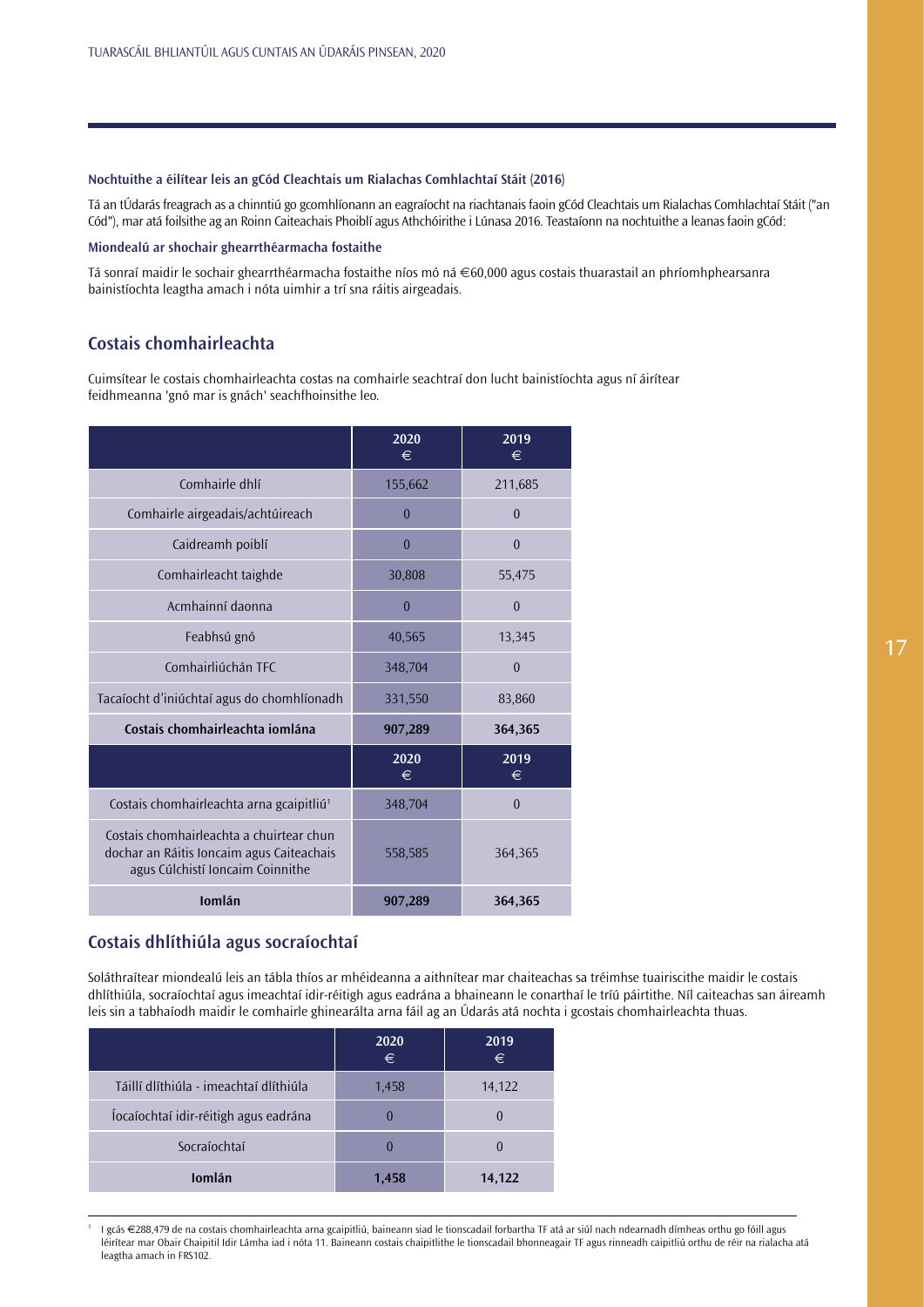## **Caiteachas taistil agus cothaithe**

Tá caiteachas taistil agus cothaithe catagóirithe mar a leanas:

|                        | 2020<br>€ | 2019<br>€ |
|------------------------|-----------|-----------|
| Sa tír seo:            |           |           |
| - Comhaltaí an Údaráis | $\theta$  | $\theta$  |
| - Fostaithe            | 3,348     | 871       |
| Idirnáisiúnta:         |           |           |
| - Comhaltaí an Údaráis | $\theta$  | $\theta$  |
| - Fostaithe            | 6,735     | 24,040    |
| Iomlán                 | 10,083    | 24,911    |

## **Caiteachas fáilteachais**

Áirítear an caiteachas fáilteachais a leanas leis an gCuntas Ioncaim agus Caiteachais:

|                                       | 2020<br>$\epsilon$ | 2019<br>$\epsilon$ |
|---------------------------------------|--------------------|--------------------|
| Fáilteachas d'fhostaithe <sup>2</sup> | 10,466             | 10,516             |
| Fáilteachas do chliaint               |                    | 118                |
| Iomlán                                | 10,466             | 10,634             |

## **Ráiteas um chomhlíonadh**

Ghlac an tÚdarás leis an gCód Cleachtais um Rialachas Comhlachtaí Stáit (2016) agus chuir sé nósanna imeachta i bhfeidhm chun comhlíonadh an Chóid a chinntiú. Chomhlíon an tÚdarás an Cód Cleachtais um Rialachas Comhlachtaí Stáit sa bhliain 2020.

 $\Rightarrow$ 

| Brendan Kennedy |  |
|-----------------|--|
|-----------------|--|

**David Begg Brendan Kennedy**<br>
Cathaoirleach **Brendan Kennedy**<br>
An Rialtóir Pinsean An Rialtóir Pinsean

24 Meitheamh 2021 24 Meitheamh 2021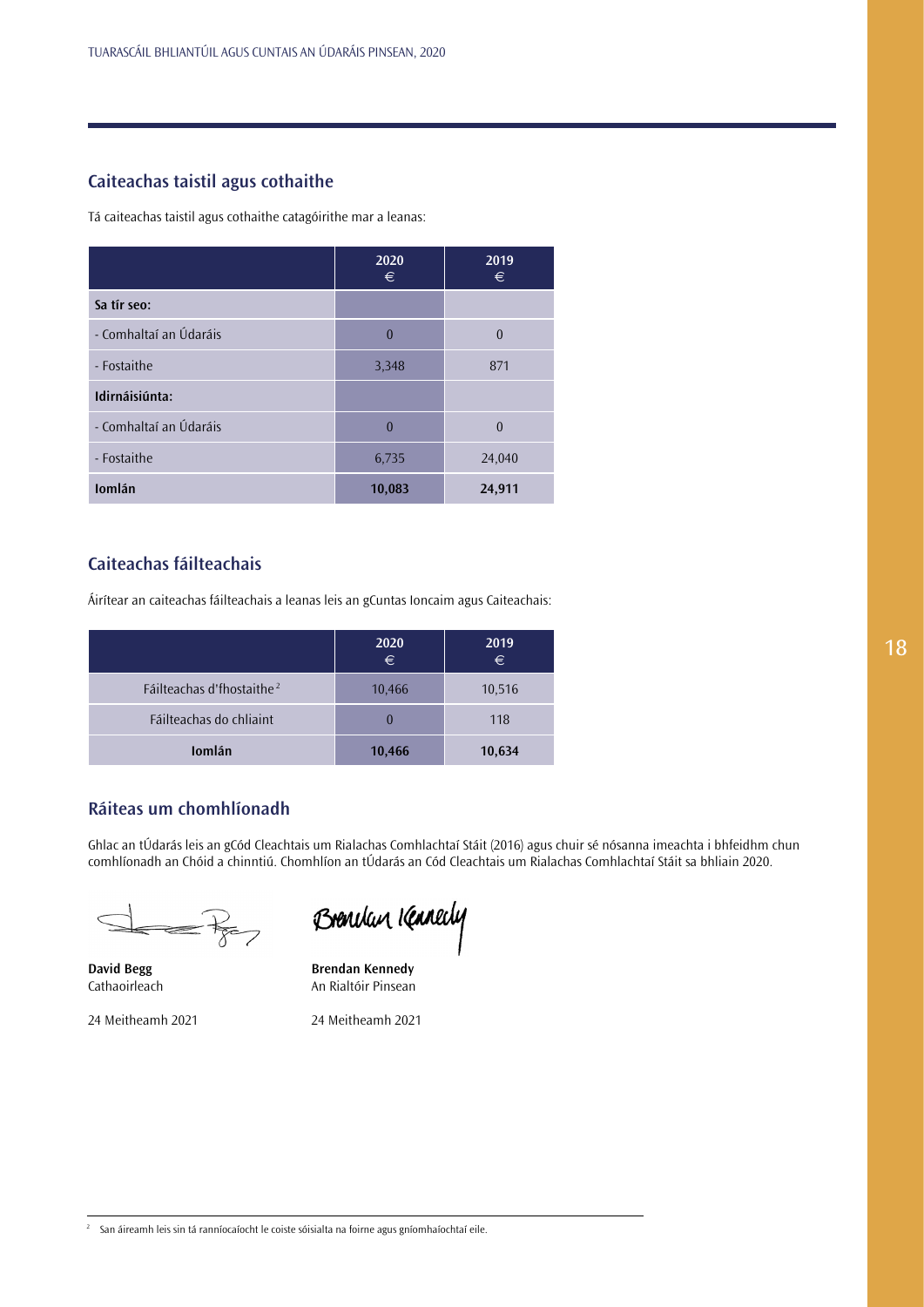# <span id="page-19-0"></span>RÁITEAS MAIDIR LE RIALÚ INMHEÁNACH

## **Freagracht as an gcóras rialaithe inmheánaigh**

Aithnímse, thar ceann an Údaráis, go bhfuil sé de fhreagracht orainn a chinntiú go mbíonn córas éifeachtach rialaithe inmheánaigh airgeadais á choimeád agus á fheidhmiú. Tugtar na riachtanais faoin gCód Cleachtais um Rialachas Comhlachtaí Stáit (2016) san áireamh leis an bhfreagracht sin.

## **Cuspóir chóras an rialaithe inmheánaigh**

Tá an córas rialaithe inmheánaigh deartha chun riosca a bhainistiú ar leibhéal infhulaingthe seachas chun é a dhíothú. Dá bhrí sin, ní féidir ach dearbhú réasúnta, nach bhfuil absalóideach, a thabhairt leis an gcóras go ndéantar sócmhainní a chosaint, idirbhearta a údarú agus a thaifeadadh i gceart, agus go ndéantar earráidí nó mírialtachtaí ábhartha a chosc nó a bhrath in am trátha.

Bhí an córas rialaithe inmheánaigh, atá ar aon dul le treoir arna heisiúint ag an Roinn Caiteachais Phoiblí agus Athchóirithe, i bhfeidhm laistigh den Údarás don bhliain dar críoch an 31 Nollaig 2020 agus suas go dtí dáta fhaomhadh na ráiteas airgeadais.

## **An Coiste Iniúchóireachta agus Bainistíocht Riosca**

Tá Coiste Iniúchóireachta agus Riosca (ARC) ag an Údarás, atá comhdhéanta de chomhalta ón Roinn Coimirce Sóisialaí, comhalta ón Roinn Airgeadais agus beirt chomhaltaí seachtracha, ag a bhfuil saineolas airgeadais agus iniúchóireachta, duine acu atá ina Chathaoirleach. Tháinig an ARC le chéile 5 huaire i gcaitheamh 2020.

Tá feidhm iniúchta inmheánaigh sheachfhoinsithe curtha ar bun ag an Údarás freisin, ag a bhfuil acmhainní imleora agus a chuireann clár oibre chun feidhme arna chomhaontú leis an ARC.

D'fhorbair an tÚdarás beartas bainistíochta riosca, lena leagtar amach a inghlacthacht riosca, na próisis bainistíochta riosca atá i bhfeidhm agus lena sonraítear róil agus freagrachtaí na foirne maidir le riosca. Rinne an ARC an beartas agus na próisis bainistíochta riosca a fhaomhadh. Eisíodh an beartas le gach fostaí a bhfuiltear ag dúil go n-oibreoidh siad laistigh de bheartais bainistíochta riosca an Údaráis

## **Creatlach riosca agus rialaithe**

Tá clár rioscaí ag an Údarás ina sainaithnítear bunrioscaí agus na bearta bainistíochta atá á ndéanamh, a oiread agus is féidir, chun na rioscaí sin a mhaolú. Rinneadh meastóireacht ar na croírioscaí atá roimh an Údarás agus rangaíodh iad de réir a suntais. Déanann an lucht ardbhainistíochta, an ARC agus an tÚdarás athbhreithniú ar an gclár rioscaí go ráithiúil. Baintear úsáid as toradh na measúnuithe sin chun acmhainní a leithdháileadh d'fhonn a chinntiú go ndéantar rioscaí a bhainistiú go leibhéal inghlactha.

Deimhním go bhfuil timpeallacht rialaithe i bhfeidhm, ina bhfuil na heilimintí seo a leanas:

- rinneadh nósanna imeachta maidir le gach príomhphróiseas gnó a dhoiciméadú;
- sannadh freagrachtaí airgeadais ar leibhéal na bainistíochta le cuntasacht chomhfhreagrach;
- tá córas buiséadaithe iomchuí ann le buiséad bliantúil atá coinnithe faoi athbhreithniú ag an lucht bainistíochta sinsearaí;
- tá córais ann atá dírithe ar shlándáil na gcóras teicneolaíochta faisnéise agus cumarsáide a chinntiú; agus
- tá córais i bhfeidhm chun sócmhainní an Údaráis a chosaint.

## **Monatóireacht agus athbhreithniú leanúnach**

Tá gnáthaimh fhoirmiúla curtha ar bun chun monatóireacht a dhéanamh ar phróisis rialaithe. Cuirtear easnaimh rialaithe in iúl dóibh sin atá freagrach as iad a réiteach, don lucht bainistíochta, don ARC agus don Údarás, más cuí, go pras. Deimhním go bhfuil na córais mhonatóireachta a leanas i bhfeidhm:

- sainaithníodh príomhrioscaí agus na rialuithe gaolmhara agus cuireadh próisis i bhfeidhm chun oibriú na bpríomhrialuithe sin a mhonatóiriú agus aon easnaimh arna sainaithint a thuairisciú;
- bunaíodh socruithe tuairiscithe ar gach leibhéal ina bhfuil freagracht as bainistíocht airgeadais sannta; agus
- déanann an lucht bainistíochta sinsearaí athbhreithniú rialta ar thuarascálacha airgeadais ina léirítear feidhmíocht i gcoinne buiséad/réamhaisnéisí.

## **Covid-19**

Rinne an tÚdarás athbhreithniú ar thionchar Covid-19 ar a oibríochtaí agus a chúrsaí airgeadais. Cé go bhfuil roinnt ábhair neamhchinnteachta ann, go háirithe maidir le héifeacht na paindéime ar ioncam ó tháillí na bliana 2022, tá muinín ag an Údarás go mbeidh sé in ann leanúint ar aghaidh ag feidhmiú mar ghnóthas leantach go dtí deireadh mhí an Mheithimh 2022 agus ar feadh i bhfad ina dhiaidh sin.

Measann an tÚdarás, de réir mar a bhaileofar fáltais ó tháillí dá bhforáiltear faoi Acht na bPinsean i gcomhréir leis na réamh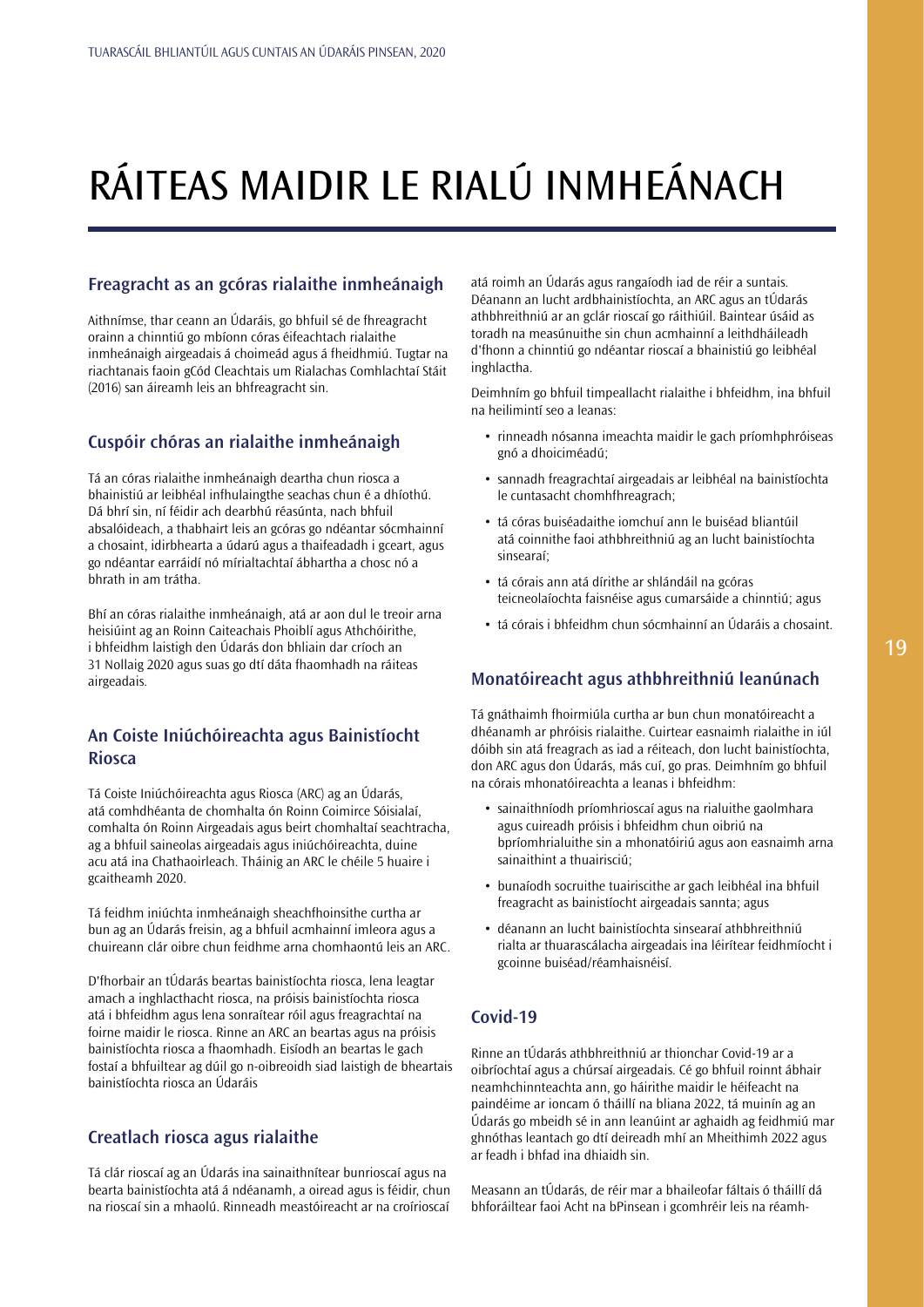mheastacháin, gur iomchuí na ráitis airgeadais seo a ullmhú ar bhonn gnóthas leantach.

Aithníonn an tÚdarás gur teagmhas suntasach í an phaindéim Covid-19 atá ar siúl ón dáta tuairiscithe. Tá meon lándáirire ag an Údarás i leith na paindéime agus tá monatóireacht leanúnach á déanamh aige ar chúrsaí.

 Tá an gnó á fheidhmiú fós agus tá bearta i bhfeidhm chun fostaithe atá ag obair go cianda a chosaint. Go dtí seo, tá na hoibríochtaí agus gníomhaíochtaí an Údaráis á gcoinneáil ar bun agus é ag dul in oiriúint don bhealach éagsúil ina bhfuil an gnó á reáchtáil.

Ar an iomlán, is maith mar a d'éirigh le socruithe cianoibre an Údaráis mar fhreagairt ar an bpaindéim Covid-19 in 2020. In ainneoin na ndúshlán, d'éirigh leis na fostaithe dul in oiriúint go tapa, gairmiúil don timpeallacht oibre fhíorúil nua agus leanadh ar aghaidh leis an obair thosaíochta go léir, lena n-áirítear obair mhaoirseachta ó lá go lá agus freagraí a thabhairt ar fhiosrúcháin ar an teileafón agus ar líne. Coinníodh na rialuithe airgeadais go léir ar bun agus d'oibrigh córais TF, an fheidhm earcaíochta agus an fheidhm soláthair go héifeachtach le linn na tréimhse sin. D'fhág Covid-19 go raibh obair bhreise shonrach le déanamh ag go leor fostaithe, a thacaigh le daoine a bhí ag obair ón mbaile agus a chuir chun feidhme beartais agus nósanna imeachta nua a ceanglaíodh faoi phrótacail an Rialtais maidir le déileáil le Covid-19 san ionad oibre.

## **Soláthar**

Deimhním go bhfuil nósanna imeachta i bhfeidhm ag an Údarás chun a chinntiú go ndéantar rialacha agus treoirlínte soláthair reatha a chomhlíonadh. Aon cheist a ardaíodh le linn 2020 maidir le soláthar, tá siad aibhsithe in alt na gceisteanna rialaithe inmheánaigh thíos.

## **Athbhreithniú ar éifeachtacht**

Deimhním go bhfuil nósanna imeachta i bhfeidhm ag an Údarás chun monatóireacht a dhéanamh ar na nósanna imeachta bainistíochta agus rialaithe riosca dá chuid. Is í obair na n-iniúchóirí, idir inmheánach agus sheachtrach, a chuireann bonn eolais faoi mhonatóireacht agus athbhreithniú an Údaráis ar éifeachtúlacht an chórais rialaithe airgeadais inmheánaigh. Tá lucht bainistíochta sinsearaí san Údarás freagrach as forbairt agus cothabháil an chreata rialaithe airgeadais inmheánaigh.

Deimhním go ndearna an tÚdarás athbhreithniú ar éifeachtacht na rialuithe inmheánacha le haghaidh 2020.

## **Saincheisteanna rialaithe inmheánaigh**

## **Soláthar neamhchomhlíontach**

Le linn 2020, mar gheall ar riachtanais phráinneacha gan choinne, thabhaigh an tÚdarás caiteachas €55,350 i leith soláthar nach raibh iomaíocht i gceist leis, maidir le seirbhísí tacaíochta cuntasaíochta. Sa chás sin, níor chomhlíon na nósanna imeachta a leanadh na treoirlínte soláthair. Ionas nach dtarlódh sé sin arís, chuir an tÚdarás conradh i bhfeidhm in Aibreán 2021 chun seirbhísí cuntasaíochta a sholáthar.

**David Begg** Cathaoirleach

24 Meitheamh 2021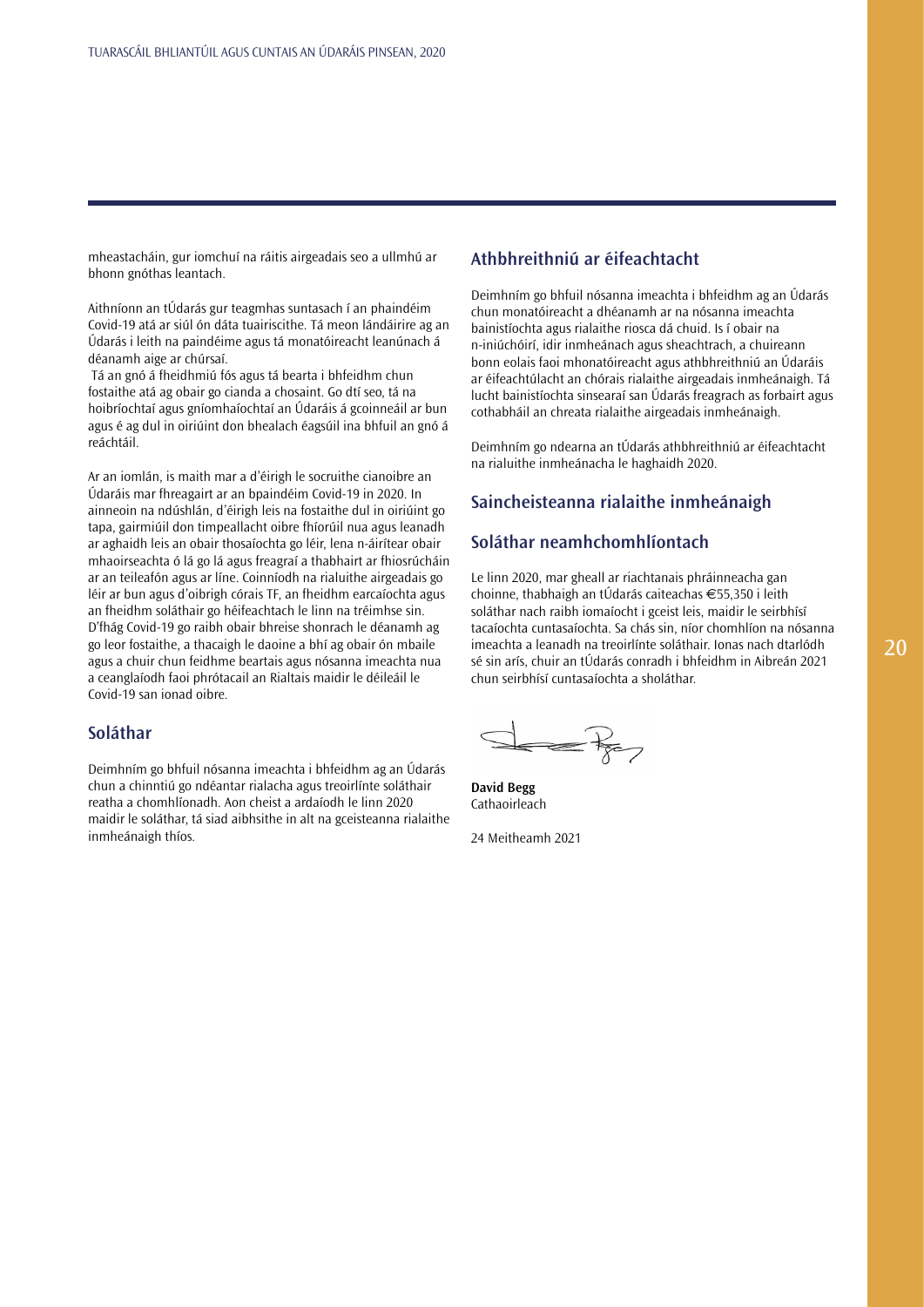## <span id="page-21-0"></span>RÁITEAS AR IONCAM AGUS CAITEACHAS AGUS AR CHÚLCHISTÍ IONCAIM COINNITHE

| Don bhliain dar críoch an 31 Nollaig 2020                                   |                |             |           |
|-----------------------------------------------------------------------------|----------------|-------------|-----------|
|                                                                             |                | 2020        | 2019      |
|                                                                             | <b>Nótaí</b>   | $\in$       | $\in$     |
| <b>loncam</b>                                                               |                |             |           |
| Táillí ar scéimeanna pinsean ceirde                                         |                | 3,954,198   | 3,842,619 |
| Táillí ar Chuntais Coigiltis Scoir Phearsanta                               |                | 3,958,237   | 3,539,343 |
| Ioncam eile                                                                 | $\overline{2}$ | 1,712       | 7,068     |
| Iomlán an ioncaim                                                           |                | 7,914,147   | 7,389,030 |
|                                                                             |                |             |           |
| <b>Caiteachas</b>                                                           |                |             |           |
| Íocaíocht                                                                   | $\overline{3}$ | 5,850,242   | 4,800,328 |
| Táillí chomhaltaí an Údaráis                                                | 5              | 20,520      | 20,520    |
| Cíos agus costais oifige                                                    | 6              | 794,249     | 834,897   |
| Costais oiliúna, oideachais, agus costais a<br>bhaineann leis an bhfoireann | $\overline{7}$ | 108,201     | 195,325   |
| Faisnéis, taighde, agus poiblíocht                                          | 8              | 220,367     | 189,822   |
| Táillí gairmiúla                                                            | 9              | 865,940     | 598,651   |
| Riarachán ginearálta                                                        | 10             | 899,937     | 663,534   |
| Dímheas                                                                     | 11             | 228,350     | 140,368   |
| Iomlán an chaiteachais                                                      |                | 8,987,806   | 7,443,445 |
| Barrachas/(easnamh) don bhliain                                             |                | (1,073,659) | (54, 415) |
| Cúlchiste ioncaim ar an 1 Eanáir                                            |                | 7,739,049   | 7,793,464 |
| Barrachas/(easnamh) don bhliain                                             |                | (1,073,659) | (54, 415) |
| An cúlchiste ioncaim amhail ar an 31 Nollaig                                |                | 6,665,390   | 7,739,049 |

Tá an ráiteas ar shreafaí airgid agus Nóta 1 go dtí Nóta 22 ina gcuid de na ráitis airgeadais seo.

 $\overline{\mathbb{R}}$ 

Brencken Kennedy

**David Begg Brendan Kennedy**<br> **Cathaoirleach**<br> **An Rialtóir Pinsean An Rialtóir Pinsean** 

24 Meitheamh 2021 24 Meitheamh 2021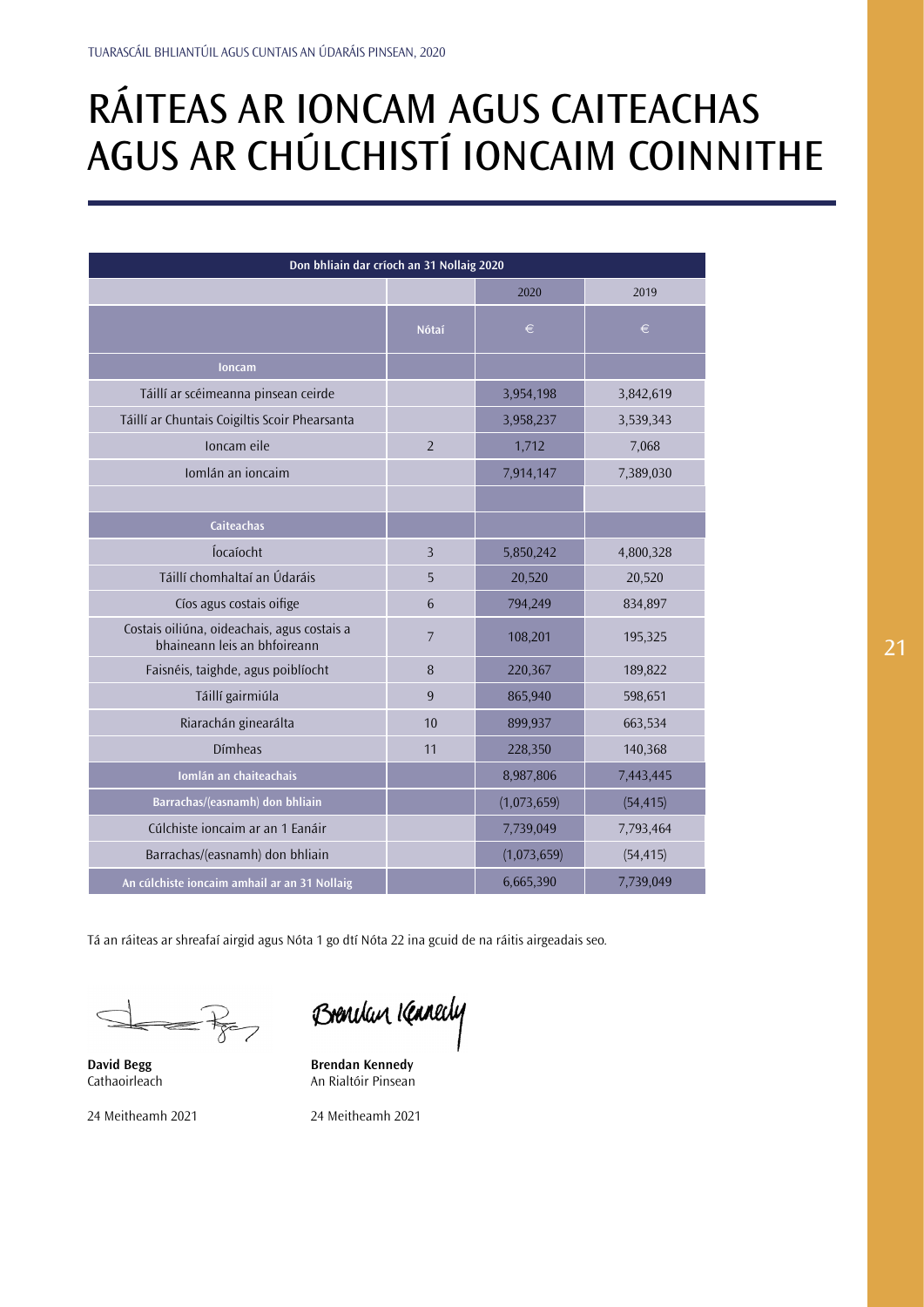# <span id="page-22-0"></span>RÁITEAS AR IONCAM CUIMSITHEACH

| Don bhliain dar críoch an 31 Nollaig 2020                                         |              |             |             |
|-----------------------------------------------------------------------------------|--------------|-------------|-------------|
| 2020<br>2019                                                                      |              |             |             |
|                                                                                   | <b>Nótaí</b> | €           | €           |
| Barrachas/(easnamh) don bhliain                                                   |              | (1,073,659) | (54, 415)   |
| (Gnóthachain)/caillteanais ó thaithí ar oibleagáidí<br>sochair scoir $3$          | 18           | (2,995,000) | 1,072,000   |
| Athrú ar na toimhdí atá mar bhunús do luach<br>reatha d'oibleagáidí sochair scoir |              | (4,544,000) | (3,719,000) |
| Coigeartú ar chistiú iarchurtha sochar scoir                                      | 18           | 7,539,000   | 2,647,000   |
| Joncam cuimsitheach iomlán don bhliain                                            |              | (1,073,659) | 54,415      |

Tá an ráiteas ar shreafaí airgid agus Nóta 1 go dtí Nóta 22 ina gcuid de na ráitis airgeadais seo.

 $\overrightarrow{K}$ 

Brencken Kanedy

**David Begg Brendan Kennedy**<br>
Cathaoirleach **Brendan Kennedy**<br>
An Rialtóir Pinsean An Rialtóir Pinsean

24 Meitheamh 2021 24 Meitheamh 2021

3 Léirítear le "Gnóthachain ó thaithí ar oibleagáidí sochair scoir" an tionchar ar an luacháil dliteanais atá ag difríochtaí idir na toimhdí a rinneadh ag tús na bliana agus an taithí iarbhír i rith na bliana. Mar shampla, tagann gnóthachan nó caillteanas chun cinn mar thoradh ar dhifríocht idir luachanna measta agus iarbhír i gcás faisnéis bhásmhaireachta, boilsciú, boilsciú tuarastail, agus méaduithe ar phinsin.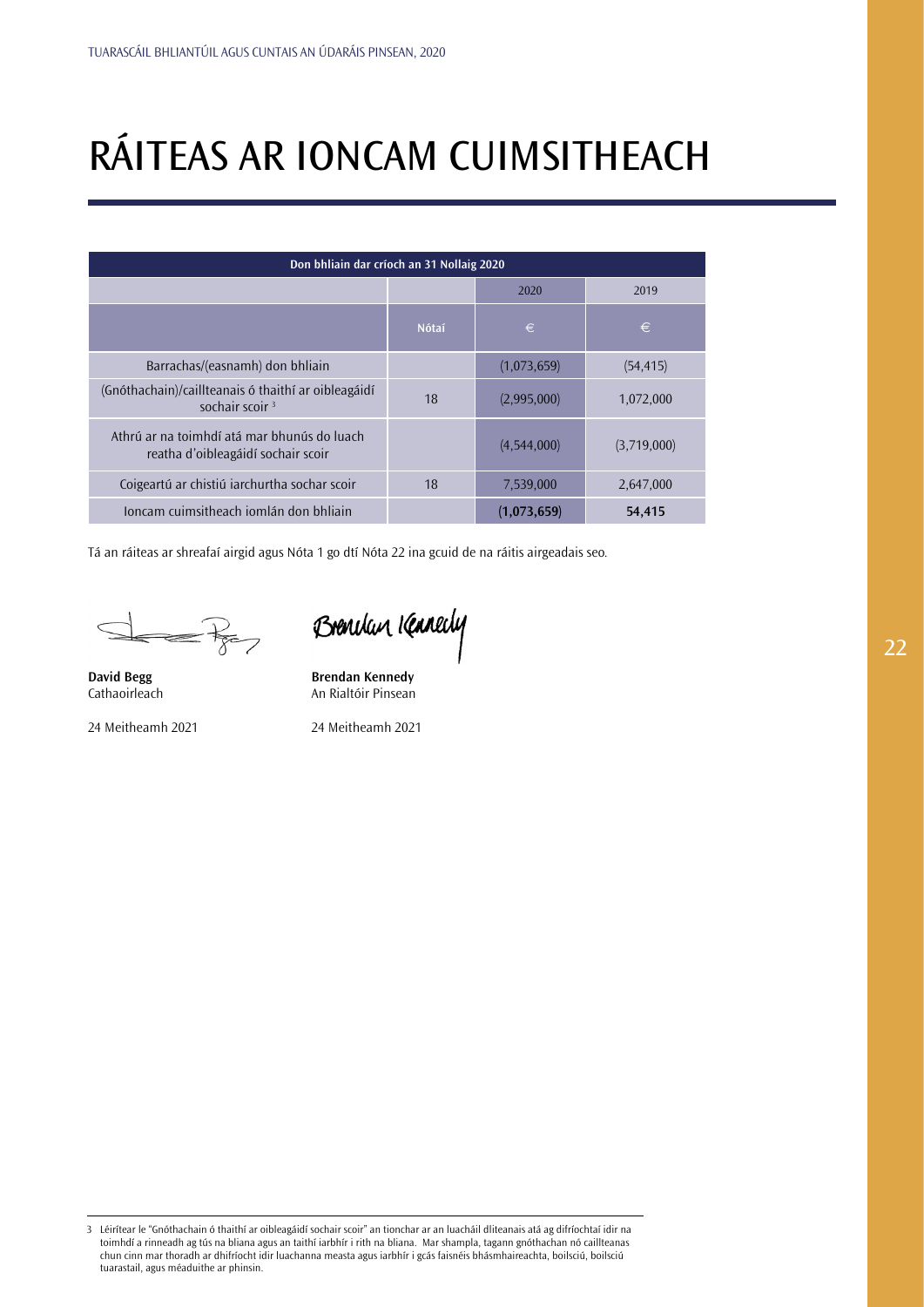## <span id="page-23-0"></span>RÁITEAS AR AN STAID AIRGEADAIS

| Amhail an 31 Nollaig 2020                                        |       |           |                |           |                |
|------------------------------------------------------------------|-------|-----------|----------------|-----------|----------------|
|                                                                  |       | 2020      |                | 2019      |                |
|                                                                  | Nótaí | $\in$     | $\in$          | €         | $\in$          |
| Sócmhainní neamhreatha                                           |       |           |                |           |                |
| Réadmhaoin, gléasra agus trealamh                                | 11    |           | 767,156        |           | 577,729        |
| Sócmhainní reatha                                                |       |           |                |           |                |
| Infháltais                                                       | 12    | 1,045,606 |                | 855,239   |                |
| Airgead tirim agus coibhéisí airgid thirim                       | 17    | 7,148,260 |                | 8,198,557 |                |
|                                                                  |       | 8,193,866 |                | 9,053,796 |                |
| Suimeanna ó chreidiúnaithe dlite laistigh de 1<br>bhliain amháin |       |           |                |           |                |
| Suimeanna iníoctha                                               | 13    | 795,632   |                | 392,476   |                |
| Glansócmhainní reatha                                            |       |           | 7,398,234      |           | 8,661,320      |
| Glansócmhainní roimh shochair scoir                              |       |           | 8,165,390      |           | 9,239,049      |
| Sochair Scoir                                                    |       |           |                |           |                |
| Dliteanas sochair scoir                                          | 18    |           | (36, 120, 000) |           | (27, 146, 000) |
| Maoiniú sochair scoir iarchurtha ón státchiste                   | 18    |           | 36,120,000     |           | 27,146,000     |
| Glansócmhainní tar éis sochar scoir                              |       |           | 8,165,390      |           | 9,239,049      |
| Lena léirítear                                                   |       |           |                |           |                |
| Cúlchiste forfheidhmithe comhlíontachta                          | 15    | 1,500,000 |                | 1,500,000 |                |
| Cúlchiste ioncaim                                                | 15    | 6,665,390 |                | 7,739,049 |                |
|                                                                  |       |           | 8,165,390      |           | 9,239,049      |

Tá an ráiteas ar shreafaí airgid agus Nóta 1 go dtí Nóta 22 ina gcuid de na ráitis airgeadais seo.

 $\overleftrightarrow{K}$ 

Brencken Kannedy

**David Begg Brendan Kennedy**<br>
Cathaoirleach **Brendan Kennedy**<br>
An Rialtóir Pinsean An Rialtóir Pinsean

24 Meitheamh 2021 24 Meitheamh 2021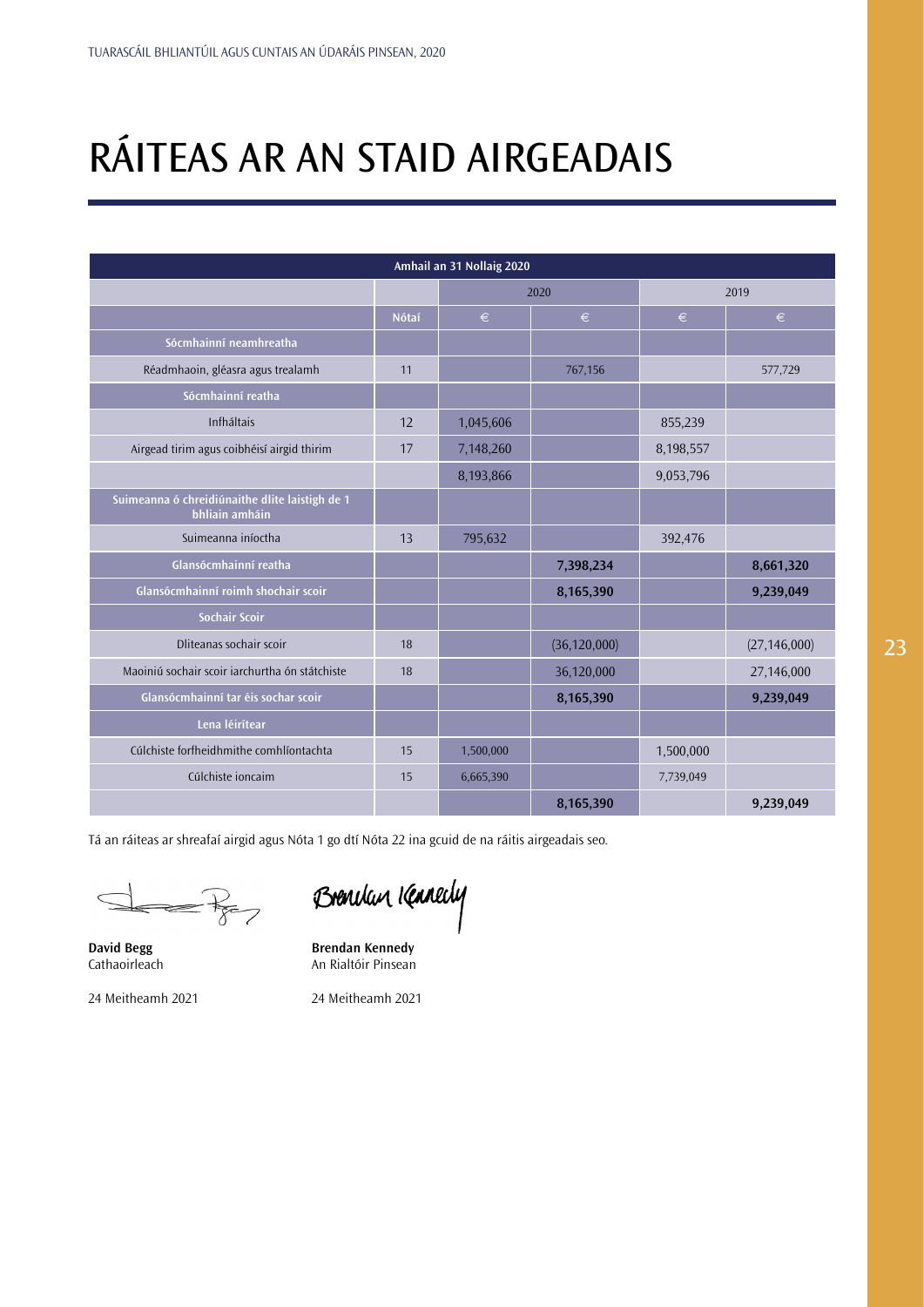# <span id="page-24-0"></span>RÁITEAS AR SHREAFAÍ AIRGID

| Don bhliain dar críoch an 31 Nollaig 2020                             |              |                |            |
|-----------------------------------------------------------------------|--------------|----------------|------------|
|                                                                       |              | 2020           | 2019       |
|                                                                       | <b>Nótaí</b> | €              | €          |
| Glan-insreabhadh airgid de thoradh ar<br>ghníomhaíochtaí oibriúcháin  | 16           | (633, 192)     | 325,603    |
| Sreafaí airgid thirim ó ghníomhaíochtaí<br>cistithe Ús a fuarthas     |              | 672            | 3,323      |
| Sreafaí airgid ó ghníomhaíochtaí infheistíoch-<br>ta                  |              |                |            |
| locaíochtaí chun réadmhaoin, gléasra<br>agus trealamh a cheannach     |              | (417, 777)     | (244, 626) |
| locaíochtaí ó chuntais taisce ghearrthéarm-<br>acha                   |              | $\overline{0}$ | 6,545,498  |
| Glanmhéadú/(glanlaghdú) ar airgead tirim<br>agus ar a shamhail        |              | (1,050,297)    | 6,629,798  |
|                                                                       |              |                |            |
| Réiteach an ghlansreabhaidh airgid le gluaise-<br>acht na nglanchistí | 17           |                |            |
| Méadú/(Laghdú) ar ghlanchistí sa bhliain                              |              | (1,050,297)    | 6,629,798  |
| Glanchistí ar an 1 Eanáir                                             |              | 8,198,557      | 1,568,759  |
| Glanchistí amhail ar an 31 Nollaig                                    |              | 7,148,260      | 8,198,557  |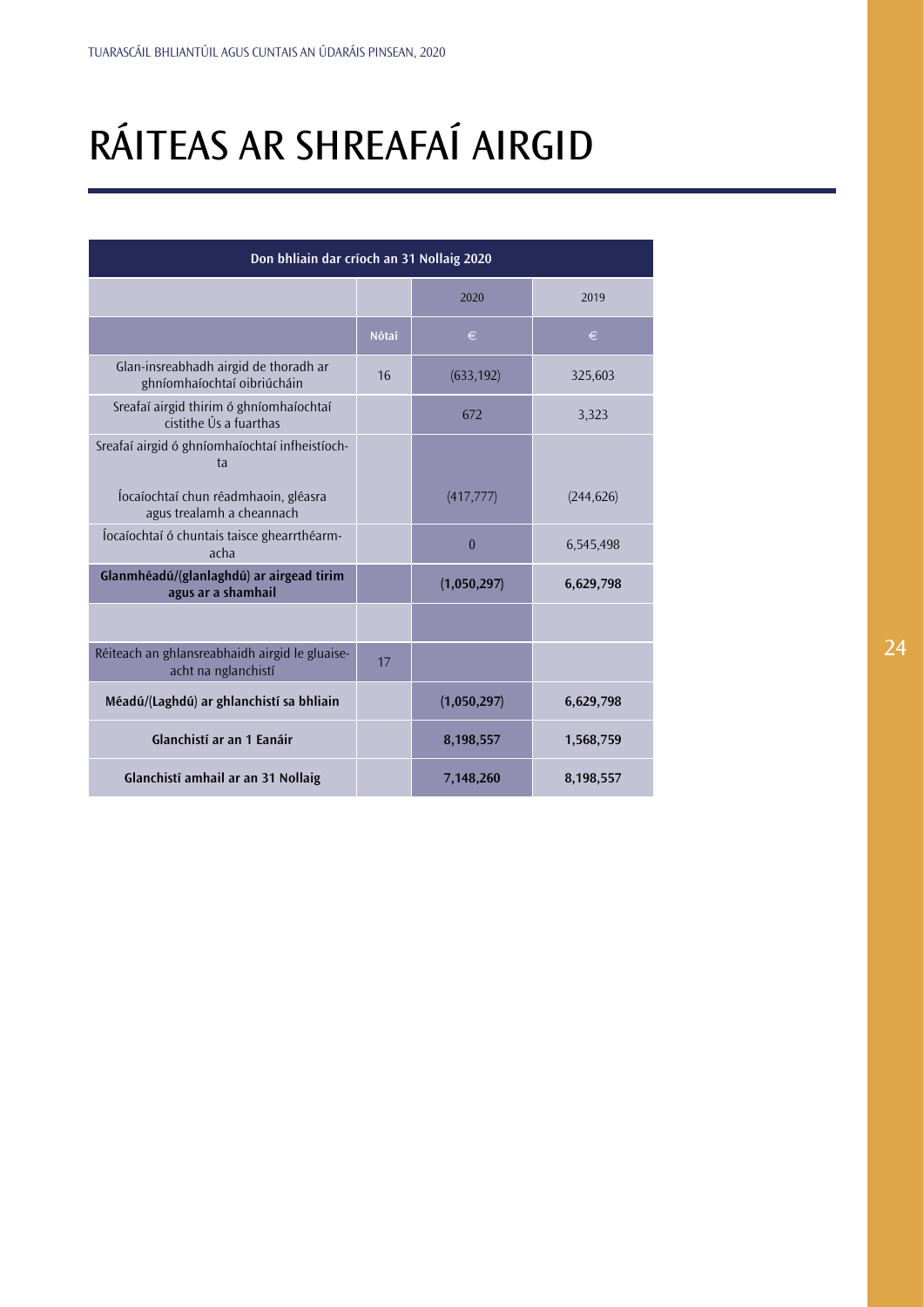## <span id="page-25-0"></span>NÓTAÍ A GHABHANN LEIS NA RÁITIS AIRGEADAIS

## **Don bhliain dar críoch an 31 Nollaig 2020**

### **1. Beartais chuntasaíochta**

Leagtar amach thíos an bunús cuntasaíochta agus beartais thábhachtacha chuntasaíochta atá glactha ag an Údarás. Cuireadh na beartais sin ar fad i bhfeidhm go comhsheasmhach i rith na bliana agus don bhliain roimhe sin.

#### **a) Eolas ginearálta**

Cuireadh an tÚdarás ar bun faoi Acht na bPinsean, 1990, arna leasú, agus tá príomhoifig an Údaráis lonnaithe ag Teach Verschoyle, 28-30 Sráid an Mhóta Íochtarach, Baile Átha Cliath  $\overline{2}$ 

Is iad seo a leanas príomhchuspóirí an Údaráis mar atá leagtha amach i gCuid 10 d'Acht na bPinsean, 1990, arna leasú:

- faireachán agus maoirseacht a dhéanamh ar oibriú an Achta seo agus ar fhorbairtí i gcúrsaí pinsean i gcoitinne;
- comhairle a thabhairt don Aire, ar iarratas uaidh nó ar a chonlán féin, i dtaobh gach ní a bhaineann leis na feidhmeanna a shanntar don Údarás faoin Acht seo agus i dtaobh nithe a bhaineann le pinsin i gcoitinne;
- treoirlínte a eisiúint maidir le dualgais agus freagrachtaí iontaobhaithe scéimeanna agus cóid chleachtais a eisiúint maidir le gnéithe sonracha dá chuid freagrachtaí;
- spreagadh a thabhairt le go gcuirfear saoráidí oiliúna iomchuí ar fáil d'iontaobhaithe scéimeanna;
- comhairle a thabhairt don Aire i dtaobh caighdeán d'iontaobhaithe scéimeanna agus i dtaobh na caighdeáin sin a chur i ngníomh;
- tuarascáil bhliantúil, agus cibé tuarascálacha eile is dóigh leis is gá ó am go ham, a fhoilsiú;
- cibé tascanna a dhéanamh a iarrfaidh an tAire ó am go ham.

Eintiteas Sochair Phoiblí atá san Údarás.

Is in euro atá na ráitis airgeadais ainmnithe.

## **b) Ráiteas um chomhlíonadh**

Ullmhaíodh na ráitis airgeadais i gcomhréir leis an reachtaíocht is infheidhme agus le FRS102, an caighdeán tuairiscithe airgeadais is infheidhme sa Ríocht Aontaithe agus i bPoblacht na hÉireann arna eisiúint ag an gComhairle um Thuairisciú Airgeadais sa Ríocht Aontaithe.

## **c) Bonn a n-ullmhaithe**

Tá na ráitis airgeadais ullmhaithe faoin modh fabhraithe cuntasaíochta, ar bhonn an ghnóthais leantaigh agus de réir choinbhinsiún an chostais stairiúil, mura bhfuil a mhalairt luaite, sa leagan amach atá faofa ag an Aire Coimirce Sóisialaí le comhthoiliú an Aire Caiteachais Phoiblí agus Athchóirithe, de réir Alt 22(1) d'Acht na bPinsean 1990, arna leasú.

Cuireadh na beartais chuntasaíochta seo a leanas i bhfeidhm go comhsheasmhach nuair a bhí plé á dhéanamh le míreanna a mheastar le bheith bainteach le ráitis airgeadais an Údaráis.

### **d) Deontais ón Oireachtas**

Is éard atá i ndeontais ón Oireachtas ná an méid a chuir an Roinn Coimirce Sóisialaí ar fáil i leith na bliana chun costas na sochar aoisliúntais a d'íoc an tÚdarás a fhorchúiteamh. Aithnítear deontais ón Oireachtas sa bhliain inar íocadh na pinsin bhainteacha.

## **e) Ioncam ó tháillí**

i) Táillí ar scéimeanna pinsin ceirde

Tá na táillí iníoctha leis an Údarás ag iontaobhaithe scéime de réir Alt 25 d'Acht na bPinsean. Tá na rátaí táille atá iníoctha faoi láthair leagtha amach in Ionstraim Reachtúil Uimh. 634 de 2010 - Na Rialacháin um Scéimeanna Pinsin Ceirde (Táillí) (Leasú), 2010. Tá na táillí i leith grúpscéimeanna iníoctha ar bhonn na bliana iarbhír agus tá na táillí i leith scéimeanna baill aonair iníoctha aon bhliain amháin i riaráiste.

Aithníonn an tÚdarás go ndéantar na táillí ar fad atá dlite mar ioncam ar bhonn na bliana féilire agus na táillí atá dlite i leith scéimeanna baill aonair a chur san áireamh mar fhéichiúnaithe ag deireadh na bliana.

ii) Táillí ar Chuntais Coigiltis Scoir Phearsanta

Suimeanna atá dlite i leith táillí iarratais, táillí táirge agus táillí bliantúla, déantar iad a ghearradh ar sholáthraithe Cuntas Coigiltis Scoir Pearsanta (PRSA). Déantar na táillí bliantúla PRSA a ríomh trí thagairt do líon na dtáirgí cláraithe ceadaithe agus do luach na gcistí atá faoi bhainistiú ag an soláthróir amhail ag deireadh na bliana roimhe.

Tá na rátaí táille atá iníoctha faoi láthair leagtha amach in Ionstraim Reachtúil Uimh. 506 de 2002 - Na Rialacháin um Chuntais Coigiltis Scoir Phearsanta (Táillí) (Leasú), 2002.

#### **f) Réadmhaoin, gléasra agus trealamh**

Sonraítear réadmhaoin, gléasra agus trealamh ar a gcostas lúide dímheas carnach. Gearrtar dímheas sa ráiteas ioncaim agus caiteachais agus cúlchistí ioncaim ar bhonn líne dírí,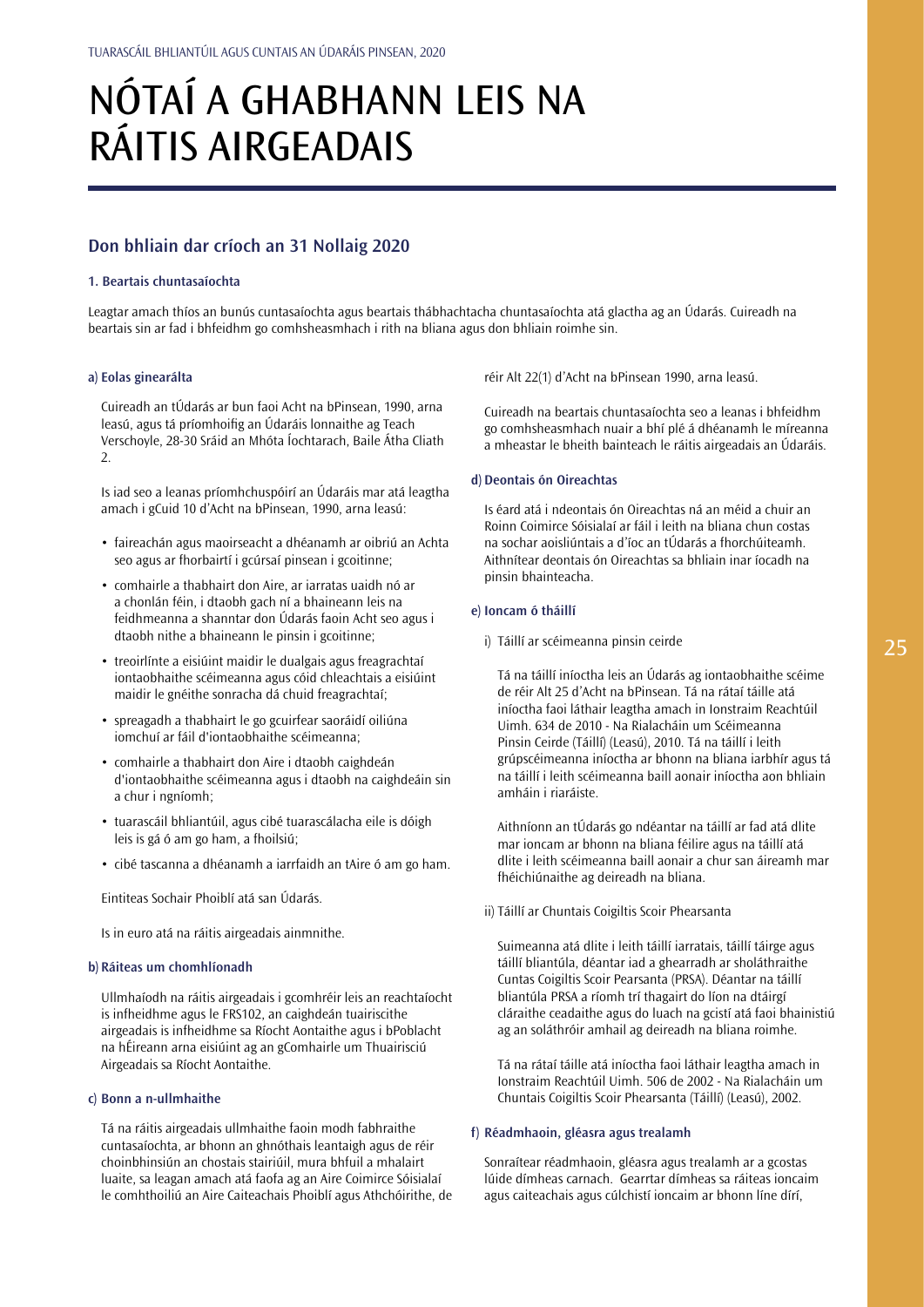ón tráth a chuirtear an tsócmhainn i bhfeidhm. Feidhmítear dímheas ag na rátaí bliantúla atá leagtha amach thíos, ionas gur féidir sócmhainní a dhíscríobh, coigeartaithe ó thaobh luach measta iarmharach, thar shaol ionchais gach catagóra chuí.

| • Feabhsú ar léasacht         | 633% | – 15 bliana   |
|-------------------------------|------|---------------|
| • Trealamh ríomhaireachta 25% |      | 4 bliana      |
| • Troscán oifige              |      | 12%% 8 bliana |
| • Trealamh oifige             | 20%  | 5 bliana      |

Léirítear leis an luach iarmharach an méid measta a gheofaí faoi láthair ó dhiúscairt sócmhainne, tar éis costas measta na diúscartha a asbhaint, dá mbeadh an tsócmhainn sin ar aois agus sa riocht lena mbeifí ag súil ag deireadh a saolré úsáidí.

Má tá fianaise oibiachtúil ann ar laghdú ar luach sócmhainne, aithnítear caillteanas lagaithe sa ráiteas ar ioncam agus ar chaiteachas agus sna cúlchistí ioncaim coinnithe sa bhliain.

## **g) Léas oibriúcháin**

Caitear le híocaíochtaí cíosa sa ráiteas ar ioncam agus ar chaiteachas agus sna cúlchistí ioncaim coinnithe sa bhliain lena mbaineann siad.

#### **h) Sochair scoir** (Féach nóta 18)

#### **Cineál scéimeanna**

Feidhmíonn an tÚdarás na scéimeanna pinsin le sochar sainithe seo a leanas i leith a chuid fostaithe:

I gcás fostaithe a ceapadh roimh an 1 Eanáir 2013:

• Scéim Aoisliúntais an Údaráis Pinsean, 1993, agus an Scéim Pinsean Ranníocach Céilí agus Leanaí, 1993, agus tá struchtúr na scéime bunaithe ar shamhail na Seirbhíse Poiblí (an "Scéim Shamhlach").

I gcás fostaithe a ceapadh tar éis an 1 Eanáir 2013:

- Scéim Aonair Pinsean na Seirbhíse Poiblí tugann an struchtúr seo pinsin le sochar sainithe atá nasctha leis an bpraghasinnéacs tomhaltóirí agus atá bunaithe ar mheánphá gairmréime (an "Scéim Aonair").
- Ní mhaoiníonn an tÚdarás na scéimeanna agus is é an Státchiste a mhaoiníonn na sochair phinsin. Ina theannta sin, tá roinnt gnéithe ar leith ag baint le socruithe an Údaráis:
- déanann an tÚdarás ranníocaíochtaí comhaontaithe leis an Roinn Coimirce Sóisialaí (i leith na Scéime Samhla) agus leis an Roinn Caiteachais Phoiblí agus Athchóirithe (i leith na Scéime Aonair);
- cuimsíonn na ranníocaíochtaí i ndáil leis an dá scéim idir ghné fostaithe agus ghné fostóra. Tá ranníocaíochtaí fostóra a íocann an tÚdarás cothrom le 25% de phá comhlán fostaithe a íocann ÁSPC ar ráta A i Scéim Aoisliúntais an Údaráis Pinsean agus le 30% de phá comhlán fostaithe a íocann ÁSPC ar ráta D. Is ionann an ranníocaíocht fostóra a íocann an tÚdarás leis an Scéim Shingil agus trí oiread ranníocaíocht an fhostaí;
- tá gealltanas follasach tugtha ag an Roinn Coimirce Sóisialaí, le comhaontú na Roinne Caiteachais Phoiblí agus Athchóirithe, go n-íocfaidh an Státchiste na costais nuair a bhíonn siad dlite;
- Aithnítear sócmhainn atá comhfhreagrach leis an dliteanas neamh-mhaoinithe iarchurtha i gcomhair sochar scoir ar an Scéim Shingil Pinsin Seirbhíse Poiblí ar bhonn fhorálacha Alt 44 d'Acht na bPinsean Seirbhíse Poiblí (Scéim Shingil agus forálacha eile) 2012.

Go bunúsach, measann an tÚdarás gur leis an Údarás féin a fhanann an oibleagáid sochair phinsin a íoc ach tá sé geallta ag an Státchiste cistí leordhóthanacha a chur ar fáil don Údarás chun oibleagáidí den sórt sin a íoc de réir mar a bheidh siad dlite, ar choinníoll go n-íocfaidh an tÚdarás ranníocaíochtaí na bhfostaithe agus an fhostóra ar rátaí arna sonrú ag an Aire Coimirce Sóisialaí agus ag an Aire Caiteachais Phoiblí agus Athchóirithe.

Dá réir sin, aithnítear sna ráitis airgeadais oibleagáid sochair pinsin iarchurtha agus maoiniú pinsin státchiste iarchurtha is infhála. Tá sonraí iomlána maidir le híocaíochtaí sochar aoisliúntais san áireamh sna ráitis airgeadais mar mhír chaiteachais agus is ann d'ioncam comhfhreagrach lena léirítear forchúiteamh na n-íocaíochtaí ón Roinn Coimirce Sóisialaí.

### **Gnóthachain nó caillteanais achtúireacha na scéime**

Aithnítear gnóthachain nó caillteanais achtúireacha a eascraíonn as athruithe ar thoimhdí achtúireacha agus as barrachais agus easnaimh ó thaithí sa bhliain ina dtarlaíonn siad agus aithnítear coigeartú comhfhreagrach ar an iarmhéid le haghaidh maoiniú sochair scoir iarchurtha ón státchiste. Is iad costais phinsin sa ráiteas ar ioncam agus caiteachas agus ar chúlchistí ioncaim coinnithe atá i gceist le ranníocaíocht an fhostóra sa bhliain.

## **Dliteanais scéime**

Tomhaistear dliteanais scéime ag luach reatha na n-íocaíochtaí pinsin sa todhchaí atá tuillte go dtí seo ag foireann an Údaráis ar bhonn achtúireach ag úsáid mhodh an aonaid réamhmheasta. Léiríonn costais phinsin na sochair phinsin atá tuillte ag fostaithe. Déantar an méid atá le háireamh sna ráitis airgeadais mar mhaoiniú sochair iarchurtha ón státchiste a mheas mar mhéid atá comhionann le meastachán na hoibleagáide maidir le dliteanais na scéime pinsin.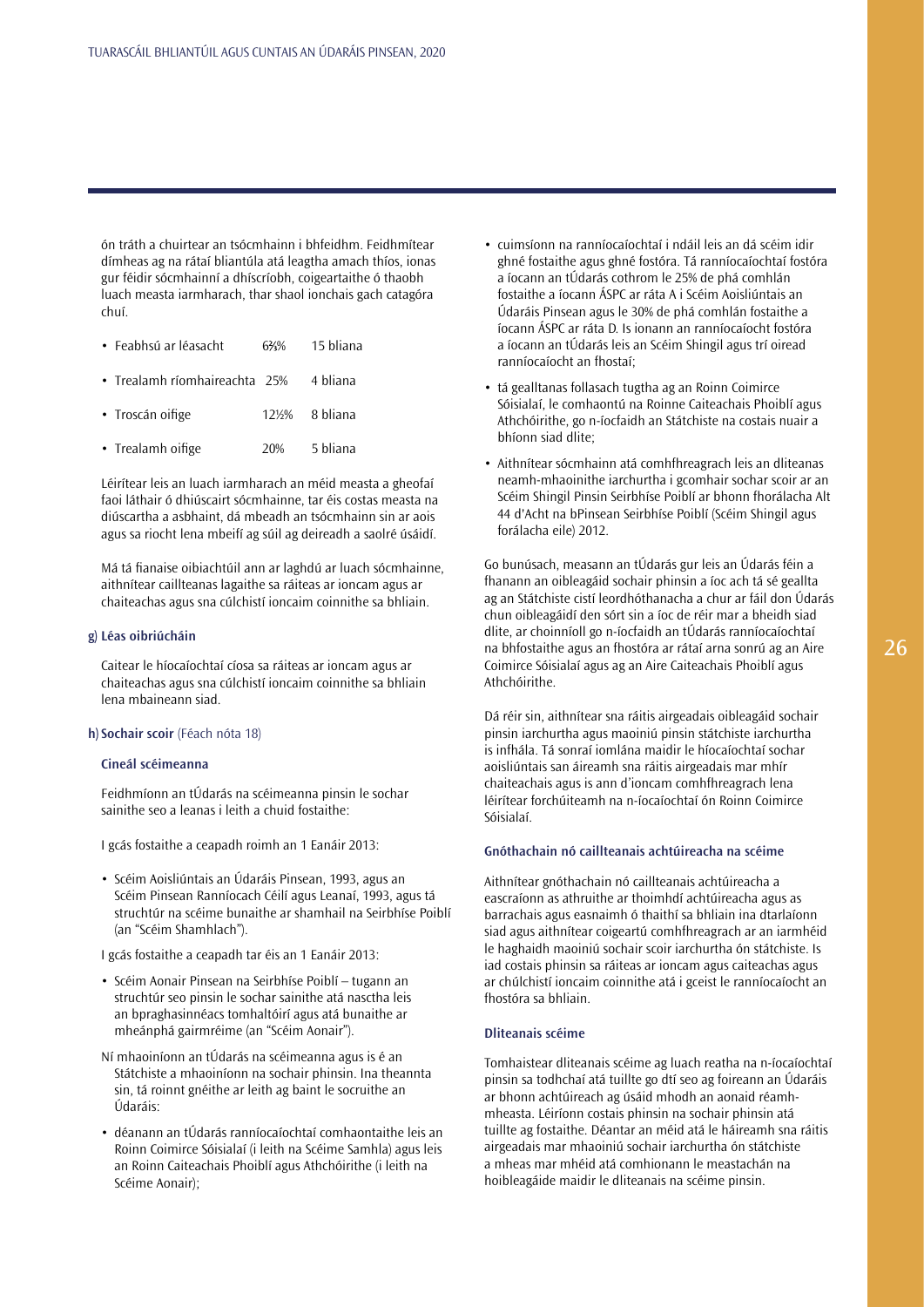### **i) Cúlchiste forfheidhmithe comhlíontachta**

Ós rud é gur comhlacht rialála reachtúil é an tÚdarás a bhfuil de chúram air monatóireacht a dhéanamh ar chomhlíonadh fhorálacha Acht na bPinsean, 1990, arna leasú, mar aon le forfheidhmiú an chomhlíonta sin, d'fhéadfadh sé go mbeadh ar an Údarás dul chun dlí ó am go chéile.

D'fhéadfadh sé go dtarraingeodh a leithéid de chaingean costais shuntasacha ar an Údarás i gcásanna áirithe. Ní féidir a thuar cén uair a thiocfadh cásanna den sórt sin chun cinn ná cá mhéad a chosnóidís, ach tá an tÚdarás den tuairim gur stuama an rud é a leithéid de chostais a roinnt thar na blianta d'fhonn a chinntiú go mbeadh fáil ar a dhóthain acmhainní in am an ghátair.

Aistrítear suimeanna ón ráiteas ar ioncam agus caiteachas agus ar chúlchistí ioncaim coinnithe chuig an gcúlchiste forfheidhmithe comhlíontachta dá réir sin nuair a mheastar stuama nó riachtanach.

Aistrítear suimeanna ón gcúlchiste forfheidhmithe comhlíontachta chuig an ráiteas ar ioncam agus caiteachas agus ar chúlchistí ioncaim coinnithe i gcás imeachtaí móra dlí .i. achomharc ar chaingean dlí san Ard-Chúirt.

## **j) Breithiúnais agus meastacháin chuntasaíochta chriticiúla**

Chun na ráitis airgeadais a ullmhú, bíonn ar an lucht bainistíochta breithiúnais, meastacháin agus toimhdí a dhéanamh a mbíonn tionchar acu ar na méideanna arna dtuairisciú le haghaidh sócmhainní agus dliteanas amhail dáta an chláir chomhardaithe agus na méideanna arna dtuairisciú d'ioncaim agus do chaiteachais i rith na bliana. Mar sin

féin, d'fhéadfadh na torthaí iarbhír a bheith éagsúil leis na meastacháin sin mar gheall ar nádúr an mheastacháin féin.

Is iad na breithiúnais seo a leanas is mó a chuaigh i gcion ar na méideanna atá aitheanta sna ráitis airgeadais.

### **Dímheas agus luachanna iarmharacha**

Tá athbhreithniú déanta ag an Údarás ar shaol na sócmhainní agus ar na luachanna iarmharacha gaolmhara i gcás gach aicme sócmhainne seasta agus, go háirithe, ar shaolré eacnamaíoch fhónta agus ar luachanna iarmharacha daingneán agus feisteas, agus chinn sé gur iomchuí saolré na sócmhainní agus na luachanna iarmharacha.

#### **Oibleagáid sochair scoir**

Maidir leis na toimhdí atá faoi na luachálacha achtúireacha lena gcinntear na méideanna atá aitheanta sna ráitis airgeadais (lena n-áirítear rátaí lascaine, rátaí an mhéadaithe i leibhéil chúitimh sa todhchaí, rátaí básmhaireachta agus rátaí treochta ar chostas cúraim sláinte), déantar iad a thabhairt chun dáta gach bliain bunaithe ar na dálaí geilleagracha reatha agus le haghaidh aon athruithe ábhartha ar théarmaí agus ar choinníollacha na bpleananna pinsin agus iarscoir. Is ionann bonn an ghnóthais leantaigh agus breithiúnas criticiúil freisin.

Is féidir leis na nithe seo a leanas dul i gcion ar na toimhdí sin:

- (i) an ráta lascaine, athruithe ar an ráta fáltais ar bhannaí corparáideacha ardchaighdeáin
- (ii) leibhéil chúitimh amach anseo, dálaí i margadh an tsaothair amach anseo.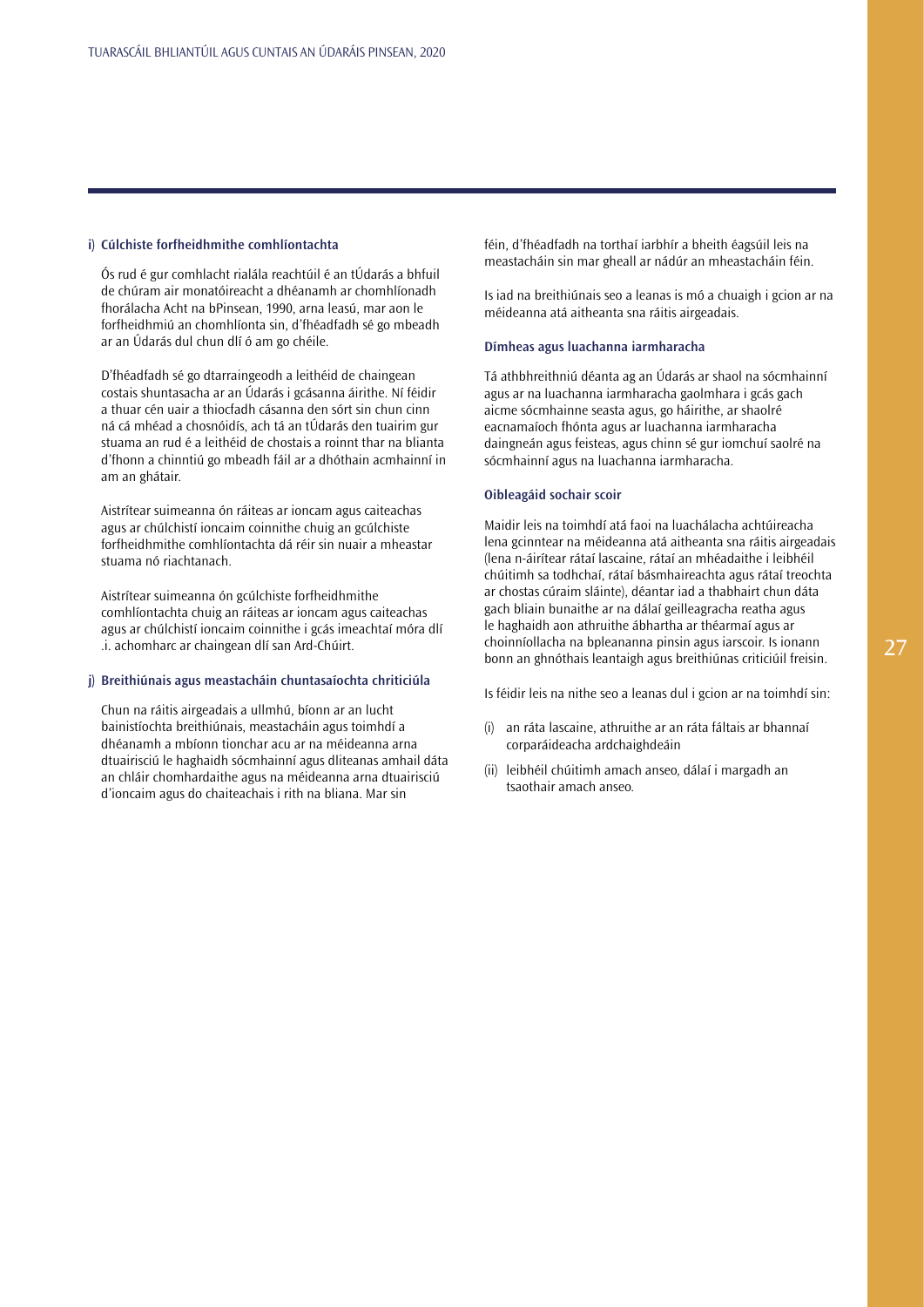## **2. Ioncam eile**

| Ioncam eile                    | 2020<br>€ | 2019<br>€ |
|--------------------------------|-----------|-----------|
| loncam ó ús                    | 672       | 3,323     |
| Aisghabháil costas ionchúisimh | 1,040     | 2,000     |
| Ioncam ilghnéitheach           |           | 1,745     |
|                                | 1,712     | 7,068     |

## **3. Íocaíocht**

B'ionann meánlíon na bhfostaithe coibhéise lánaimseartha le linn na bliana agus 71 (2019, 64) agus b'ionann an Creat Rialaithe Fostaíochta (CRF) agus 93.5 ag deireadh 2020 (2019, 95.5).

Is mar seo a leanas a bhí na costais chomhiomlána fostaithe agus párolla:

| <b>Íocaíocht</b>                         | 2020<br>€ | 2019<br>€ |
|------------------------------------------|-----------|-----------|
| Tuarastail                               | 4,265,820 | 3,637,103 |
| Ranníocaíochtaí aoisliúntais an fhostóra | 810,962   | 696,916   |
| Ranníocaíochtaí ÁSPC an fhostóra         | 433,739   | 369,520   |
| Fostaithe gníomhaireachta/sealadacha     | 339,721   | 96,789    |
|                                          | 5,850,242 | 4,800,328 |

## **Príomhphearsanra bainistíochta**

Is iad an príomhlucht bainistíochta san Údarás Pinsean an Rialtóir Pinsean agus Ceann na nOibríochtaí (Airgeadas). Tá luach iomlán na sochar gearrthéarmach fostaithe maidir le príomhphearsanra bainistíochta leagtha amach thíos:

|                         | 2020<br>€ | 2019<br>€ |
|-------------------------|-----------|-----------|
| Tuarastail <sup>4</sup> | 271,085   | 264,076   |

<sup>4</sup> Tá na figiúirí ag teacht leis na gráid mar atá leagtha amach i gCiorclán 12/2020. Ní áirítear luach na sochar scoir arna dtuilleamh sa tréimhse. Tá an príomhphearsanra bainistíochta ina mbaill de scéim pinsin an Údaráis Pinsean agus den Scéim Aonair agus ní théann a gcuid teidlíochtaí maidir leis sin níos faide ná téarmaí an scéim eiseamláireach pinsin seirbhíse poiblí.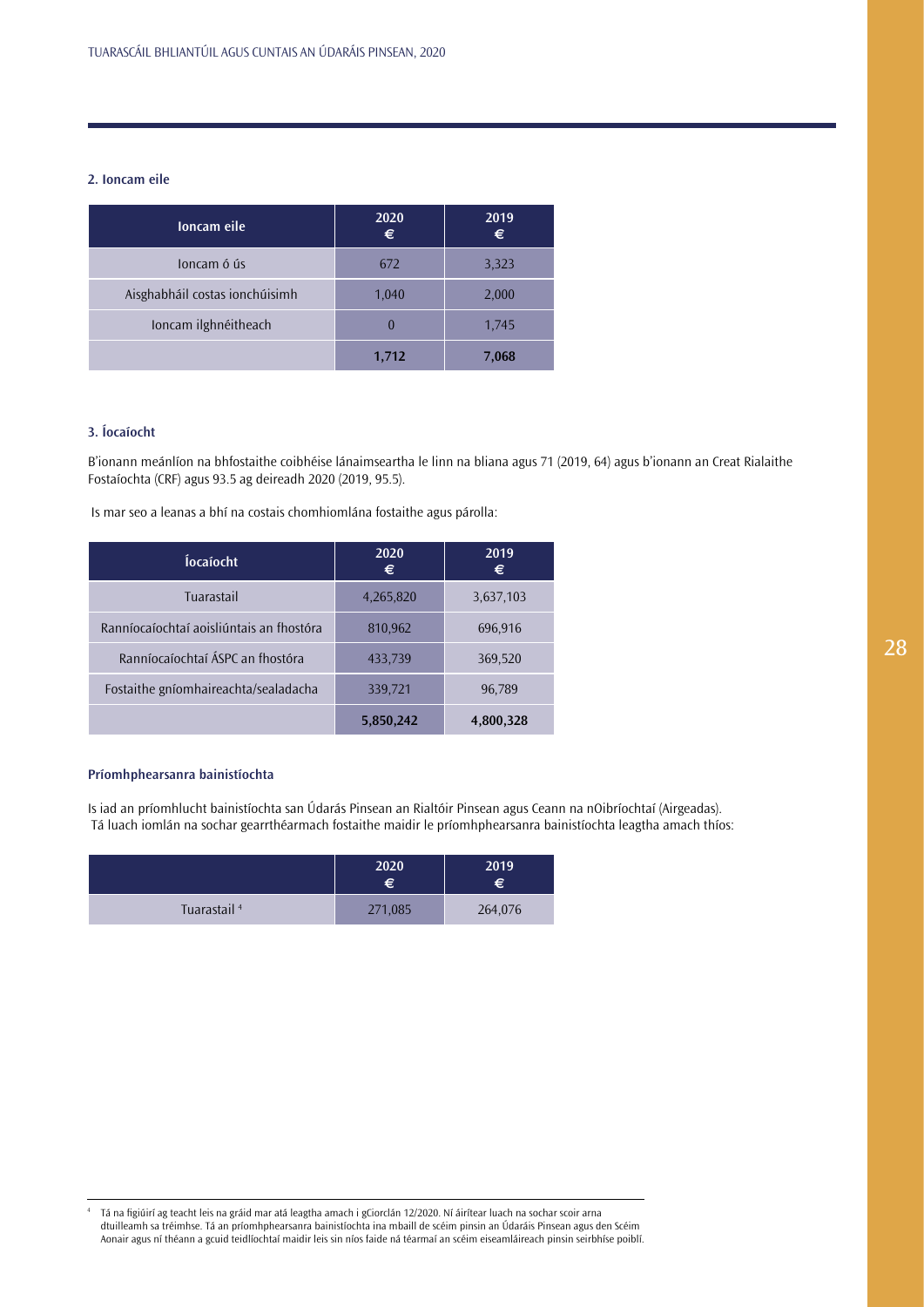## **Miondealú ar shochair ghearrthéarmacha fostaithe5**

Déantar sochair ghearrthéarmacha fostaithe níos mó ná €60,000 a chatagóiriú sna bandaí a leanas:

| Raon na Sochar Iomlán d'Fhostaithe |          |                | Líon na bhfostaithe |
|------------------------------------|----------|----------------|---------------------|
| $6 \in$                            | $60 \in$ | 2020           | 2019                |
| 60,000                             | 69,999   | $\overline{3}$ | 5                   |
| 70,000                             | 79,999   | 8              | 9                   |
| 80,000                             | 89,999   | $\overline{4}$ | $\overline{3}$      |
| 90,000                             | 99,999   | $\bf{0}$       | $\overline{2}$      |
| 100,000                            | 109,999  | $\overline{3}$ | 1                   |
| 110,000                            | 119,999  | $\overline{3}$ | 1                   |
| 120,000                            | 129,999  | $\overline{0}$ | $\theta$            |
| 130,000                            | 139,999  | $\overline{0}$ | $\theta$            |
| 140,000                            | 149,999  | $\overline{0}$ | $\theta$            |
| 150,000                            | 159,999  | $\overline{0}$ | $\mathbf 1$         |
| 160,000                            | 169,999  |                | $\Omega$            |

## **4. Luach saothair an Rialtóra Pinsean 6**

| Luach saothair an Rialtóra Pinsean     | 2020<br>€ | 2019<br>€ |
|----------------------------------------|-----------|-----------|
| Tuarastal                              | 160,524   | 157,031   |
| Ranníocaíocht aoisliúntais an fhostóra | 40,131    | 39,258    |
|                                        | 200,655   | 196,289   |

Is ball de scéim pinsin an Údaráis Pinsean an Rialtóir Pinsean agus ní sháraíonn na teidlíochtaí pinsin dá chuid na gnáth-theidlíochtaí atá leagtha amach i scéim aoisliúntais na hearnála poiblí le sochar sainithe shamplach. Ní áirítear luach na sochar scoir arna dtuilleamh sa tréimhse lena bhfuil thuas.

## **5. Táillí chomhaltaí an Údaráis**

| Táillí chomhaltaí an Údaráis |           |           |
|------------------------------|-----------|-----------|
| Ainm                         | 2020<br>€ | 2019<br>€ |
| David Begg - Cathaoirleach   | 20,520    | 20,520    |

<sup>5</sup> Maidir leis an nochtadh faisnéise seo, áirítear le sochair ghearrthéarmacha fostaithe a bhaineann le seirbhísí a tugadh le linn na tréimhse tuairiscithe, tuarastal, liúntais ragoibre agus íocaíochtaí eile a dhéantar thar ceann an fhostaí, ach níl ÁSPC fostóra san áireamh.

<sup>6</sup> San áireamh i gCostais fostaithe i nóta 3.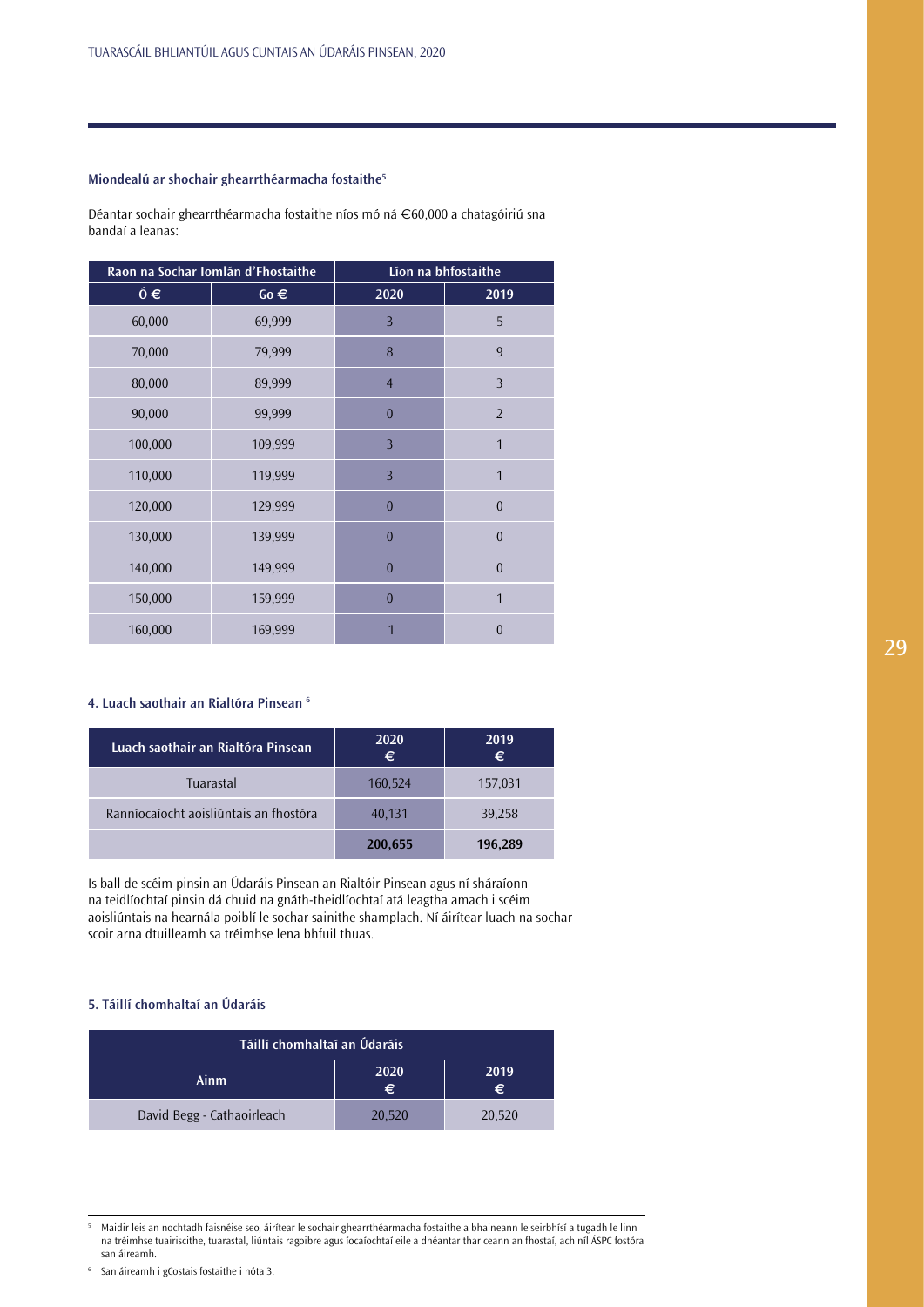## **6. Cíos agus costais oifige**

| Cíos agus costais oifige    | 2020<br>€ | 2019<br>€ |
|-----------------------------|-----------|-----------|
| Cíos                        | 558,400   | 558,400   |
| Táille sheirbhíse           | 124,958   | 90,076    |
| Rátaí                       | 20,925    | 66,954    |
| Leictreachas                | 43,233    | 38,038    |
| Glantachán                  | 18,062    | 37,946    |
| Cothabháil ghinearálta      | 25,915    | 41,298    |
| Stóras lasmuigh den láthair | 2,756     | 2,185     |
|                             | 794,249   | 834,897   |

Tá an tÚdarás lonnaithe in áitreabh oifigí ar an gcéad, dara agus ceathrú hurlár agus i mbonnlach ag Teach Verschoyle, Sráid an Mhóta Íochtarach, Baile Átha Cliath 2, faoi léas 25 bliana, ar cuireadh tús leis an 16 Iúil 2001. Rinne an tÚdarás léas breise le haghaidh an tríú hurlár de Theach Verschoyle ón 21 Deireadh Fómhair 2016 go dtí an 15 Iúil 2026.

## **7. Costais oiliúna, oideachais, agus costais a bhaineann leis an bhfoireann**

| Costais oiliúna, oideachais, agus costais<br>a bhaineann leis an bhfoireann | 2020<br>€ | 2019<br>€ |
|-----------------------------------------------------------------------------|-----------|-----------|
| Oiliúint agus oideachas                                                     | 98,261    | 185,217   |
| Costais a bhaineann le fostaithe <sup>7</sup>                               | 9.940     | 10,108    |
|                                                                             | 108.201   | 195.325   |

## **8. Faisnéis, taighde, agus poiblíocht**

| Faisnéis, taighde, agus poiblíocht                     | 2020<br>€ | 2019<br>€    |
|--------------------------------------------------------|-----------|--------------|
| Fógraíocht agus gníomhaíochtaí<br>rannpháirtíochta     | 158,083   | 138,089      |
| Clódóireacht, foilseacháin, agus<br>láithreán gréasáin | 62,284    | 51,733       |
| Taighde margaidh tomhaltóirí                           | 0         | $\mathbf{0}$ |
|                                                        | 220,367   | 189.822      |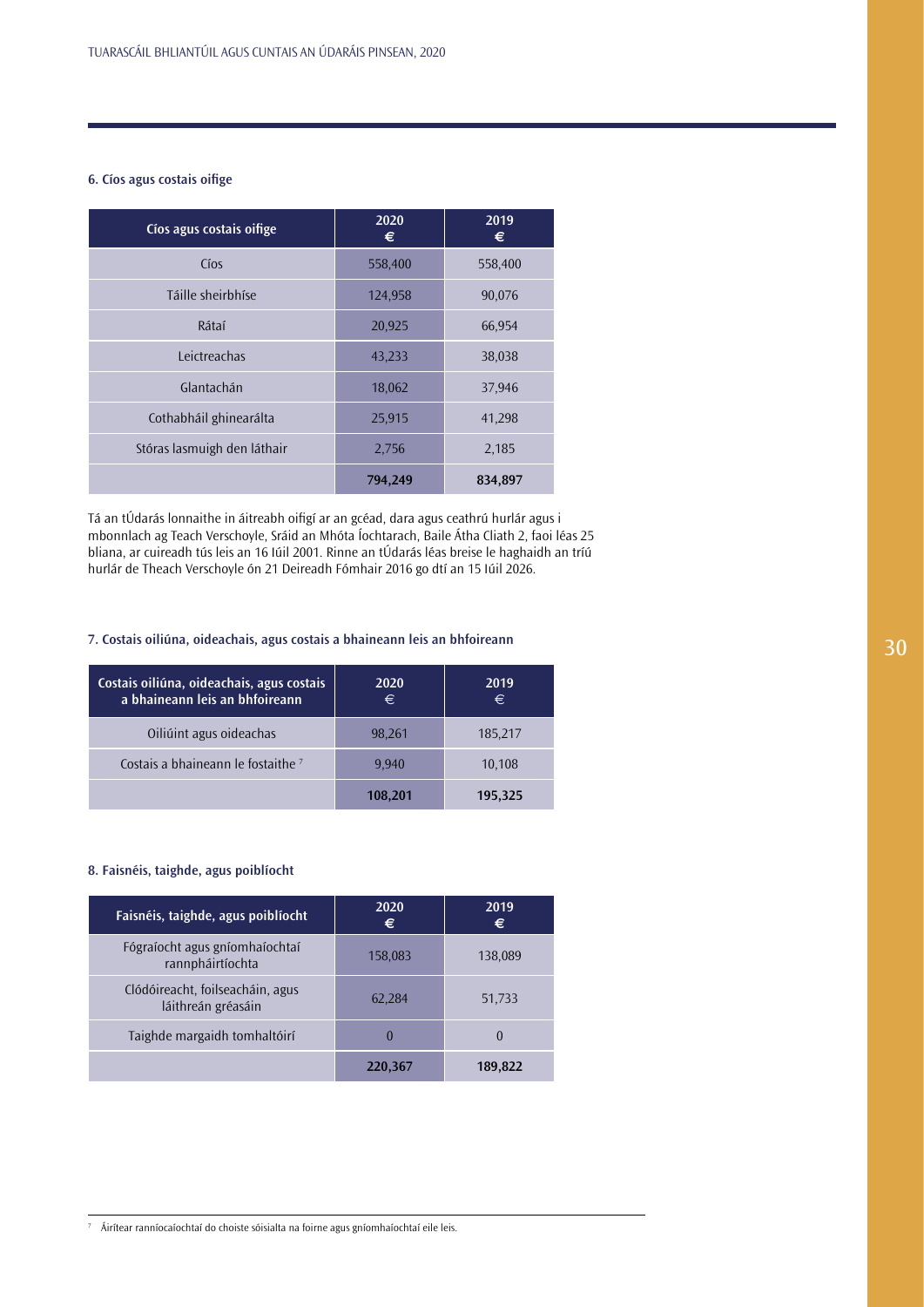## **9. Táillí gairmiúla**

| Táillí gairmiúla                           | 2020<br>€ | 2019<br>€ |
|--------------------------------------------|-----------|-----------|
| Comhairle dhlí                             | 157,119   | 225,806   |
| Tacaíocht d'iniúchtaí agus do chomhlíonadh | 331,550   | 83,860    |
| <b>Forbairt tionscadal</b>                 | $\theta$  | $\theta$  |
| Comhairleacht maidir le feabhsú an chórais | $\theta$  | 77,389    |
| Comhairleacht taighde                      | 71,373    | 55,475    |
| Táillí ar iniúchadh inmheánach             | 9,608     | 9,543     |
| Táillí ar iniúchadh reachtúil              | 20,600    | 18,700    |
| Comhairleacht agus fógraíocht earcaíochta  | 25,472    | 26,178    |
| Eile <sup>8</sup>                          | 250,218   | 101,700   |
|                                            | 865,940   | 598,651   |

## **10. Riarachán ginearálta**

| Riarachán ginearálta                                   | 2020<br>€ | 2019<br>€ |
|--------------------------------------------------------|-----------|-----------|
| Costais stáiseanóireachta agus riaracháin <sup>9</sup> | 28,808    | 98,187    |
| Síntiúis chorparáideacha                               | 181,227   | 175,651   |
| Teileafón agus postas                                  | 49,013    | 35,262    |
| Cothabháil ríomhairí agus tomhaltáin                   | 555,477   | 259,282   |
| Taisteal agus cothú <sup>10</sup>                      | 10,083    | 24,911    |
| Árachas                                                | 54,865    | 53,781    |
| Táillí bainc                                           | 20,464    | 16,460    |
|                                                        | 899,937   | 663,534   |

8 Áirítear comhairleoireacht TFC agus comhairle theicniúil AD leis seo.

9 Áirítear leis seo táillí €3,143 do chomhaltaí an Choiste Iniúchóireachta agus Riosca.

10 San áireamh i gcostais taistil agus cothaithe bhí: a) taisteal thar lear - €6,735 (lena n-áirítear €6,245 ar thaisteal thar lear don Rialtóir Pinsean)) b)Speansais an Rialtóra Pinsean - €6,245 (lena n-áirítear €6,245 ar thaisteal thar lear) (2019 - €12,145). Bhain an taisteal thar lear, den chuid is mó, le rannpháirtíocht an Údaráis i ngníomhaíocht maidir le beartas rialála agus maoirseachta AE, agus go háirithe le freastal ar chruinnithe de chuid an Údaráis Eorpaigh um Árachas agus Pinsin Cheirde (EIOPA).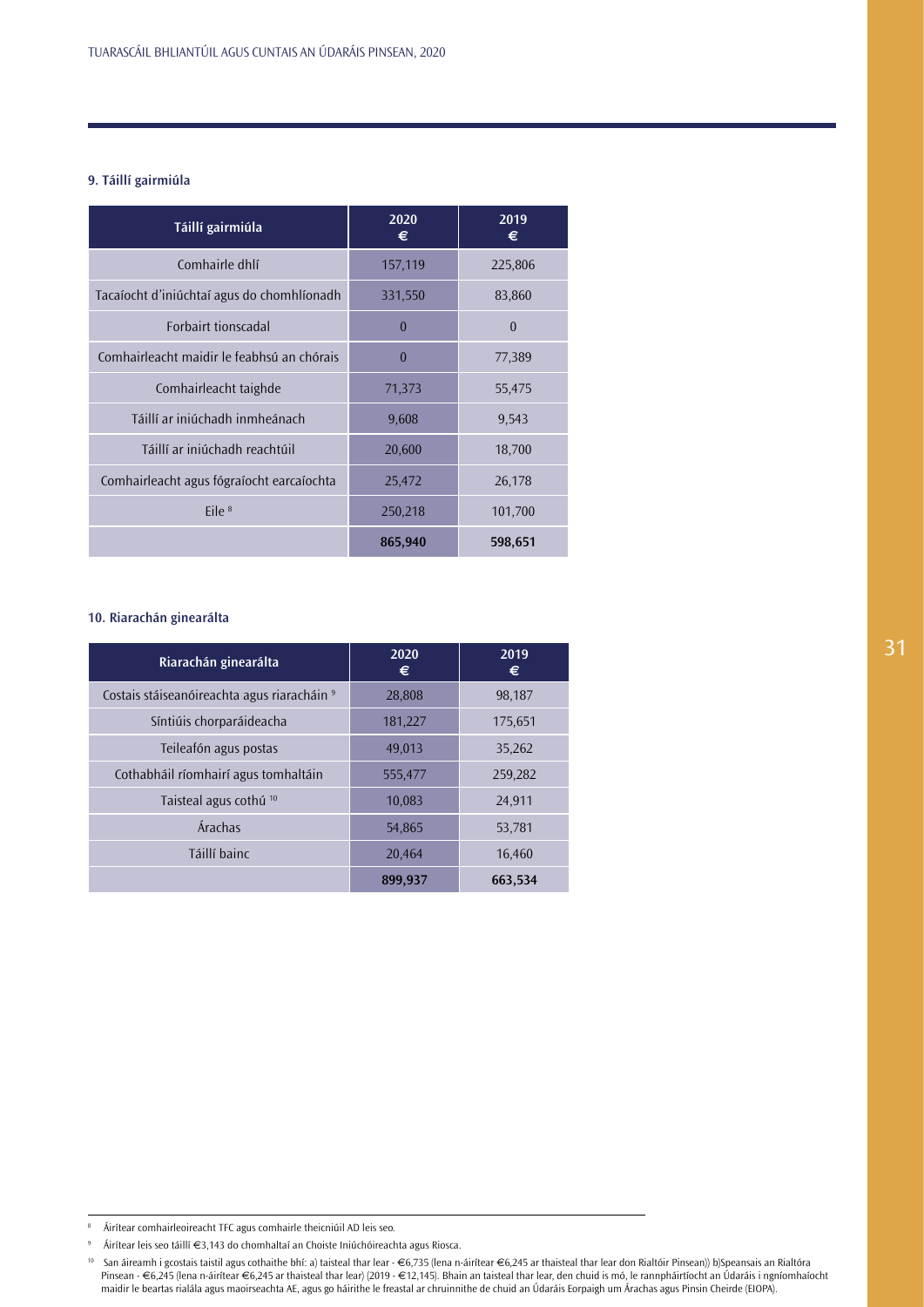## **11. Réadmhaoin, gléasra agus trealamh11**

|                              | Feabhsú ar<br>léasacht<br>€ | <b>Trealamh</b><br>ríomhaireachta<br>€ | <b>Oifig</b><br>troscán<br>€ | <b>Trealamh</b><br>oifige<br>€ | <b>Obair chaipitil</b><br>idir lámha<br>€ | <b>lomlán</b><br>€ |
|------------------------------|-----------------------------|----------------------------------------|------------------------------|--------------------------------|-------------------------------------------|--------------------|
| Costas nó Luacháil           |                             |                                        |                              |                                |                                           |                    |
| Amhail an 1 Eanáir 2020      | 1,246,597                   | 1,367,911                              | 35,272                       | 46,786                         | $\theta$                                  | 2,696,566          |
| Breiseanna sa bhliain        | $\theta$                    | 129,298                                | $\overline{0}$               | $\Omega$                       | 288,479                                   | 417,777            |
| Diúscairtí sa bhliain        | $\theta$                    | $\theta$                               | $\theta$                     | $\theta$                       | $\theta$                                  | $\theta$           |
| Amhail an 31 Nollaig 2020    | 1,246,597                   | 1,497,209                              | 35,272                       | 46,786                         | 288,479                                   | 3,114,343          |
| Dímheas Carntha              |                             |                                        |                              |                                |                                           |                    |
| Amhail an 1 Eanáir 2020      | 1,158,110                   | 897,873                                | 30,298                       | 32,556                         | $\theta$                                  | 2,118,837          |
| Diúscairtí sa bhliain        | $\theta$                    | $\Omega$                               | $\overline{0}$               | $\theta$                       | $\theta$                                  | $\Omega$           |
| Muirear don bhliain          | 6,270                       | 216,328                                | 1,038                        | 4,714                          | $\theta$                                  | 228,350            |
| Amhail an 31 Nollaig 2020    | 1,164,380                   | 1,114,201                              | 31,336                       | 37,270                         | $\Omega$                                  | 2,347,187          |
| Glanluach de réir na leabhar |                             |                                        |                              |                                |                                           |                    |
| Amhail an 31 Nollaig 2019    | 88,487                      | 470,038                                | 4,974                        | 14,230                         | $\theta$                                  | 577,729            |
| Amhail an 31 Nollaig 2020    | 82,217                      | 383,008                                | 3,936                        | 9,516                          | 288,479                                   | 767,156            |

## **12. Infháltais**

| Suimeanna a bheidh dlite laistigh de<br>bhliain amháin: | 2020<br>€ | 2019<br>€ |
|---------------------------------------------------------|-----------|-----------|
| Joncam ó tháillí                                        | 599,500   | 559,800   |
| Ús fabhraithe infhaighte                                | $\theta$  | $\theta$  |
| Réamhíocaíochtaí                                        | 343,434   | 160,749   |
| Féichiúnaithe, eile                                     | 102,672   | 134,690   |
|                                                         | 1,045,606 | 855,239   |

## **13. Suimeanna iníoctha**

| Suimeanna a bheidh dlite laistigh de<br>bhliain amháin: | 2020<br>€ | 2019<br>€ |
|---------------------------------------------------------|-----------|-----------|
| Fabhruithe creidiúnaí                                   | 86,731    | 21,160    |
| Fabhruithe pá saoire                                    | 95,324    | 45,194    |
| Creidiúnaí cánach                                       | 189,629   | 116,109   |
| Creidiúnaithe trádála                                   | 423,948   | 210,013   |
|                                                         | 795,632   | 392,476   |

11 Cuimsítear leis an obair chaipitil idir lámha tionscadail forbartha TF atá ar siúl nach ndearnadh dímheas orthu go fóill.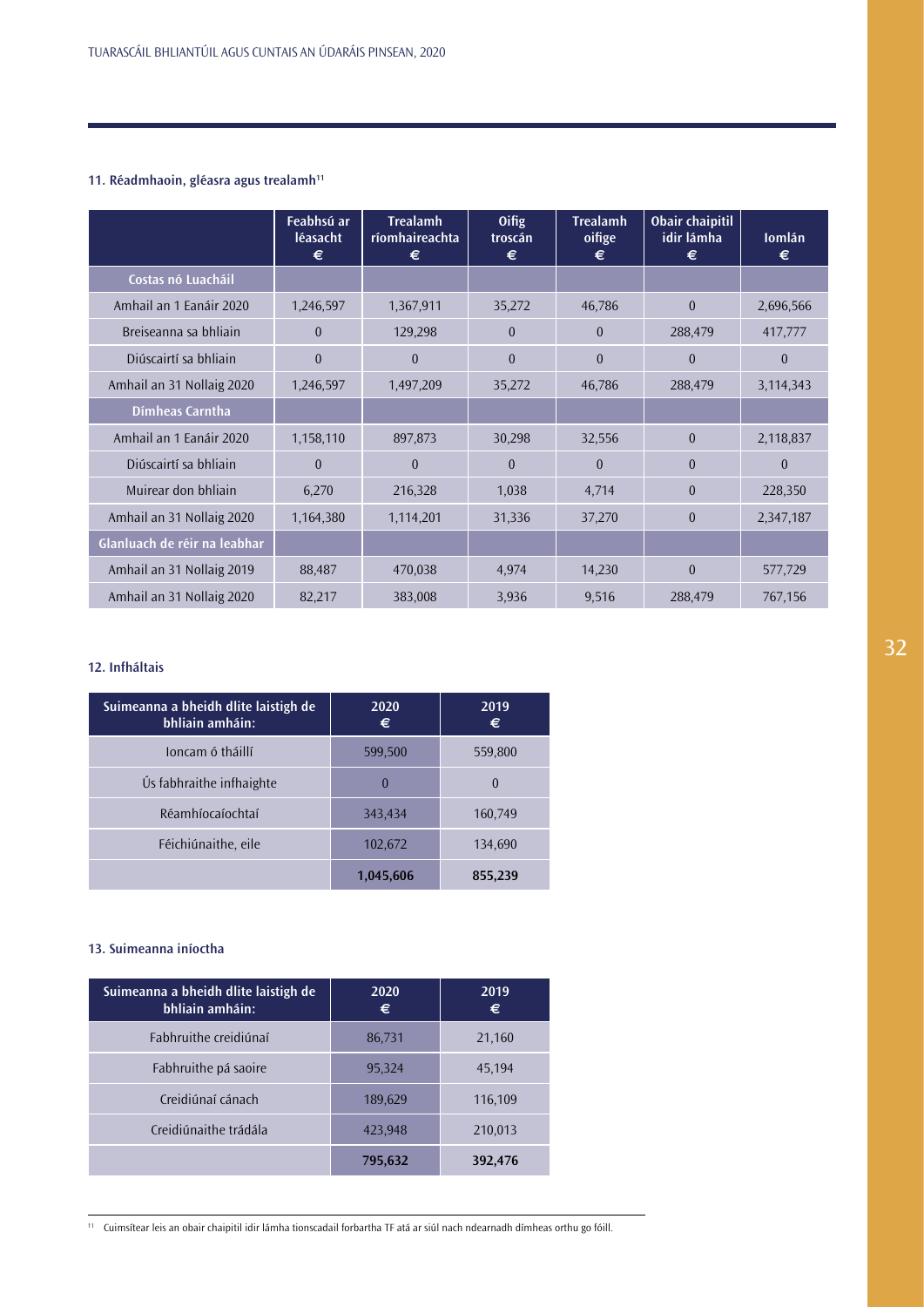## **14. Ceangaltais airgeadais**

## (i) **Ceangaltais chaipitil**

Ní raibh aon cheangaltais chaipitil ann amhail an 31 Nollaig 2020.

## (ii) **Léasanna oibriúcháin**

Is mar seo a leanas atá na ceangaltais a bhí le híoc ag an Údarás faoi léasanna oibriúcháin nach féidir iad a chur ar ceal:

|                                 | 2020<br>€ | 2019<br>€ |
|---------------------------------|-----------|-----------|
| Laistigh de 1<br>bhliain amháin | 558,400   | 558,400   |
| 2-5 bliana                      | 2,233,600 | 2,233,600 |
| Os cionn 5 bliana               | 300,677   | 859,077   |
|                                 | 3,092,677 | 3,651,077 |

Aithnítear íocaíochtaí léasa mar chostas.

## **15. Cúlchistí ioncaim**

|                                            | 2020<br>€ | 2019<br>€ |
|--------------------------------------------|-----------|-----------|
| Cúlchiste forfheidhmithe comhlíontachta    |           |           |
| Amhail ag tús na bliana agus ag a deireadh | 1,500,000 | 1,500,000 |
| Cúlchiste ioncaim                          |           |           |
| Ag deireadh na bliana                      | 6,665,390 | 7,739,049 |
|                                            | 8,165,390 | 9,239,049 |

## **16. Réiteach an bharrachais don bhliain leis an nglan-insreabhadh ó ghníomhaíochtaí oibriúcháin**

|                                                                      | 2020<br>€   | 2019<br>€ |
|----------------------------------------------------------------------|-------------|-----------|
| Barrachas don bhliain                                                | (1,073,659) | (54, 415) |
| Míreanna nach míreanna oibriúcháin iad                               |             |           |
| Ioncam airgeadais                                                    | (672)       | (3,322)   |
| Míreanna nach míreanna airgid iad                                    |             |           |
| Dímheas                                                              | 228,350     | 140,368   |
| (Méadú)/Laghdú ar infháltais                                         | (190, 367)  | 320,051   |
| Méadú/(Laghdú) ar shuimeanna iníoctha<br>neamhchaipitil              | 403,156     | (77, 079) |
| Caillteanas ar dhiúscairt sócmhainní seasta                          | $\theta$    | $\theta$  |
| Glan-insreabhadh airgid de thoradh ar<br>ghníomhaíochtaí oibriúcháin | (633, 192)  | 325,603   |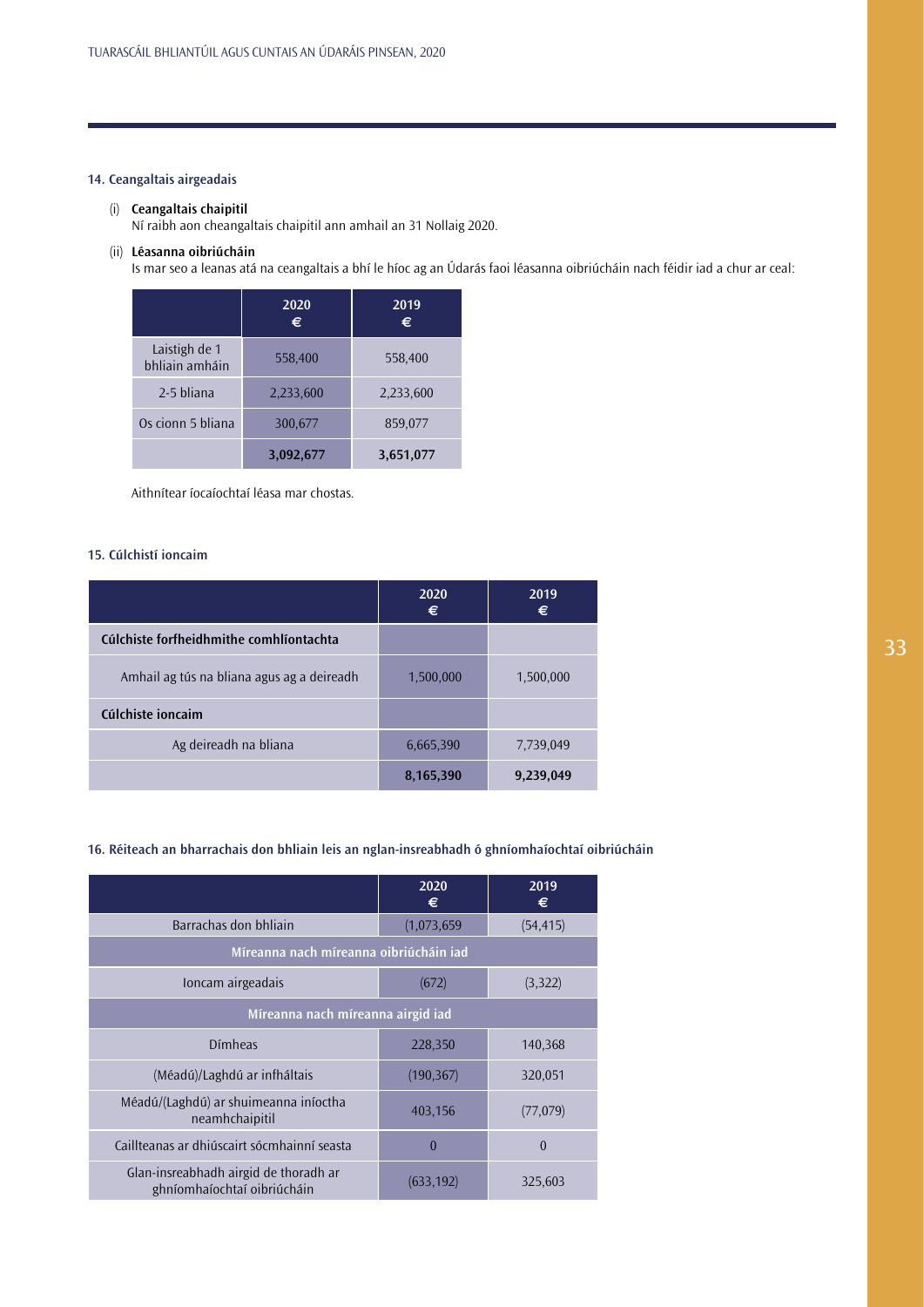## **17. Anailís ar athruithe i sreafaí airgid**

|                                            | Amhail an 1 Eanáir 2020<br>€ | Sreabhadh airgid<br>€ | Amhail an 31 Nollaig 2020<br>€ |
|--------------------------------------------|------------------------------|-----------------------|--------------------------------|
| Airgead tirim agus coibhéisí airgid thirim | 1,647,194                    | 657,316               | 2,304,510                      |
| Taiscí gearrthéarmacha                     | 6,551,363                    | (1,707,613)           | 4,843,750                      |
|                                            | 8,198,557                    | (1,050,297)           | 7,148,260                      |

## **18. Cur chuige cuntasaíochta i leith sochair scoir**

Feidhmíonn an tÚdarás na scéimeanna pinsin le sochar sainithe seo a leanas i leith a chuid fostaithe:

- I gcás fostaithe a ceapadh roimh an 1 Eanáir 2013:
- Scéim Aoisliúntais an Údaráis Pinsean, 1993, agus an Scéim Pinsean Ranníocach Céilí agus Leanaí, 1993 (tá struchtúr na scéime seo bunaithe ar shamhail thraidisiúnta na Seirbhíse Poiblí).
- I gcás fostaithe a ceapadh tar éis an 1 Eanáir 2013:
- Scéim Aonair Pinsean na Seirbhíse Poiblí (tugann an struchtúr seo pinsin le sochar sainithe atá nasctha leis an bpraghsinnéacs tomhaltóirí agus atá bunaithe ar mheánphá gairmréime).
- Scéimeanna reachtúla neamh-mhaoinithe is ea na scéimeanna agus is é an Státchiste a mhaoiníonn na sochair phinsin faoi na scéimeanna.

Ina theannta sin, tá roinnt gnéithe ar leith ag baint le socruithe an Údaráis:

- déanann an tÚdarás ranníocaíocht chomhaontaithe leis an Roinn Coimirce Sóisialaí (i leith na Scéime Samhla) agus leis an Roinn Caiteachais Phoiblí agus Athchóirithe (i leith na Scéime Aonair);
- Cuimsíonn na ranníocaíochtaí i ndáil leis an dá scéim idir ghné fostaithe agus ghné fostóra. Is í an tsuim iomlán atá i gceist i ranníocaíocht fostóra le Scéim Aoisliúntais an Údaráis Pinsin, 25% de phá comhlán d'fhostaithe a íocann ÁSPC ar ráta A. Is ionann an ranníocaíocht fostóra a íocann an tÚdarás leis an Scéim Shingil agus trí oiread ranníocaíocht an fhostaí;
- agus 30% de phá comhlán d'fhostaithe a íocann ÁSPC ar ráta D agus is é an tÚdarás a íocann í;
- tá gealltanas follasach tugtha ag an Roinn Coimirce Sóisialaí, le comhaontú na Roinne Caiteachais Phoiblí agus Athchóirithe, go n-íocfaidh an Státchiste na costais nuair a bheidh siad dlite.

### **a) Luacháil achtúireach**

Choimisiúnaigh an tÚdarás luacháil achtúireach ar dhliteanais sochar scoir faoi FRS102 ag dáta an ráitis ar an staid airgeadais agus ar chostas na sochar (costais seirbhíse) a fhabhraítear i rith na bliana. Bunaíodh an luacháil sin ar an modh aonaid tionscadail, agus bhí na heochairthoimhdí airgeadais seo a leanas mar bhunphrionsabal ann (déantar comparáid le 2019):

|                                              | <b>31 Nollaig 2020</b>     | An 31 Nollaig 2019         |
|----------------------------------------------|----------------------------|----------------------------|
| Ráta lascaine <sup>12</sup>                  | 0.60% in aghaidh na bliana | 1.30% in aghaidh na bliana |
| Ráta boilscithe                              | 1.30% in aghaidh na bliana | 1.40% in aghaidh na bliana |
| Méaduithe ar phinsin atá á n-íoc             | 2.30% in aghaidh na bliana | 2.40% in aghaidh na bliana |
| Méadú ar thuarastail inphinsin <sup>13</sup> | 2.30% in aghaidh na bliana | 2.40% in aghaidh na bliana |

<sup>&</sup>lt;sup>12</sup> Sonraítear an ráta lascaine faoi FRS102 agus tá sé bunaithe ar an bhfáltas ar bhannaí corparáideacha ardchaighdeáin ar an dáta luachála.

<sup>13</sup> Áirítear anseo liúntas i leith scálaí pá na hearnála poiblí.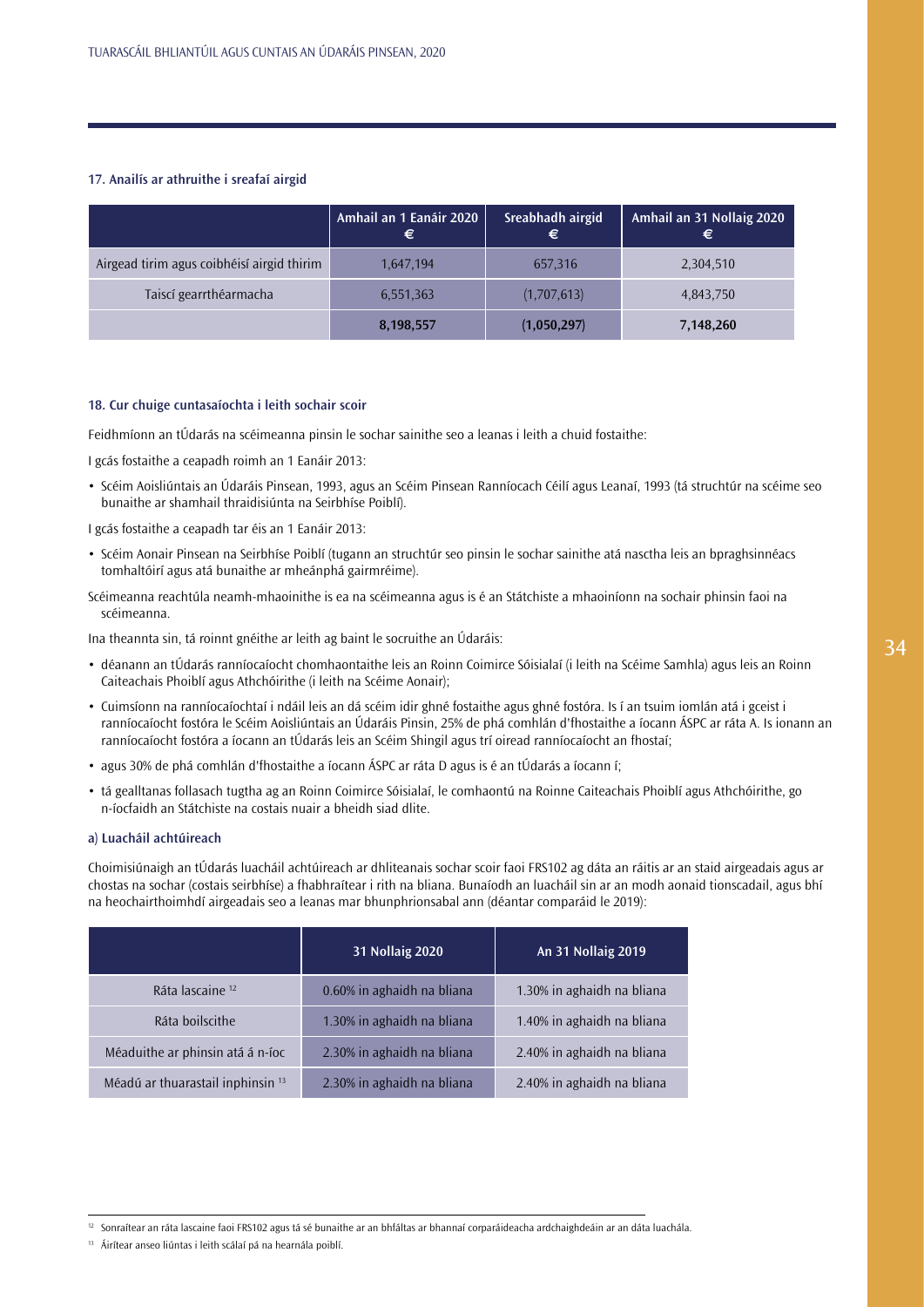|                                    | <b>31 Nollaig 2020</b>                                                                                                                                                              |      |      | <b>An 31 Nollaig 2019</b>                                                                                                                                                           |
|------------------------------------|-------------------------------------------------------------------------------------------------------------------------------------------------------------------------------------|------|------|-------------------------------------------------------------------------------------------------------------------------------------------------------------------------------------|
| Básmhaireacht: roimh dhul ar scor  | Dada                                                                                                                                                                                |      |      | Dada                                                                                                                                                                                |
| Básmhaireacht: tar éis dul ar scor | 58% (fir) de ILT15 62% (mná) de<br>ILT15, agus feabhas amach anseo<br>ar an mbásmhaireacht á chur san<br><i>áireamh</i>                                                             |      |      | 58% (fir) de ILT15 62% (mná) de<br>ILT15, agus feabhas amach anseo<br>ar an mbásmhaireacht á chur san<br>áireamh                                                                    |
| Ionchas saoil ag aois 65:          | Fir                                                                                                                                                                                 | Mná  | Fir  | Mná                                                                                                                                                                                 |
| Dáta FRS:                          | 21.8                                                                                                                                                                                | 24.2 | 21.6 | 24.1                                                                                                                                                                                |
| Dáta FRS $+$ 20 bliain:            | 24.1                                                                                                                                                                                | 26.2 | 24.3 | 26.6                                                                                                                                                                                |
| Scor                               | Glactar leis go dtéann 70% díobh sin<br>a bhfuil an rogha acu ar scor ag aois<br>60 bliain, agus glactar leis go dtéann<br>na baill eile ar fad ar scor ag an<br>ngnáth-aois scoir. |      |      | Glactar leis go dtéann 70% díobh sin<br>a bhfuil an rogha acu ar scor ag aois<br>60 bliain, agus glactar leis go dtéann<br>na baill eile ar fad ar scor ag an<br>ngnáth-aois scoir. |
| Bearna san aois                    | Glactar leis go bhfuil comhalta<br>fireann 3 bliana níos sine ná a chéile<br>agus glactar leis go bhfuil comhalta<br>baineann 3 bliana níos óige ná a<br>céile                      |      |      | Glactar leis go bhfuil comhalta<br>fireann 3 bliana níos sine ná a chéile<br>agus glactar leis go bhfuil comhalta<br>baineann 3 bliana níos óige ná a<br>céile.                     |

Ba iad seo a leanas na príomhthoimhdí déimeagrafacha a úsáideadh chun na dliteanais sochair scoir a ríomh faoi FRS102 ag tús agus ag deireadh na tréimhse:

## **b) Anailís ar iomlán na gcostas pinsean a gearradh ar chaiteachas**

|                                                                                                                       | 2020<br>€     | 2019<br>€   |
|-----------------------------------------------------------------------------------------------------------------------|---------------|-------------|
| Ranníocaíocht iomláin an<br>fhostóra                                                                                  | 810,168       | 700,738     |
| Coigeartuithe d'fhostaithe ar<br>iasacht agus aistrithe                                                               | $(\hbox{--})$ | (3,822)     |
| Costas reatha seirbhíse 14                                                                                            | 1,424,000     | 1,015,000   |
| Costas úis                                                                                                            | 369,000       | 487,000     |
| Coigeartú ar mhaoiniú<br>jarchurtha an Státchiste                                                                     | (1,793,000)   | (1,502,000) |
| Méid iomlán a chuirtear chun<br>dochar an ráitis ar ioncam agus<br>caiteachas agus ar chúlchistí<br>ioncaim coinnithe | 810,168       | 696,916     |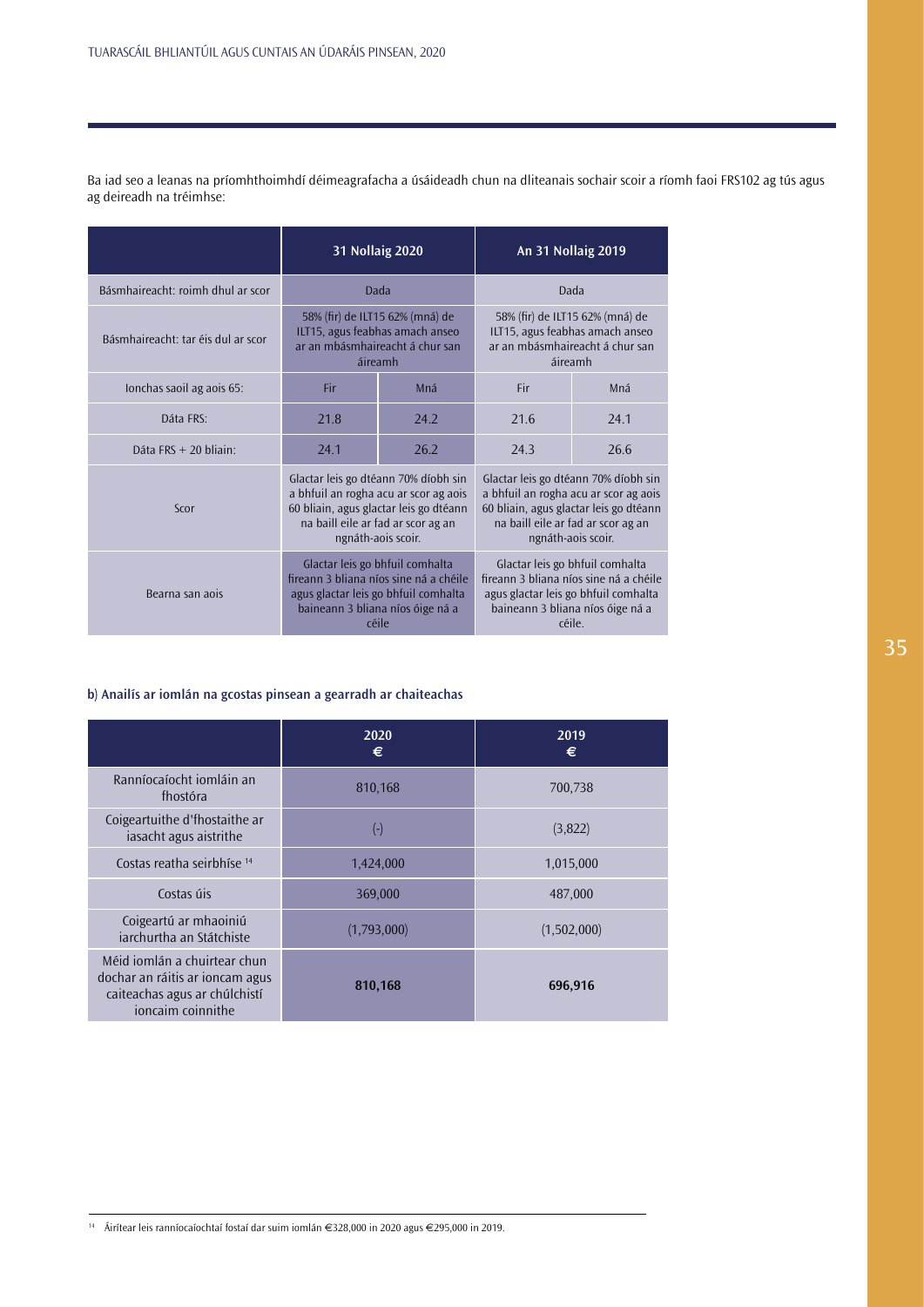## **c) Gluaiseacht ar ghlandliteanas pinsin**

|                                                               | 2020<br>€  | 2019<br>€   |
|---------------------------------------------------------------|------------|-------------|
| Glandliteanas pinsin ar an 1 Eanáir                           | 27,146,000 | 23,369,000  |
| Costas seirbhíse reatha                                       | 1,424,000  | 1,015,000   |
| Costas úis                                                    | 369,000    | 487,000     |
| (Gnóthachain)/caillteanais ó thaithí<br>ar dhliteanais scéime | 2,995,000  | (1,072,000) |
| Athrú sna toimhdí                                             | 4,544,000  | 3,719,000   |
| Sochair a íocadh i rith na bliana                             | (358,000)  | (372,000)   |
| Glandliteanas pinsean<br>amhail an 31 Nollaig                 | 36,120,000 | 27,146,000  |

## **d) Coigeartuithe achtúireacha**

|                                                                                        | 2020<br>€   | 2019<br>€   |
|----------------------------------------------------------------------------------------|-------------|-------------|
| (Gnóthachain)/caillteanais ó thaithí<br>ar oibleagáidí sochair scoir <sup>15</sup>     | 2,995,000   | (1,072,000) |
| Athrú ar na toimhdí atá mar<br>bhunús do luach reatha na<br>hoibleagáide sochair scoir | 4,544,000   | 3,719,000   |
| Coigeartú ar chistiú iarchurtha<br>sochar scoir                                        | (7,539,000) | (2,647,000) |

## **e) Asbhaintí agus ranníocaíochtaí aoisliúntais**

Is mar seo a leanas a bhí iomlán na n-asbhaintí agus na ranníocaíochtaí aoisliúntais a rinneadh leis an Roinn Coimirce Sóisialaí agus leis an Roinn Caiteachais Phoiblí agus Athchóirithe:

|                                   | 2020<br>€ | 2019<br>€ |
|-----------------------------------|-----------|-----------|
| Gnáth-ranníocaíochtaí an fhostóra | 810,168   | 700,738   |
| Gnáth-ranníocaíochtaí an fhostaí  | 199,211   | 165,287   |
| Ranníocaíocht Aoisliúntais Breise | 129,036   | 129,745   |
|                                   | 1,138,415 | 995,770   |

## **Miondealú ar íocadh asbhaintí pinsean**

Tá fostaithe de chuid an Údaráis Pinsean ina mbaill de na scéimeanna a leanas:

- Scéim roimh 1995
- Scéim tar éis 1995
- Scéim aonair

<sup>15</sup> An caillteanas achtúireach de bharr taithí, is é is cúis leis den chuid is mó:

 <sup>–</sup> Aistriú ábhartha seirbhíse isteach sa Scéim le linn 2020 i gcás beirt bhall ghníomhacha.

 <sup>–</sup> Ardú ar thuarastail in 2020 a bheith níos airde ná mar a measadh i gcás roinnt baill ghníomhacha.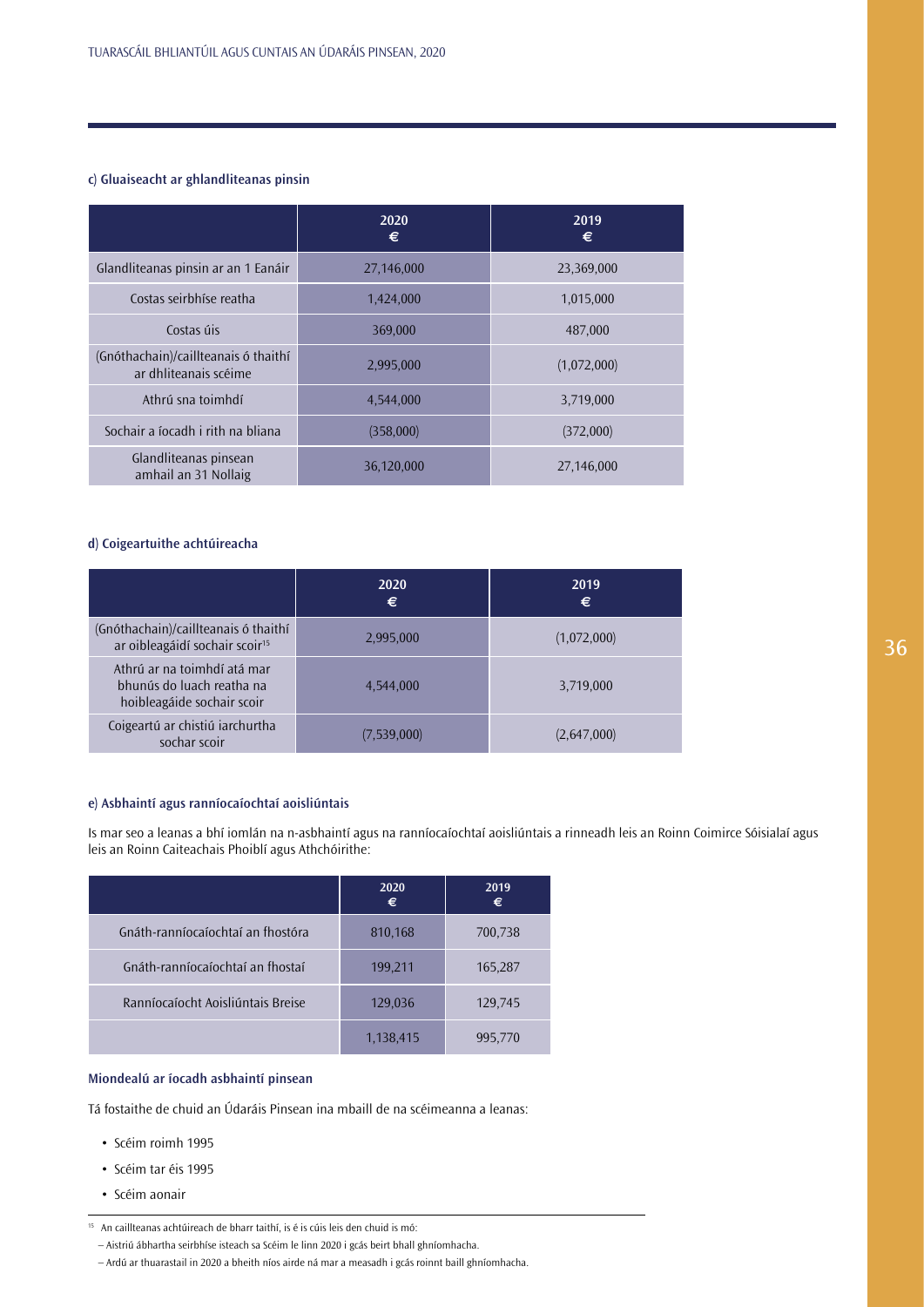Déantar ranníocaíochtaí pinsin maidir le scéimeanna roimh 1995 agus tar éis 1995 a íoc leis an Roinn Coimirce Sóisialaí (RCS). Déantar ranníocaíochtaí maidir leis an scéim aonair a íoc leis an Roinn Caiteachais Phoiblí agus Athchóirithe (RCPA). Tá miondealú sa tábla thíos ar na híocaíochtaí.

|                                   | 2020<br>€ | 2019<br>€ |
|-----------------------------------|-----------|-----------|
| RCS:                              |           |           |
| Gnáth-ranníocaíochtaí an fhostóra | 525,697   | 494,926   |
| Gnáth-ranníocaíochtaí an fhostaí  | 104,388   | 96,683    |
| Ranníocaíocht Aoisliúntais Breise | 129,036   | 129,746   |
| <b>RCPA:</b>                      |           |           |
| Gnáth-ranníocaíochtaí an fhostóra | 284,471   | 205,812   |
| Gnáth-ranníocaíochtaí an fhostaí  | 94,823    | 68,603    |
|                                   | 1,138,415 | 995,770   |

## **f) Fáltais agus íocaíochtaí Aoisliúntais**

|                                                  | 2020<br>€  | 2019<br>$\epsilon$ |
|--------------------------------------------------|------------|--------------------|
| Deontas Stáit i leith íocaíochtaí<br>pinsin $16$ | 357,737    | 372,624            |
| Sochair aoisliúntais íoctha                      | (357, 737) | (372, 624)         |

## **19. Nochtadh idirbheart**

Tá Cód Cleachtais um Iompar Gnó i bhfeidhm ag an Údarás i leith comhaltaí dá chuid de réir an Chóid Cleachtais um Rialachas Comhlachtaí Stáit. Cuimsítear leis an gCód um Iompar Gnó treoir maidir le nochtadh leasanna ag comhaltaí an Údaráis, agus chloígh an tÚdarás leis na nósanna imeachta seo le linn na bliana atá cuimsithe sna ráitis airgeadais seo. Ní dhearnadh aon idirbheart airgeadais in 2020 le comhaltaí an Údaráis ach amháin na táillí Údaráis atá mionsonraithe i Nóta 5 a íoc.

## **20. Cánachas**

Tá an tÚdarás díolmhaithe ón gCáin Chorparáide de réir Alt 220 den Acht Comhdhlúite Cánacha, 1997.

### **21. Imeachtaí ina dhiaidh sin**

Níor tharla aon teagmhais idir an dáta tuairiscithe agus an dáta ar faomhadh na ráitis airgeadais seo lena n-eisiúint lena n-éilítear coigeartú a dhéanamh ar na ráitis airgeadais.

Aithníonn an tÚdarás gur teagmhas suntasach í an phaindéim Covid-19 atá ar siúl ón dáta tuairiscithe. Tá meon lándáirire ag an Údarás i leith na paindéime agus tá monatóireacht leanúnach á déanamh aige ar chúrsaí. Tá an gnó á fheidhmiú fós agus tá bearta i bhfeidhm chun fostaithe atá ag obair go cianda a chosaint. Go dtí seo, tá na hoibríochtaí agus gníomhaíochtaí an Údaráis á gcoinneáil ar bun agus é ag dul in oiriúint don bhealach éagsúil ina bhfuil an gnó á reáchtáil.

## **22. Faomhadh na ráiteas airgeadais**

D'fhaomh comhaltaí an Údaráis na ráitis airgeadais ar an 24 Meitheamh 2021.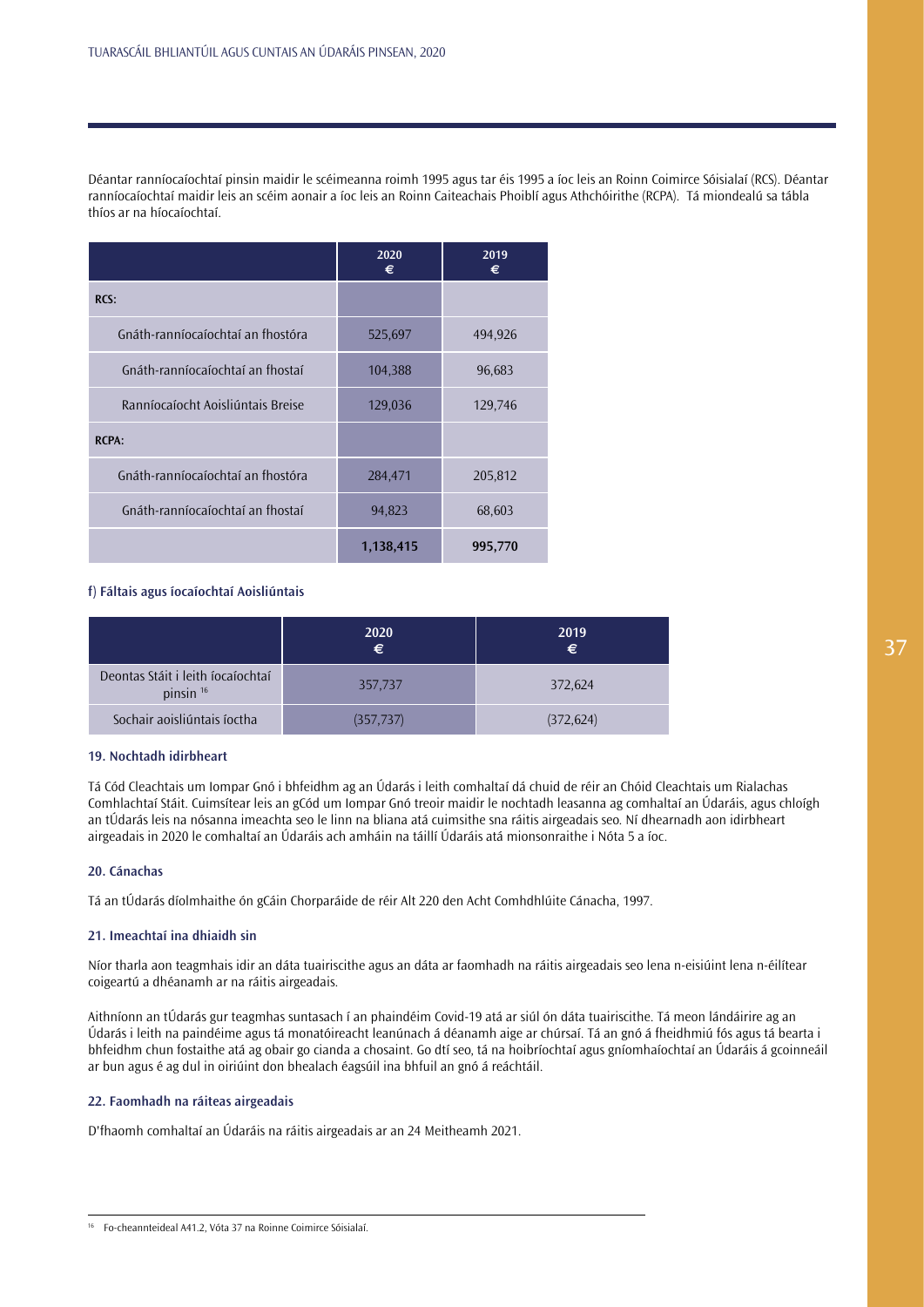# AGUISÍN I

## **Ballraíocht i scéimeanna pinsean ceirde agus i gCuntais Coigiltis Scoir Phearsanta\***

| Scéimeanna le sochar sainithe agus baill ghníomhacha iontu amhail an 31 Nollaig 2020 |                                              |                             |                                                   |                                  |                       |                             |
|--------------------------------------------------------------------------------------|----------------------------------------------|-----------------------------|---------------------------------------------------|----------------------------------|-----------------------|-----------------------------|
|                                                                                      | Le Sochar Sainithe                           |                             |                                                   | Gach Scéim le sochar<br>sainithe |                       |                             |
| Méid na Scéime                                                                       | Faoi réir an Chaighdeáin<br><b>Maoinithe</b> |                             | Nach bhfuil faoi réir an<br>Chaighdeáin Maoinithe |                                  |                       |                             |
|                                                                                      | Líon na<br><b>Scéimeanna</b>                 | <b>Baill</b><br>Ghníomhacha | Líon na<br>Scéimeanna                             | <b>Baill</b><br>Ghníomhacha      | Líon na<br>Scéimeanna | <b>Baill</b><br>Ghníomhacha |
| Calctha                                                                              | 191                                          | $\overline{0}$              | $\mathbf{0}$                                      | $\theta$                         | 191                   | $\overline{0}$              |
| Á fhoirceannadh                                                                      | 7                                            | $\theta$                    | $\theta$                                          | $\Omega$                         | $\overline{7}$        | $\theta$                    |
| Méid na scéime de réir baill<br>ghníomhacha                                          |                                              |                             |                                                   |                                  |                       |                             |
| Nach Grúpa                                                                           | $\mathbf{0}$                                 | $\overline{0}$              | $\mathbf{0}$                                      | $\theta$                         | $\theta$              | $\overline{0}$              |
| 0 go dtí 50                                                                          | 235                                          | 3,089                       | 40                                                | 739                              | 275                   | 3,828                       |
| 51 go dtí 99                                                                         | 32                                           | 2,235                       | 12                                                | 842                              | 44                    | 3,077                       |
| 100 go dtí 500                                                                       | 70                                           | 17,191                      | 25                                                | 5,163                            | 95                    | 22,354                      |
| 501 go dtí 1000                                                                      | 15                                           | 9,954                       | 10                                                | 8,048                            | 25                    | 18,002                      |
| $1001+$                                                                              | 16                                           | 79,867                      | 18                                                | 390,991                          | 34                    | 470,858                     |
| Iomlán in 2020                                                                       | 566                                          | 112,336                     | 105                                               | 405,783                          | 671                   | 518,119                     |
|                                                                                      |                                              |                             |                                                   |                                  |                       |                             |
| Iomlán in 2019                                                                       | 597                                          | 105,712                     | 104                                               | 395,098                          | 701                   | 500,810                     |
| Athrú ó 2019                                                                         | $-31$                                        | 6,624                       | 1                                                 | 10,685                           | $-30$                 | 17,309                      |

**Tábla 1: Scéimeanna le sochar sainithe agus baill ghníomhacha iontu amhail an 31 Nollaig 2020**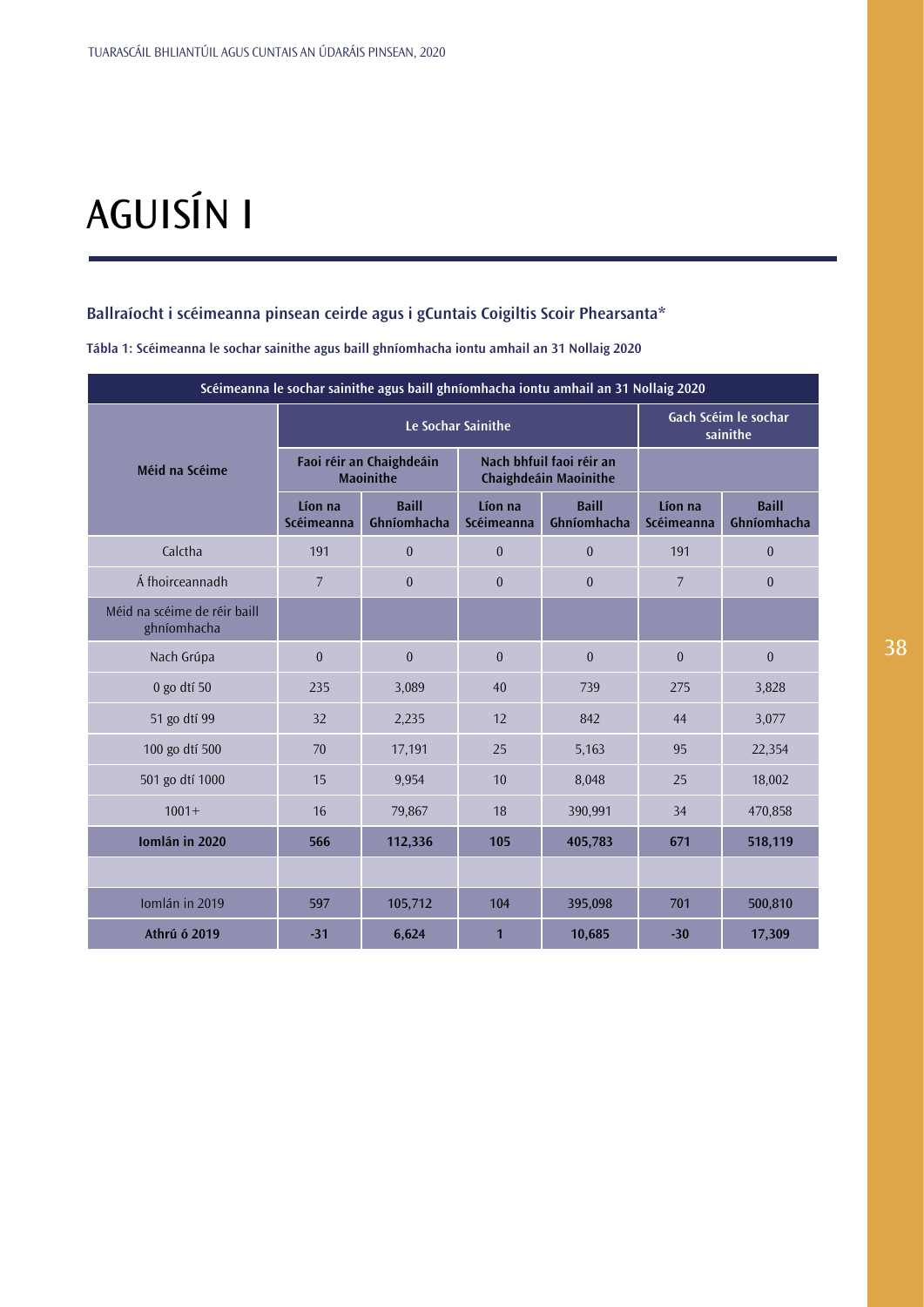| Scéimeanna le ranníocaíocht shainithe agus baill ghníomhacha iontu amhail an<br><b>31 Nollaig 2020</b> |                       |                             |  |  |
|--------------------------------------------------------------------------------------------------------|-----------------------|-----------------------------|--|--|
| Méid na scéime de réir baill<br>ghníomhacha                                                            | Líon na<br>Scéimeanna | <b>Baill</b><br>Ghníomhacha |  |  |
| Nach Grúpa                                                                                             | 73,804                | 73,804                      |  |  |
| $1 - 10$                                                                                               | 5,429                 | 16,960                      |  |  |
| $11 - 20$                                                                                              | 1,043                 | 15,498                      |  |  |
| $21 - 30$                                                                                              | 517                   | 13,013                      |  |  |
| $31 - 40$                                                                                              | 308                   | 10,833                      |  |  |
| $41 - 50$                                                                                              | 203                   | 9,197                       |  |  |
| 51-99                                                                                                  | 437                   | 30,594                      |  |  |
| 100-500                                                                                                | 352                   | 74,934                      |  |  |
| 501-1000                                                                                               | 67                    | 45,672                      |  |  |
| $1001 +$                                                                                               | 51                    | 120,539                     |  |  |
| Iomlán in 2020                                                                                         | 82,211                | 411,044                     |  |  |
|                                                                                                        |                       |                             |  |  |
| Iomlán in 2019                                                                                         | 74,866                | 381,430                     |  |  |
| Athrú ó 2019<br>29,614<br>7,345                                                                        |                       |                             |  |  |

**Tábla 2: Scéimeanna le ranníocaíocht shainithe agus baill ghníomhacha iontu amhail an 31 Nollaig 2020**

\*Tá sonraí faoi bhallraíocht scéimeanna bunaithe ar shonraí faoi chlárú i scéimeanna arna soláthar don Údaráis ag aonáin rialáilte.

## **Sonraí PRSA**

Tháinig méadú 13,767 ar líon na gconarthaí PRSA in 2020 agus is ann do 312,299 acu anois. Is é €8 billiún luach na sócmhainní atá á mbainistiú. Cuimsíodh na nithe a leanas leis na conarthaí:

- 228,915 conradh caighdeánach PRSA, agus
- 83,384 conradh neamhchaighdeánach PRSA.